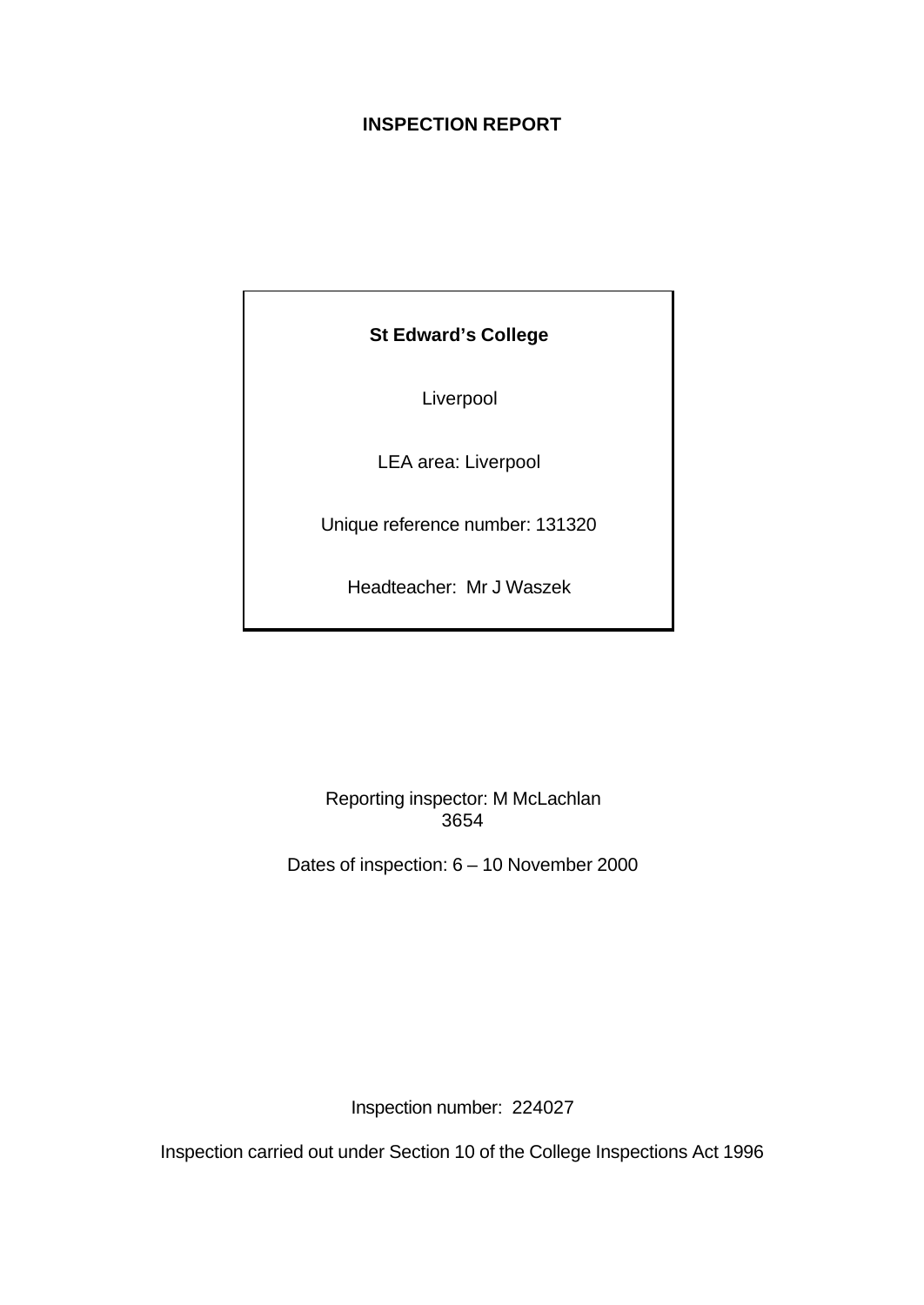# © Crown copyright 2000

This report may be reproduced in whole or in part for non-commercial educational purposes, provided that all extracts quoted are reproduced verbatim without adaptation and on condition that the source and date thereof are stated.

Further copies of this report are obtainable from the college. Under the College Inspections Act 1996, the college must provide a copy of this report and/or its summary free of charge to certain categories of people. A charge not exceeding the full cost of reproduction may be made for any other copies supplied.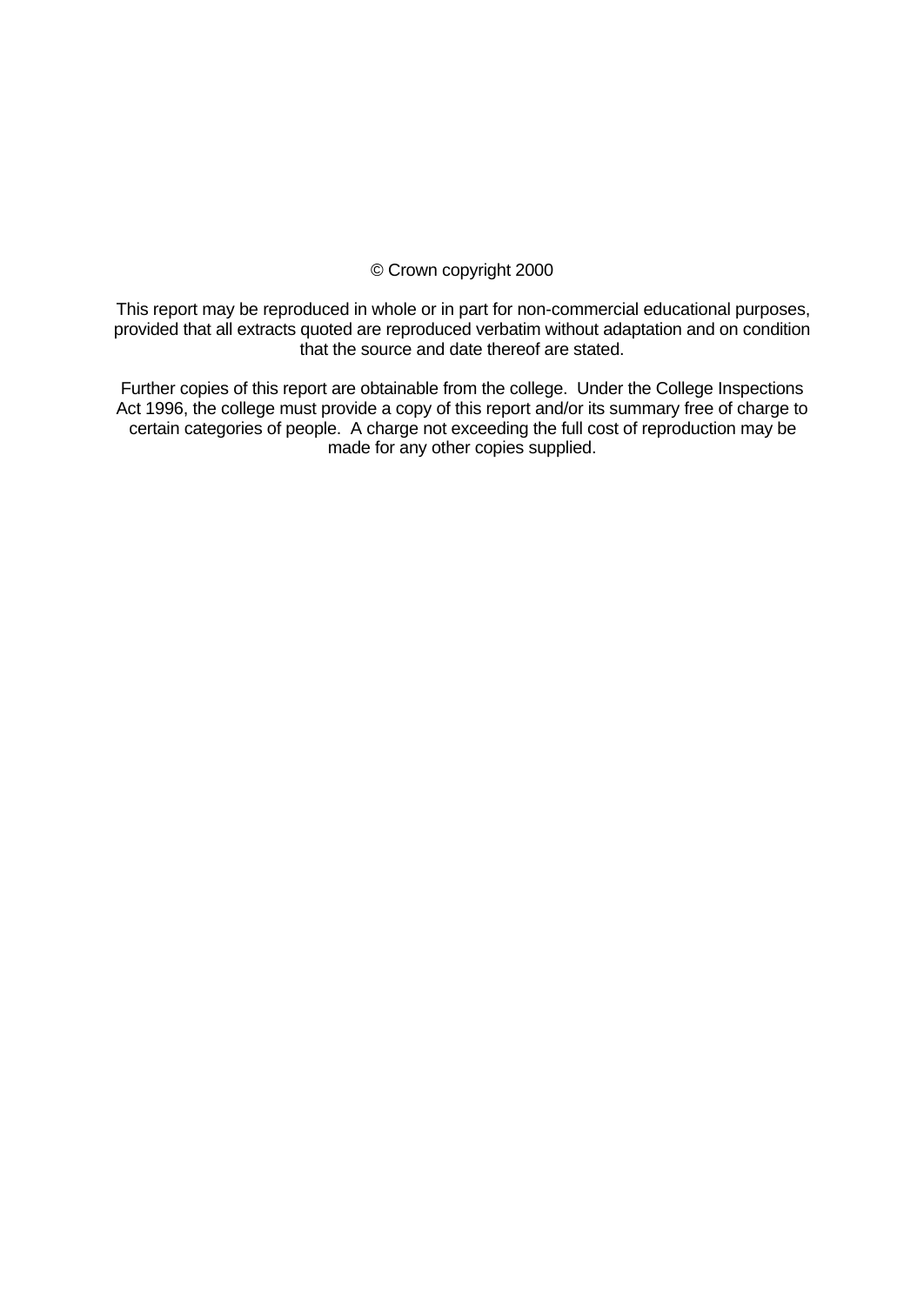# **INFORMATION ABOUT THE SCHOOL**

| Type of School:             | Comprehensive                             |
|-----------------------------|-------------------------------------------|
| College category:           | <b>Voluntary Aided</b>                    |
| Age range of pupils:        | 11 to 18                                  |
| Gender of pupils:           | Mixed                                     |
| College address:            | Sandfield Park<br>Liverpool<br>Merseyside |
| Postcode:                   | <b>L12 1LF</b>                            |
| Telephone number:           | 0151 281 1999                             |
| Fax number:                 | 0151 281 1909                             |
|                             |                                           |
| Appropriate authority:      | The Governing Body                        |
| Name of chair of governors: | Mr Michael Byrne                          |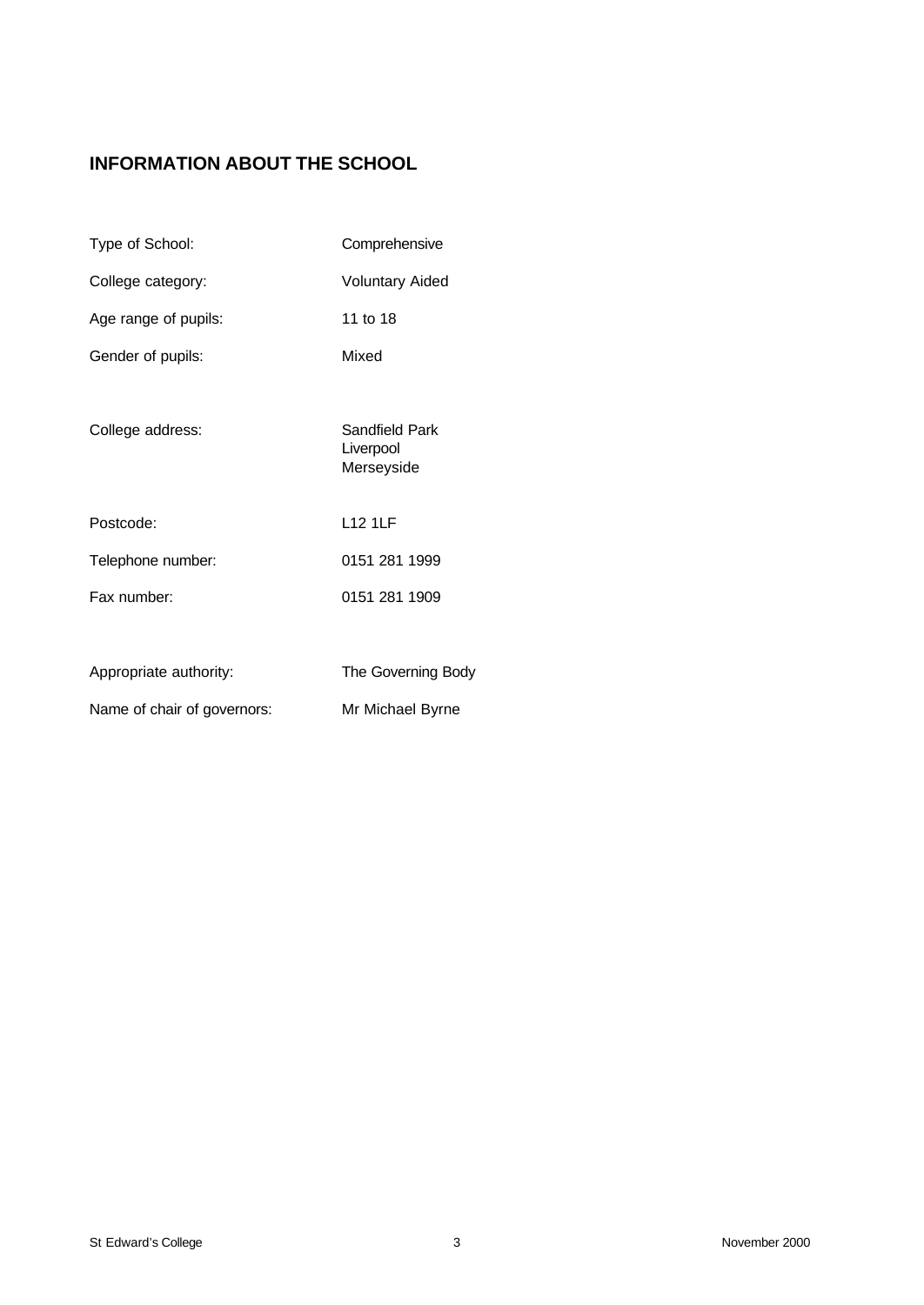# **INFORMATION ABOUT THE INSPECTION TEAM**

| <b>Team members</b>                    |                | <b>Subject</b><br>responsibilities             | <b>Aspect responsibilities</b>                                                           |
|----------------------------------------|----------------|------------------------------------------------|------------------------------------------------------------------------------------------|
| Michael McLachlan (3654)<br>Registered |                |                                                | What sort of college is it?                                                              |
|                                        | inspector      |                                                | The college's results and pupils' or<br>students' achievements.                          |
|                                        |                |                                                | How well is the college led and<br>managed?                                              |
|                                        |                |                                                | What should the college do to improve<br>further?                                        |
| Jane Beattie (11457)                   | Lay inspector  |                                                | How well does the college work in<br>partnership with parents?                           |
| Anne Hill (1195)                       | Team inspector |                                                | Pupils' attitudes, values and personal<br>development.                                   |
|                                        |                |                                                | How well are pupils or students<br>taught?                                               |
|                                        |                |                                                | How good are the curricular and other<br>opportunities offered to pupils or<br>students? |
|                                        |                |                                                | How well does the college care for its<br>pupils or students?                            |
| Frances Findlay (16245)                | Team inspector | English                                        | Literacy                                                                                 |
| Adrian Koskie (3516)                   | Team inspector | <b>Mathematics</b>                             | Numeracy                                                                                 |
| Phillip Wakefield (31063)              | Team inspector | Science                                        |                                                                                          |
| Mike McEvoy (1848)                     | Team inspector | Information and<br>communication<br>technology |                                                                                          |
| Gina White (29393)                     | Team inspector | Design and<br>technology                       | Equal opportunities                                                                      |
| Deirdre Smith (4046)                   | Team inspector | Geography                                      |                                                                                          |
|                                        |                | History                                        |                                                                                          |
| David Mee (31702)                      | Team inspector | Modern foreign<br>languages                    |                                                                                          |
| David Straughan (5157)                 | Team inspector | Art and design                                 |                                                                                          |
|                                        |                | Music                                          |                                                                                          |
| Bob Saunders (22835)                   | Team inspector | Physical education                             |                                                                                          |
| <b>Rita Price (20252)</b>              | Team inspector | Sixth form                                     |                                                                                          |
| Christine Royle (3724)                 | Team inspector | Special<br>educational needs                   |                                                                                          |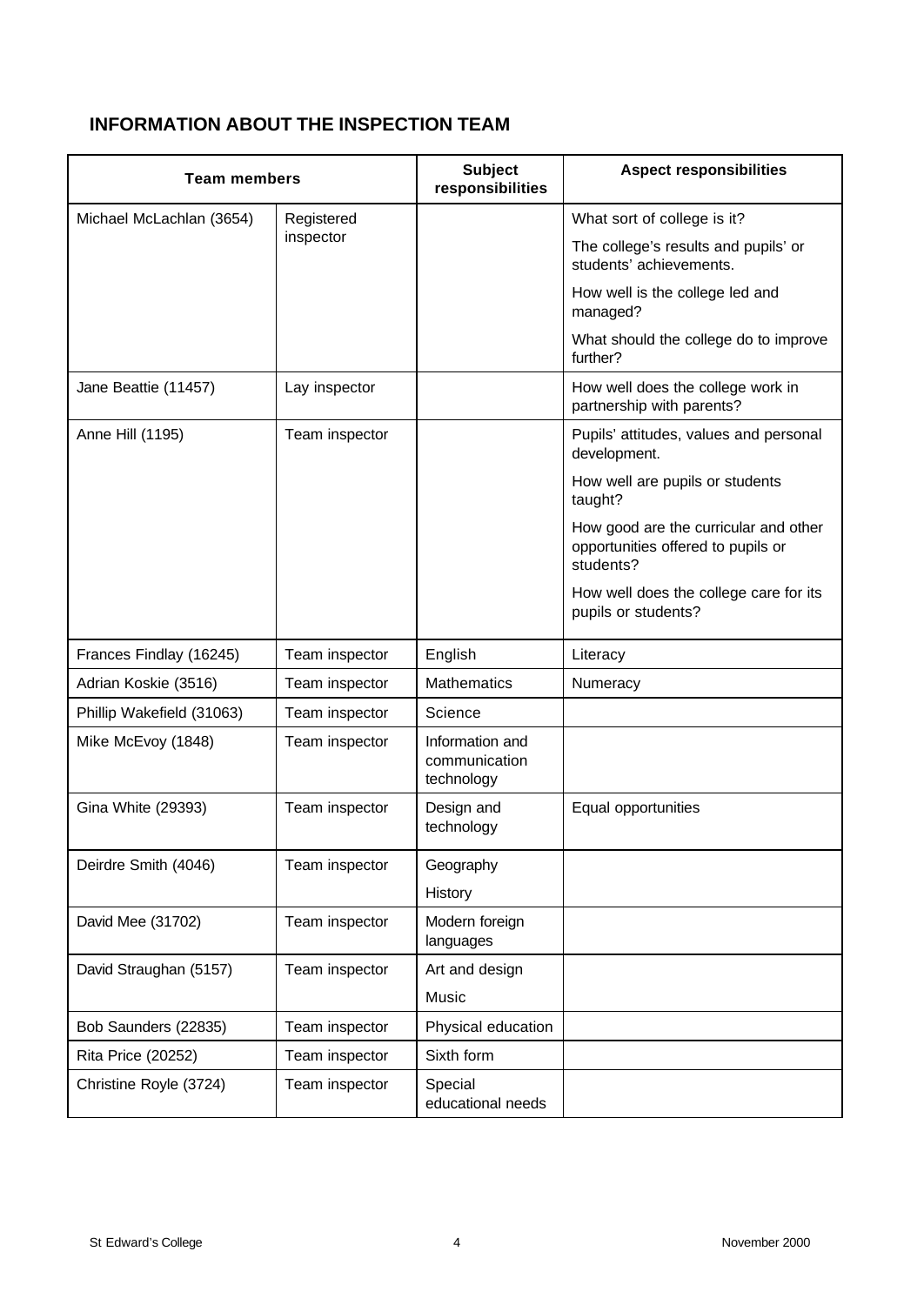The inspection contractor was:

Mr Chris Rice Director of Education Wirral LEA Department of Education Hamilton Building Conway Street Birkenhead Wirral Merseyside CH41 4FD

Tel: 0151 666 2121

Any concerns or complaints about the inspection or the report should be raised with the inspection contractor. Complaints that are not satisfactorily resolved by the contractor should be raised with OFSTED by writing to:

> The Registrar Inspection Quality Division The Office for Standards in Education Alexandra House 33 Kingsway London WC2B 6SE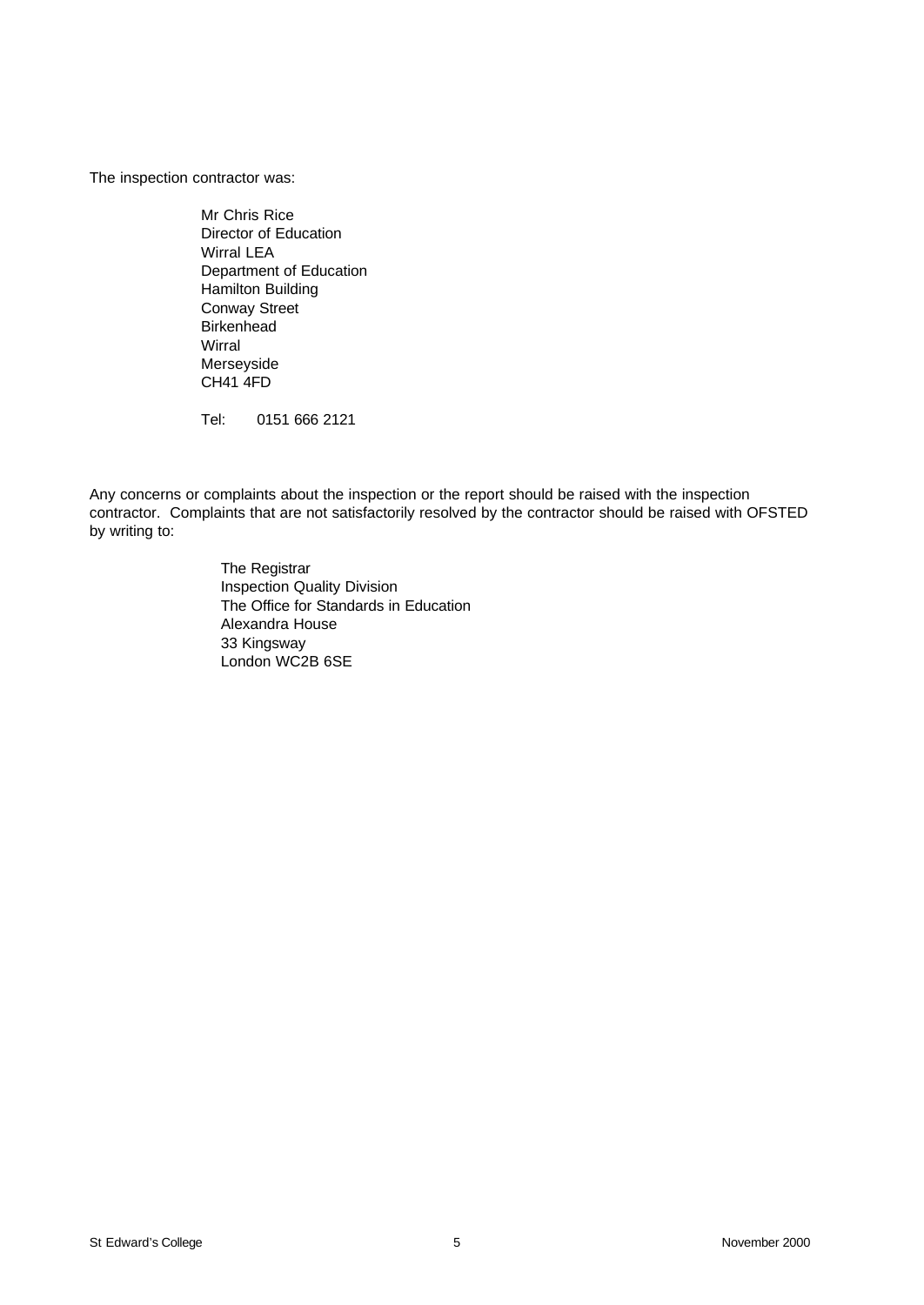# **REPORT CONTENTS**

|                                                                                                                                                                                                                                                                                                                                                                          | Page |
|--------------------------------------------------------------------------------------------------------------------------------------------------------------------------------------------------------------------------------------------------------------------------------------------------------------------------------------------------------------------------|------|
| PART A: SUMMARY OF THE REPORT                                                                                                                                                                                                                                                                                                                                            | 7    |
| Information about the school<br>How good the school is<br>What the school does well<br>What could be improved<br>How the school has improved since its last inspection<br><b>Standards</b><br>Pupils' attitudes and values<br>Teaching and learning<br>Other aspects of the school<br>How well the school is led and managed<br>Parents' and carers' views of the school |      |
| <b>PART B: COMMENTARY</b>                                                                                                                                                                                                                                                                                                                                                |      |
| <b>HOW HIGH ARE STANDARDS?</b><br>The school's results and achievements<br>Pupils' attitudes, values and personal development                                                                                                                                                                                                                                            | 12   |
| <b>HOW WELL ARE PUPILS OR STUDENTS TAUGHT?</b>                                                                                                                                                                                                                                                                                                                           | 18   |
| <b>HOW GOOD ARE THE CURRICULAR AND OTHER</b><br><b>OPPORTUNITIES OFFERED TO PUPILS OR STUDENTS?</b>                                                                                                                                                                                                                                                                      | 20   |
| <b>HOW WELL DOES THE SCHOOL CARE FOR ITS PUPILS?</b>                                                                                                                                                                                                                                                                                                                     | 24   |
| <b>HOW WELL DOES THE SCHOOL WORK IN</b><br><b>PARTNERSHIP WITH PARENTS</b>                                                                                                                                                                                                                                                                                               | 25   |
| <b>HOW WELL IS THE SCHOOL LED AND MANAGED?</b>                                                                                                                                                                                                                                                                                                                           | 26   |
| <b>WHAT SHOULD THE SCHOOL DO TO IMPROVE FURTHER?</b>                                                                                                                                                                                                                                                                                                                     | 28   |
| <b>PART C: SCHOOL DATA AND INDICATORS</b>                                                                                                                                                                                                                                                                                                                                | 30   |
| <b>PART D: THE STANDARDS AND QUALITY OF TEACHING IN</b><br>AREAS OF THE CURRICULUM, SUBJECTS AND COURSES                                                                                                                                                                                                                                                                 | 35   |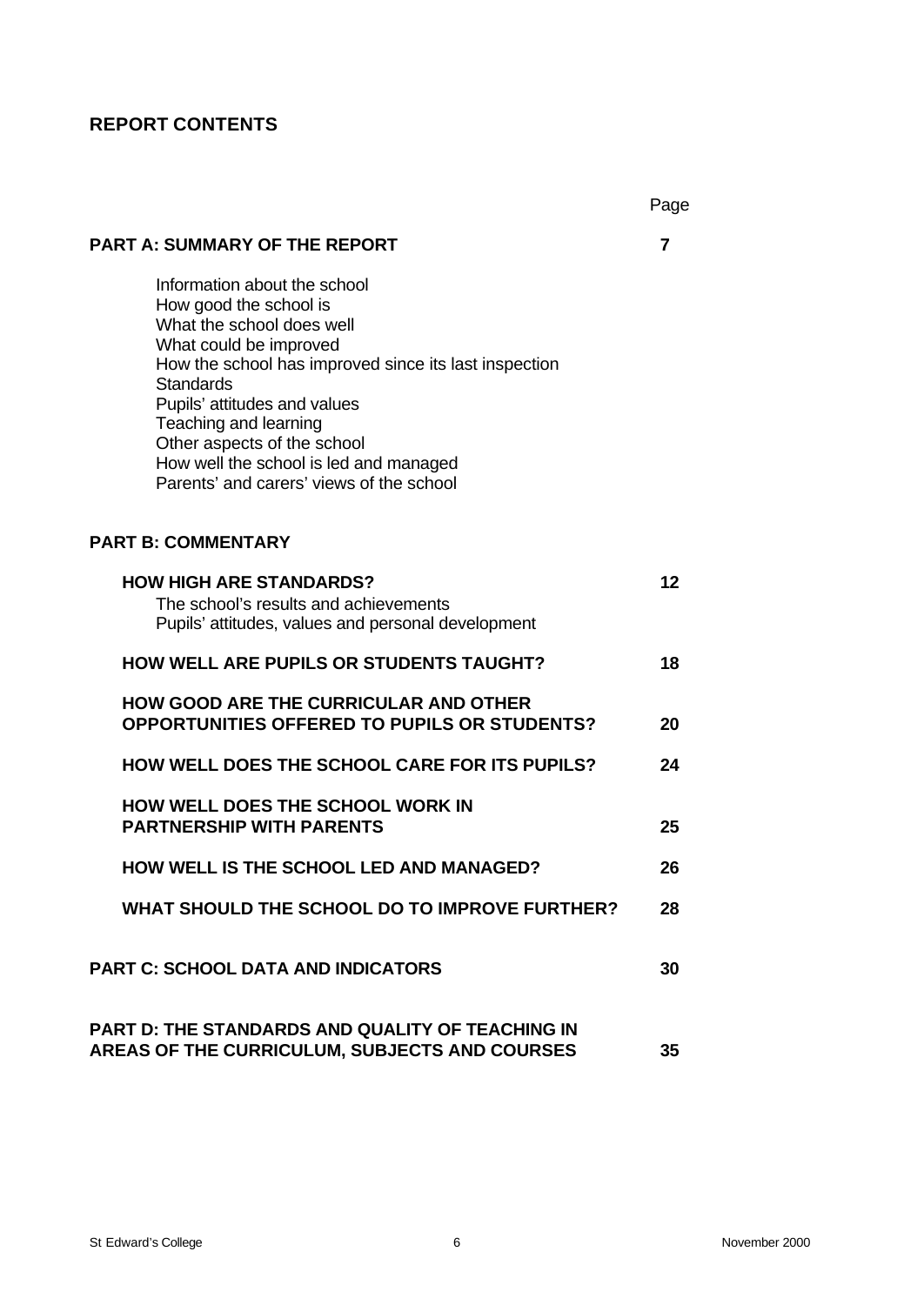# **PART A: SUMMARY OF THE REPORT**

# **INFORMATION ABOUT THE SCHOOL**

St Edward's College is an 11-18 co-educational Catholic voluntary aided comprehensive school. The college is the Cathedral Choir school for Liverpool Metropolitan Cathedral of Christ the King and has recently been awarded Language College status. There are 960 pupils in total with 243 in the sixth form; this is about the same size as other secondary schools. Most pupils are from Liverpool although a number of pupils are drawn from across Merseyside. The majority of pupils are white with a small number of pupils from ethnic backgrounds. The proportion of pupils receiving free school meals, around 10 per cent, is broadly in line with the national average. The number of pupils with special educational needs; including those with statements (two pupils), at 3.1 per cent is well below the national figures of 18.7 per cent. Over the last three years the college has changed from an independent selective school to a grant maintained school and is now a voluntary aided college. Attainment on entry is above average for a comprehensive school. There is a small but significant minority of pupils who enter the college with below average attainment. Thirty pupils are selected according to musical ability including the cathedral choristers.

## **HOW GOOD THE COLLEGE IS**

St Edward's College is a very effective college with many excellent features. Strong leadership by the principal with the full support of the governing body, senior staff, teachers and support staff has enabled the college to move very successfully through recent significant structural changes in buildings, curriculum and governance. Standards are very high throughout the college with pupils making significant progress. Teaching is good overall, with many very good and excellent features. The teachers' knowledge of their subject combined with their commitment both in and out of the classroom is a significant strength of the college, although teaching occasionally fails to capitalise on the pupils' capacity for independent and creative learning. The very good progress made by pupils has it roots in a complex chemistry of: pupils' excellent attitudes, high aspirations, commitment, hard work and sense of pride in belonging to the college; the parental support and confidence in the college; a shared ethos which promotes high standards in a caring, challenging but supportive environment; the quality of teaching; the totality of the educational experience on offer, including a vast array of extra-curricular activities which complements a traditional curriculum. The combination of all these features and the high standards attained by the pupils means the college gives good value for money.

#### **What the college does well**

- Establishes an excellent ethos in particular through the relationships between teaching, support staff and pupils and pupils with each other.
- Achieves very high standards of attainment and achievement in examinations, lessons and in extracurricular activities.
- Provides excellent leadership by the principal who is well supported by the governing body, senior and middle managers.
- Provides good quality teaching with high expectations and care and support for all pupils.
- Fosters very good quality of learning: high pupils' aspiration, motivation, capacity for hard work and sense of pride and belonging to the college.
- Establishes excellent attitudes and behaviour and the very good personal development and attendance of the pupils.
- Provides very good art and design, history, music and physical education.
- Provides an excellent quality and range of extra-curricular activities that contributes significantly to the broader pupils' development.
- Makes excellent provision for spiritual, moral, social and cultural development of the pupils.
- Makes very good provision for students in the sixth form and their preparation for further and higher education.
- Ensures the continued strength of the parents' support for the college.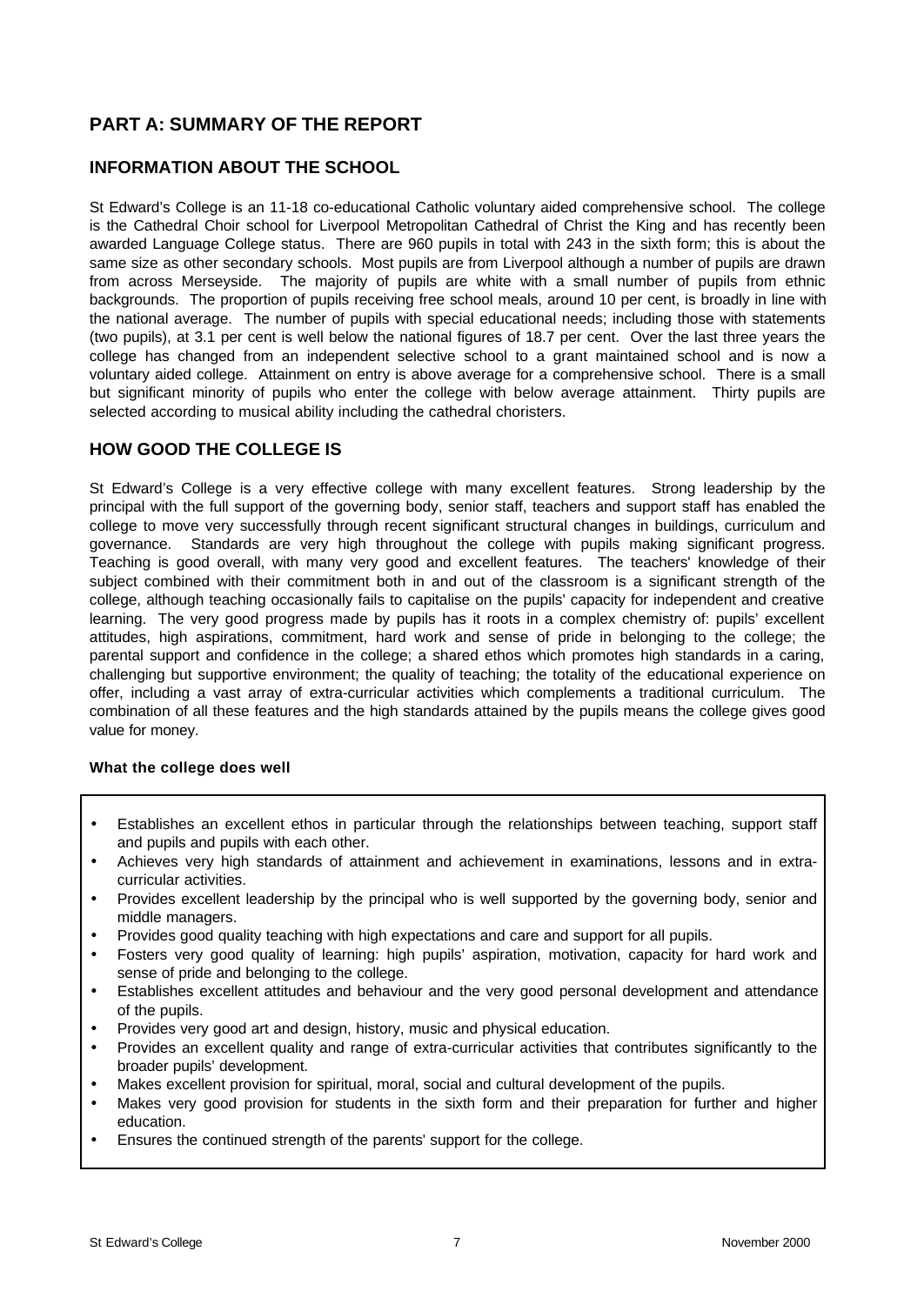#### **What could be improved**

- Improve teaching methods and curriculum provision to increase the range of opportunities and resources for pupils to develop their creative and independent learning skills within the curriculum.
- Establish consistency in the implementation of the recently developed whole college policies and initiatives.
- Improve the standard of attainment of students in information and communication technology and design and technology and the range of the curriculum in these two subjects.
- The governors need to ensure that statutory requirements are met in relation to curriculum provision in information and communication technology and design and technology and the assessment and reporting arrangements in Key Stage 3.

*The areas for improvement will form the basis of the governors' action plan.*

# **HOW THE COLLEGE HAS IMPROVED SINCE ITS LAST INSPECTION:**

The college has not previously been inspected.

## **STANDARDS**

The table shows the standards achieved by 16 and 18 year olds based on average point scores in GCSE and A-level/AS-level examinations.

|                          | <b>Compared with</b> |              |       |                            | Key                                 |              |
|--------------------------|----------------------|--------------|-------|----------------------------|-------------------------------------|--------------|
| Performance in:          |                      | all colleges |       | <b>Similar</b><br>colleges | Very high                           | A*           |
|                          |                      |              |       |                            | Well above average                  | A            |
|                          | 1997                 | 1998         | 1999  | 1999                       | Above average<br>Average            | $\sf B$<br>C |
| <b>GCSE</b> examinations | $A^*$                | A            | A     | $A^*$                      | Below average<br>Well below average | D<br>E       |
| A-levels/AS-levels       | A                    | $A^*$        | $A^*$ |                            |                                     |              |

The performance in GCSE places the college in the highest five per cent compared with similar colleges and close to the top five per cent nationally. The average points score at A-level places the college in the highest five per cent of schools nationally. Results in the Key Stage 3 tests are in the top five per cent of schools for the expected level and the higher levels. In 1999, the reporting year for this inspection, GCSE results in all subject areas were well above national averages and very high compared with other comprehensive colleges. A-level results were very high compared with national averages in all subjects apart from French, where they are in line, and Spanish where the results are well below national averages. When the inspection took place the national comparisons for the 2000 results were only just available. Results have improved and GCSE performance is now just in line with the top five per cent nationally. While there are variations in some subjects, results over time are consistently high and the overall trend is one of improvement. GCSE results had declined but have improved in 2000. Core subjects at Key Stage 3 have improved significantly, particularly mathematics and English where substantial numbers achieve the higher levels. The college sets itself ambitious targets compared with the expectations arising from prior attainment data and achieves these targets. Overall, attainment demonstrated in all subjects is high or very high apart from aspects of design and technology and information and communication technology in Key Stage 3 and modern foreign languages at Key Stage 4 where they are average. Standards of attainment and levels of achievement in information and communication technology are unsatisfactory in Key Stage 4. Overall, pupils achievements are excellent in mathematics, very high in English, science, history, art and design, music, physical education, business studies and also in information and communication technology in Key Stage 3 where pupils' own experiences contribute considerably to their overall achievements. Pupils' achievements are high in other subjects and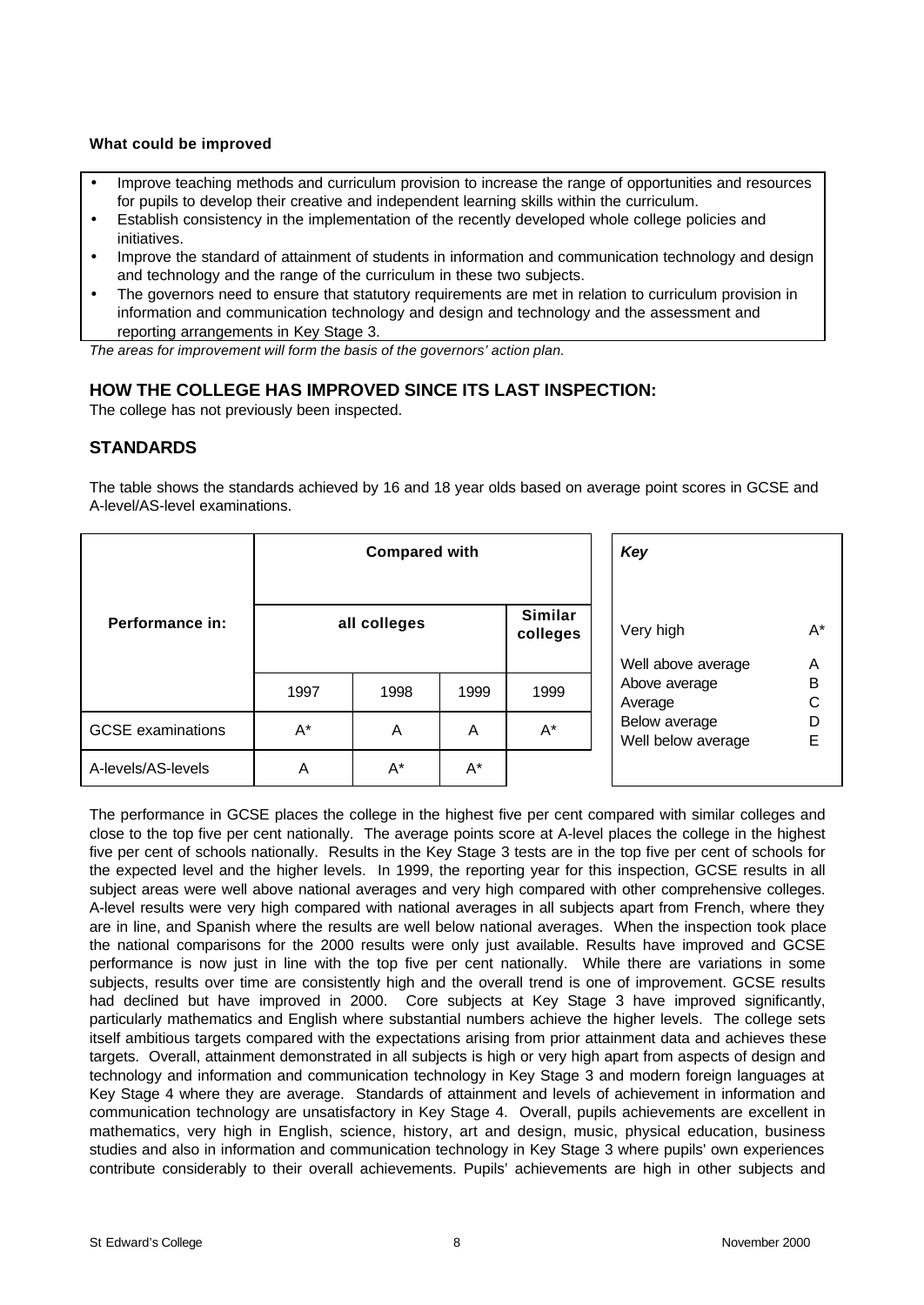satisfactory in modern foreign languages in the sixth form.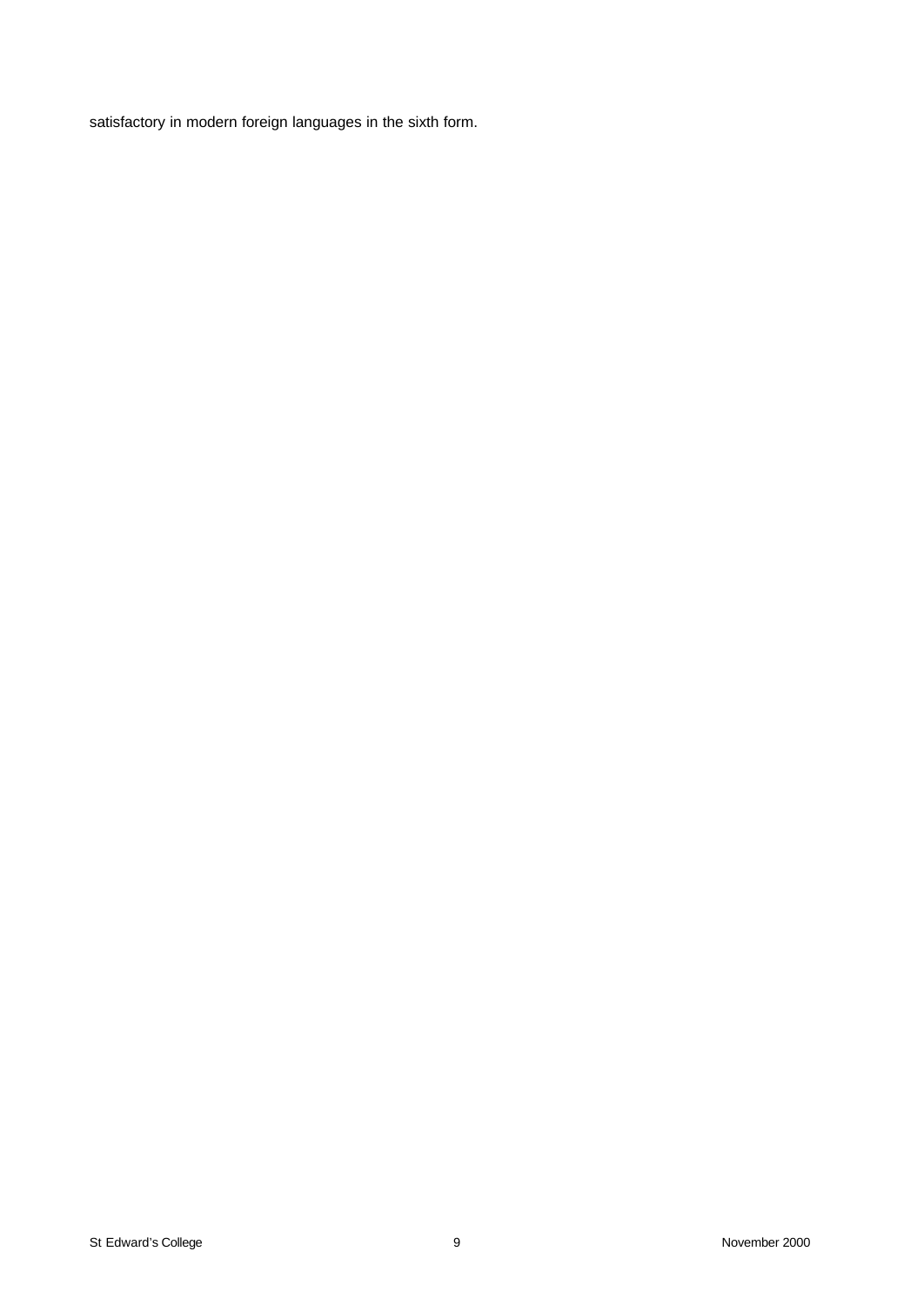# **PUPILS' ATTITUDES AND VALUES**

| <b>Aspect</b>                             | <b>Comment</b>                                                                                                                                                                                                                                                                                          |
|-------------------------------------------|---------------------------------------------------------------------------------------------------------------------------------------------------------------------------------------------------------------------------------------------------------------------------------------------------------|
| Attitudes to the college                  | Excellent: pupils are enthusiastic, interested and fully involved in academic,<br>extra-curricular and social aspects of college life.                                                                                                                                                                  |
| Behaviour, in and out of<br>classrooms    | Excellent: behaviour is excellent within lessons, in extra-curricular activities and<br>in particular in and around the college. This is a very safe and orderly<br>community.                                                                                                                          |
| Personal development<br>and relationships | Very good: relationships between pupils and pupils and staff are excellent and<br>all members of the college treat each other with respect and consideration.<br>Pupils have ample opportunities to take initiative and responsibility within college<br>life but this is sometimes limited in lessons. |
| Attendance                                | Very high: no unauthorised absence reported in 1999 and authorised absence<br>was well below the national average.                                                                                                                                                                                      |

Pupils' attitudes and behaviour are a significant strength of the college. Within lessons attitudes and behaviour were judged to be good or better in 93 per cent of lessons and very good or excellent in 64 per cent of lessons. Relationships between all members of the college community, pupils, teachers and the support staff are excellent. The opportunities provided for pupils to take initiative and personal responsibility are many but some over directive teaching restricts opportunities for some pupils in lessons.

# **TEACHING AND LEARNING**

| <b>Teaching of pupils:</b> | Aged 11-14 years<br>Aged 14-16 years |      | Aged over 16 years |  |
|----------------------------|--------------------------------------|------|--------------------|--|
| Lessons seen overall       | Good                                 | Good | Very good          |  |

*Inspectors make judgements about teaching in the range: excellent; very good; good; satisfactory; unsatisfactory; poor; very poor. 'Satisfactory' means that the teaching is adequate and strengths outweigh weaknesses.*

The quality of teaching is a strength of the college. Ninety-five per cent of teaching was judged as satisfactory or better with 75 per cent good or better and 44 per cent very good or excellent. Five per cent of lessons (eight lessons) were judged unsatisfactory with the majority of these in Key Stage 3 although there was no particular pattern for this performance in subjects or classes. In the sixth form half of teaching was judged very good or better with 83 per cent good or better with no unsatisfactory teaching. The overall quality of teaching in English, mathematics and science is good with many examples of very good teaching in all three subjects. Skills of literacy and numeracy are taught well and pupils are able to use these skills effectively in all subject areas. Overall, within lessons, the needs of individual students are well met including those with special educational needs and those with particular gifts and talents.

Teachers' knowledge of their subjects, along with the high expectations they set, are significant strengths of teaching. The best teaching is seen in many subjects but consistently seen in art and design, history, music and physical education where teaching frequently stimulates pupils' thinking, avid interest and enthusiasm. Good teaching leads to many pupils reaching the highest levels in the core subjects of English, mathematics and science and overall the pattern is similar in other subjects. Other talents are met through the excellent extra-curricular programme, particularly in sport and music. Pupils are keen and willing learners, they come to lessons ready and prepared, persevere when challenged and respond with avid interest and enthusiasm to excellent and very good teaching. When given the opportunity they are able to think creatively, take the initiative and lead in their own learning. Some satisfactory teaching and all unsatisfactory teaching uses too narrow a range of teaching and learning styles that restricts pupils' learning and does not develop their independence or creativity. Sometimes planning is inadequate and assessment is not used to aid learning.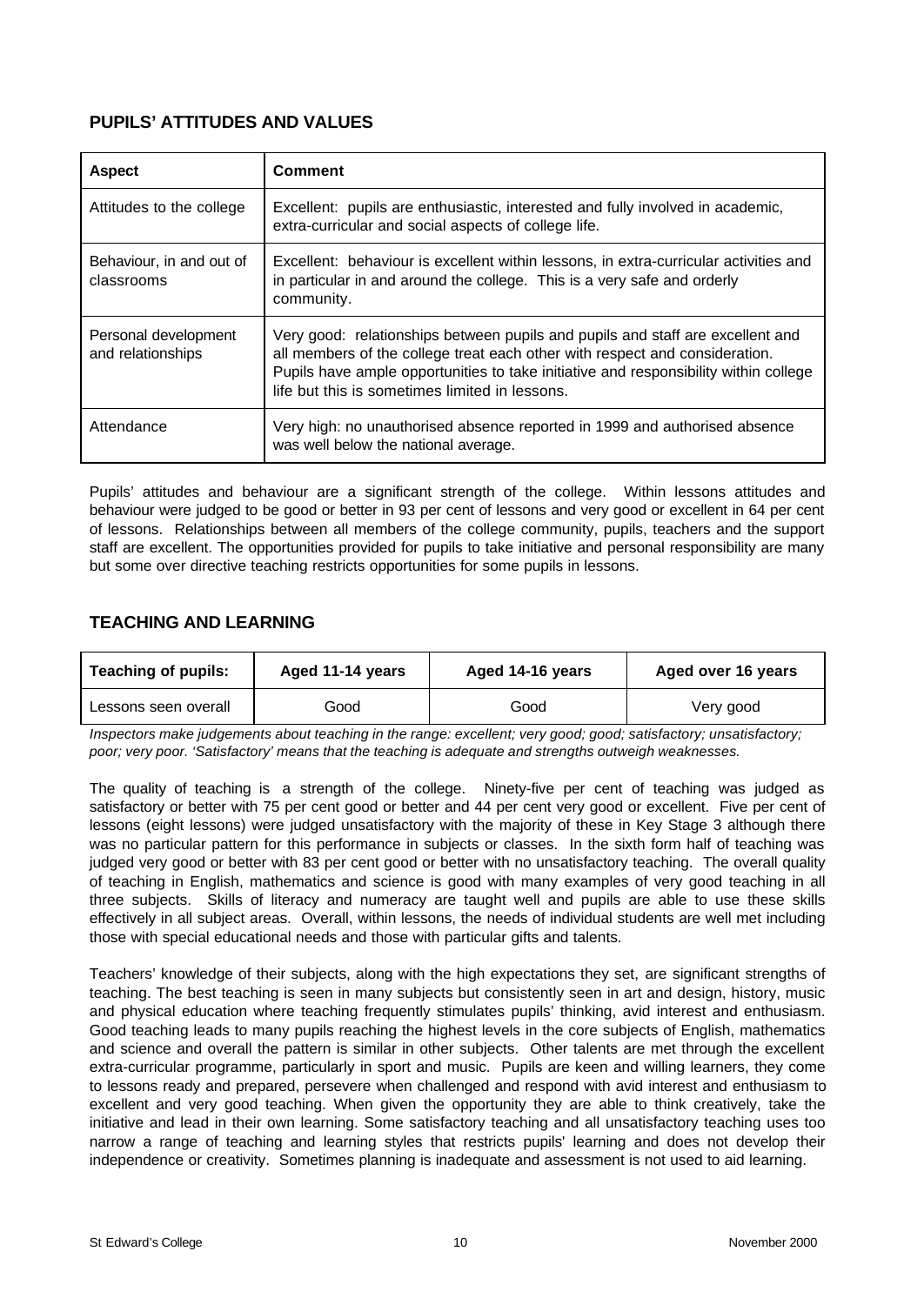# **OTHER ASPECTS OF THE COLLEGE**

| <b>Aspect</b>                                                                                        | <b>Comment</b>                                                                                                                                                                                                                                                                                                                                                                                                                                                              |
|------------------------------------------------------------------------------------------------------|-----------------------------------------------------------------------------------------------------------------------------------------------------------------------------------------------------------------------------------------------------------------------------------------------------------------------------------------------------------------------------------------------------------------------------------------------------------------------------|
| The quality and range of the<br>curriculum                                                           | Good: the opportunities in lessons together with the extensive excellent extra-<br>curricular activities make for a good overall curriculum. The range of the<br>curriculum in Key Stages 3 and 4 is unsatisfactory since the statutory<br>requirements for information and communication technology and design and<br>technology are not met. The breadth of the curriculum opportunities in Key<br>Stage 4 is restricted for some pupils by the option choices available. |
| Provision for pupils with<br>special educational needs                                               | Good: teaching is good overall with good support and resources in lessons.<br>Planning of work to ensure that curriculum content is covered is good but is<br>not always targeted at specific needs. The co-ordination of provision across<br>the curriculum to ensure that individual education plan targets are fully met is<br>unsatisfactory.                                                                                                                           |
| Provision for pupils'<br>personal, including spiritual,<br>moral, social and cultural<br>development | Excellent: the college provides many opportunities for pupils' development in<br>all of these areas. The spiritual and moral aspects are particularly well<br>developed and opportunities for cultural and social development are many and<br>varied.                                                                                                                                                                                                                       |
| How well the college cares<br>for its pupils                                                         | Very good: procedures for child protection and pupils' welfare are very good.<br>The support and monitoring of personal development and academic progress<br>are good. The use of assessment to inform curriculum planning is<br>inconsistent. The educational and personal support and guidance and the<br>monitoring and promotion of good behaviour and attendance, are very good.                                                                                       |

The college works very well in partnership with parents who are fully supportive of the aims, ethos and high expectations of the college. The totality of the educational experience on offer at the college includes a vast range of extra-curricular activities that complement a traditional curriculum. The college offers nine subjects at GCSE, and religious education is taken early. The sixth form curriculum is mainly A-levels. The college has responded well to Curriculum 2000 and four General National Vocational Qualifications (GNVQ) are now available. The college does not meet statutory requirements in information and communication technology and design and technology. Systems for social care are very effective for pupils but systems of analysing and using assessment data to aid curriculum planning are less effective.

# **HOW WELL THE COLLEGE IS LED AND MANAGED**

| <b>Aspect</b>                                                            | <b>Comment</b>                                                                                                                                                                                                                                                                                                                                                                                                                                             |
|--------------------------------------------------------------------------|------------------------------------------------------------------------------------------------------------------------------------------------------------------------------------------------------------------------------------------------------------------------------------------------------------------------------------------------------------------------------------------------------------------------------------------------------------|
| Leadership and manage-<br>ment by the headteacher<br>and other key staff | Very good: the leadership by the principal is excellent and he is very well<br>supported by the college leadership team. Middle management is good<br>overall. Substantial changes in character have been very well managed<br>although there is some inconsistency in the implementation of recently<br>introduced policies. Statutory requirements for aspects of the curriculum in<br>Key Stages 3 and 4 and assessment at Key Stage 3 are not yet met. |
| How well the governors fulfil<br>their responsibilities                  | Good: the governors provide very good levels of support and challenge for the<br>college. They are well qualified and bring a wide range of expertise to their<br>roles. The governors are failing to fulfil their statutory duties with regard to<br>design and technology and information and communication technology in Key<br>Stages 3 and 4 and reporting comparative data in Key Stage 3.                                                           |
| The college's evaluation of<br>its performance                           | Satisfactory: new senior staff roles and responsibilities have recently been<br>introduced and they are starting to effectively implement a model of monitoring                                                                                                                                                                                                                                                                                            |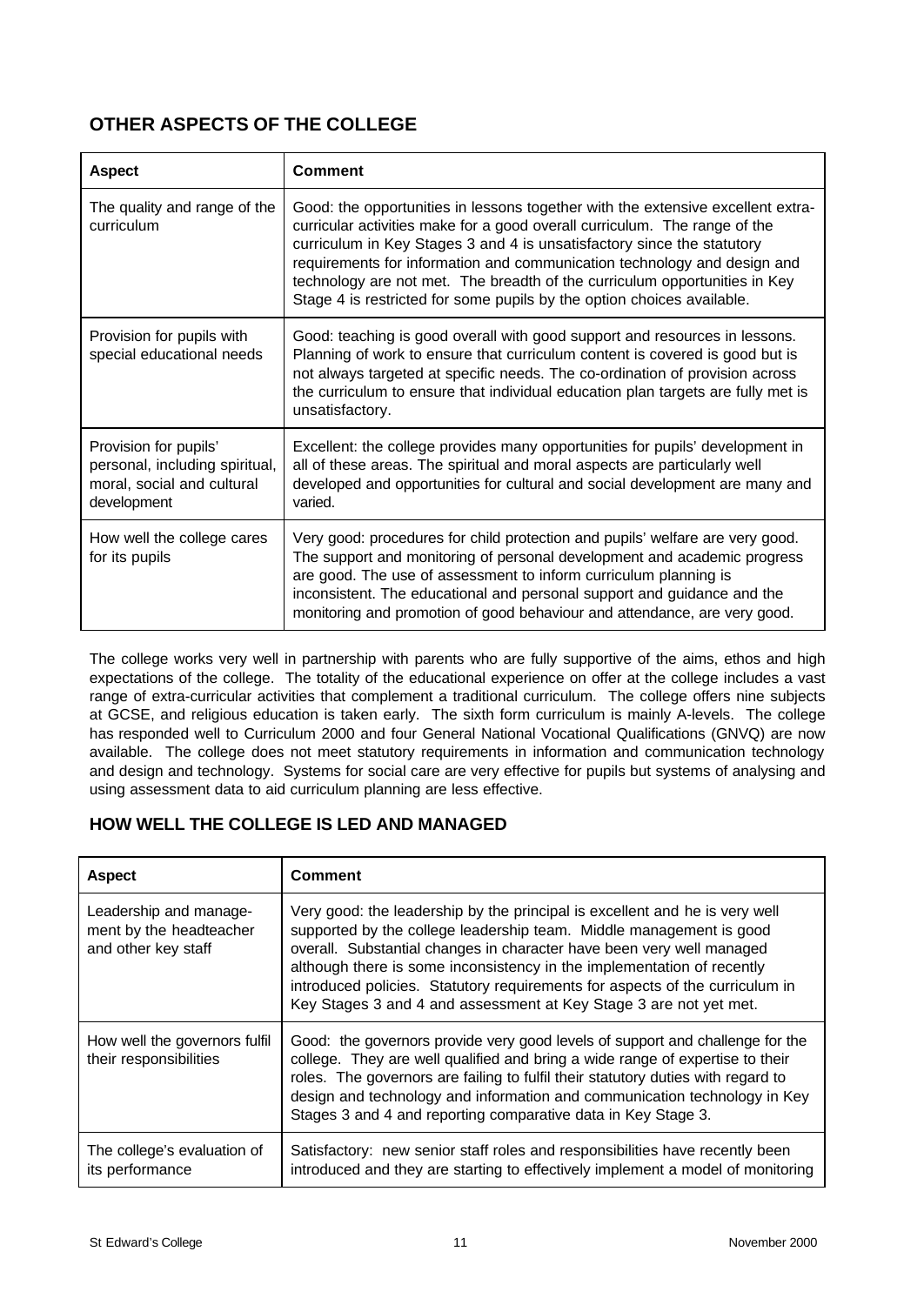|                                   | and support for departments. There is inconsistent practice in undertaking the<br>detailed analysis of performance data so as to impact on teaching and<br>learning.                                                                                                                                                                                                                    |
|-----------------------------------|-----------------------------------------------------------------------------------------------------------------------------------------------------------------------------------------------------------------------------------------------------------------------------------------------------------------------------------------------------------------------------------------|
| The strategic use of<br>resources | Good: the resources available to the college, including considerable additional<br>funds, are used effectively to meet the well planned programmes for<br>development. Provision of teaching and support staff is very good. The range<br>of teaching resources is unsatisfactory in some subject areas and this<br>restricts pupils' learning. The college gives good value for money. |

The strong leadership of the principal and the governing body has enabled the college to moved seamlessly through recent very substantial changes. New developments in the senior management team have the potential to improve the college's capacity to effectively monitor and evaluate its performance and the quality of teaching and learning. Financial controls and systems are excellent. Given the major changes in character, overall the staffing, accommodation and learning resources are good and improving. There are shortfalls in the provision of laboratories, some design and technology facilities and in the appropriate range of learning resources to support more independent and creative learning in the curriculum. The bursar and his team and all support staff contribute significantly to the success of the college. Principles of best value are well understood and applied rigorously. The college gives good value for money.

# **PARENTS' AND CARERS' VIEWS OF THE COLLEGE**

| What pleases parents most                             | What parents would like to see improved       |  |  |
|-------------------------------------------------------|-----------------------------------------------|--|--|
| The strong leadership and management                  | The recent changes to the opportunity to meet |  |  |
| The very high academic standards and all round        | subject teachers in Years 7 and 8.            |  |  |
| education                                             | The quality of provision for information and  |  |  |
| The pupils' very good personal development            | ٠                                             |  |  |
| The very good teaching with high expectations         | communication technology and design and       |  |  |
| The pastoral care given by the college                | technology                                    |  |  |
| The wide range of extra-curricular activities, sport, | The colleges' response to concerns and        |  |  |
| music and drama                                       | criticisms raised by some parents             |  |  |
| The ethos of the college-modern with traditional      | Some aspects of special education needs       |  |  |
| values                                                | provision                                     |  |  |

Over 50 per cent of parents responded to the parents' questionnaire with more than 90 per cent of these parents well or very well satisfied in all aspects of the college's provision. The inspection team fully supports the confidence displayed by parents in the college and its work. The inspection team agree with the parents' concerns over the subjects mentioned but consider that the overall provision for special educational needs is satisfactory although co-ordination should improve. A small minority of parents feel the college is not always approachable; however there was sufficient evidence that the college responded well to concerns raised by parents. The college needs to ensure that the confidence it rightly displays in its work does not inadvertently convey the message that the college is being unresponsive.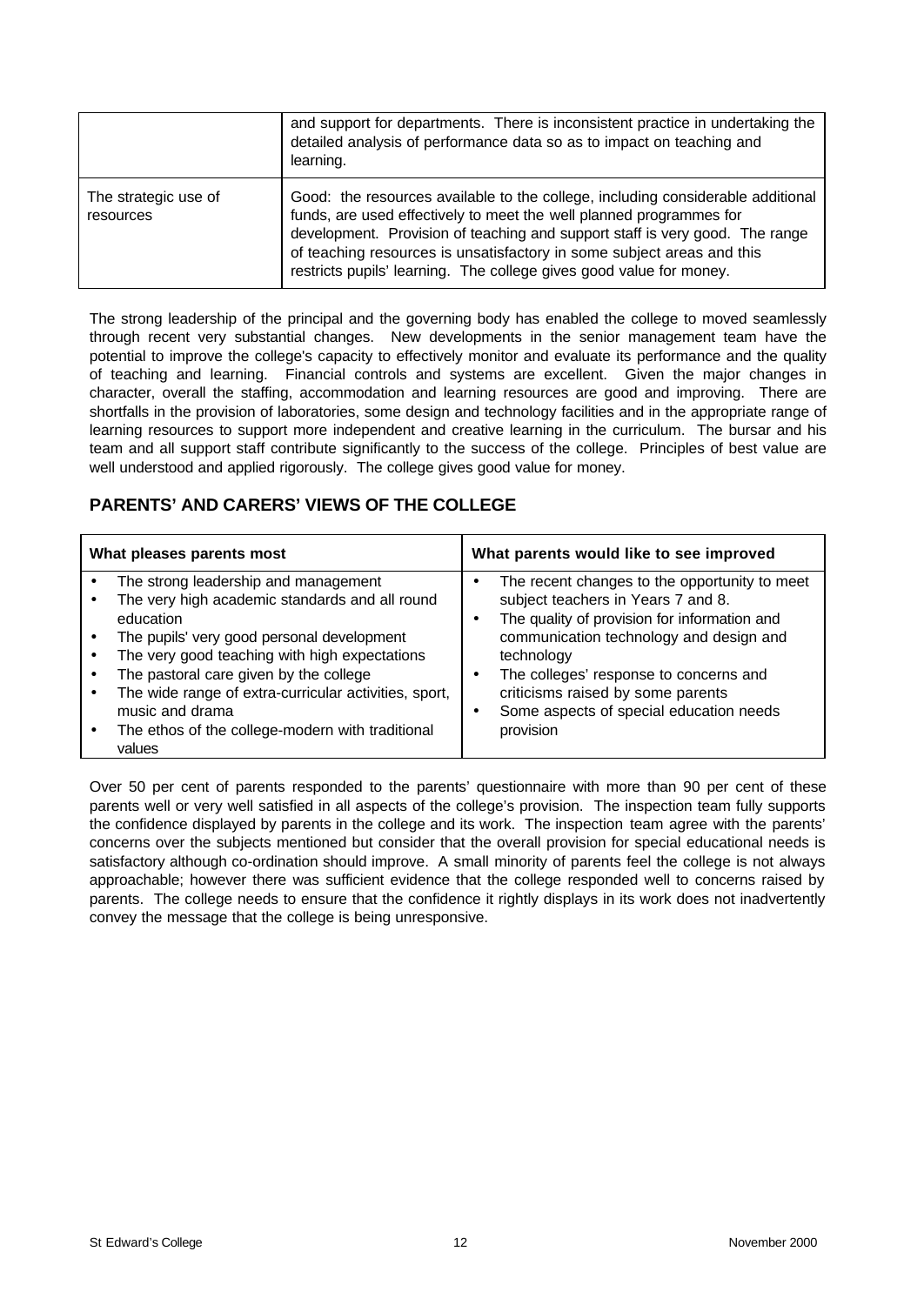# **PART B: COMMENTARY**

## **HOW HIGH ARE STANDARDS?**

### **The college's results and achievements**

1. Pupils enter the college with above average attainment as measured by the Key Stage 2 tests and by the college's own assessment procedures through the Cognitive Ability Tests (CATs). Both these measures indicate a small but significant minority of pupils whose attainment is below average. Pupils in Year 10 and above went through a selection process based on ability and the profile in these years is slightly stronger. The college made a number of curriculum and other changes in order to respond very positively to this situation.

2. By the end of Key Stage 3 pupils' attainment in the 1999 tests are very high compared with the national and similar schools averages and places the college in the top five per cent of all schools nationally. The 2000 results, confirmed during the inspection, indicate very high attainment and show an improvement on the previous year. Substantial numbers of pupils attain the highest grades in all core subjects; approximately 60 per cent of pupils in English, 80 per cent in mathematics and 50 per cent in science achieved Levels 7 or 8 while the national expectation is Level 5 or 6. There is no significant variation in the performance of boys and girls.

3. In subjects other than English, mathematics and science, teacher assessments in all subjects show very high attainment for boys and girls. They are slightly inflated for information and communication technology and design and technology but overall standards in all subjects are well above national expectations.

4. Key Stage 4 GCSE results are very high with 91.5 per cent achieving 5 A\*-C grades in 2000 compared with 90 per cent in 1999. Results in English are consistently high with virtually all pupils achieving A\*-C grades and about one third achieving A\*/A grades in 1999, this figure rose to 43 per cent in the 2000 examinations. Mathematics paints a similar picture with 95 per cent of pupils achieving A\*-C grades and 45 per cent and 37 per cent achieving A\*/A grades in the last two years. Science results are very high but not as strong as English or mathematics. Seventy nine per cent achieved A\*-C grades in 2000 compared with 90 per cent in the previous year, just over one third achieve A\*/A grades.

5. GCSE results in other subjects are all consistently well above national averages with over 90 per cent of pupils achieving A\*-C grades in most subjects in 2000. Significant improvements were made in the numbers of pupils attaining the higher grades in history and A\*-C grades in religious studies. Geography results in 2000 and religious education in 1999 and 2000 are lower than performance in other subjects. Pupils are now entered for GCSE religious studies in Year 10 and their attainment in the 2000 examinations is well above the national average.

6. A-level results are consistently above national averages in the higher grades in all subjects apart from history and French, which were average, and Spanish which was well below the national average in 1999 but just below in 2000. Around two-thirds of candidates achieved the higher grades in art and design, design and technology, English literature, mathematics and further mathematics, music and physics. In most other subjects around half of students achieved the higher grades apart from history, English language and Spanish where around one-third of the students achieved the higher grades.

7. There are variations in results over time, with the previous three years showing a decline in the numbers of pupils achieving five A\*-C grades. This trend was reversed in the 2000 examinations. Improvement is due mainly to clearer focused strategies for improving standards in specific subject areas, notably mathematics, art and design and history. Performance in Key Stage 3 tests in English, mathematics and science have also shown a significant improvement in the last three years. There is a strong upward trend with substantial numbers of pupils attaining the higher grades as the teachers and pupils become used to the demands of these tests.

8. The statutory targets set in conjunction with the Local Education Authority are consistently higher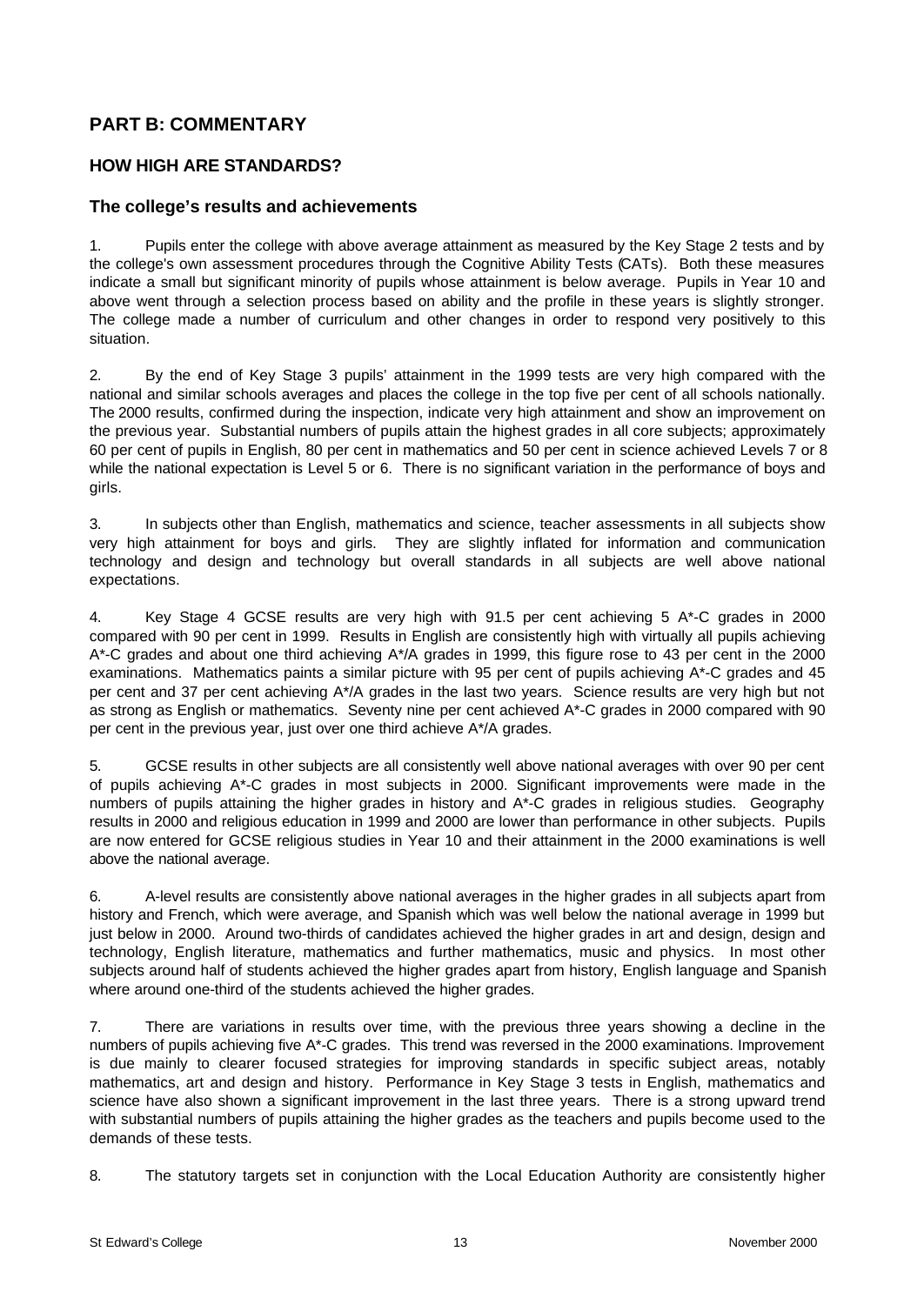than those indicated through the analysis of data and by comparison with similar schools. The college sets challenging targets, above 90 per cent, for A\*-C grades which is over 15 per cent above the indicative target given by the Local Education Authority. The college has consistently achieved these targets.

9. Standards of work seen in lessons during the inspection and through the scrutiny of work indicate that standards are high and reflect a continued expectation for examination success that will at least be in line with, and could exceed, current figures. Standards of literacy and numeracy across the curriculum are very high.

10. In English, work seen is of a very high standard in Years 9 and 11 and above average in Year 13. The majority of pupils are confident, fluent speakers and very considerate listeners. Most can back up the points they make with reasons and evidence from the texts they are studying. Both boys and girls of a full range of ability can work together effectively in pairs and groups to discuss, plan and explore ideas and most can feedback their ideas coherently and clearly to the whole class. A good proportion are articulate and explain points at length and with precision as well as putting points together to argue a case. By the end of Key Stage 4 all pupils write detailed, well-organised and largely accurate assignments for GCSE with clear introductions and conclusions. The best work is of a very high standard in terms of its maturity, originality and structure as well as accuracy. Sixth-formers write clear, well-organised and thoughtful notes and essays, whilst the best A-level work is perceptive, extended and carefully structured.

11. Pupils' above average language skills on entry are developed and extended successfully in a full range of subjects in Key Stages 3 and 4. These language skills effectively support the very high attainment in the Key Stage 3 tests and GCSE examinations. They are a key reason for pupils achieving very well across all subjects. Almost all pupils and sixth-formers, including those with special educational needs, are confident, fluent speakers, considerate listeners and participate willingly in class discussions. They recognise and value others' points of view and ask sensible and thoughtful questions. The vast majority can successfully understand the materials they meet in lessons and can use a range of reading strategies flexibly. They can largely deduce and infer meaning and synthesise points clearly and succinctly. Most pupils are adept at locating information on the Internet and can extract and successfully use what is relevant to their needs. Pupils' writing skills are well-developed by the end of Year 9 and continue to be extended and refined in Key Stage 4 and in the sixth form. Subject vocabulary is systematically taught in most departments to deepen pupils' grasp of important concepts. Most subjects help pupils to learn how to write concise notes, extended essays and reports; in some subjects, notably history and English, they write effectively in a wide range of forms. Writing at length is not well developed in mathematics. By the end of Year 11, virtually all pupils produce well-organised, accurate, detailed assignments. The GCSE written work of the higher attaining pupils and the more able A-level students is of an excellent standard: it is mature, perceptive and very wellstructured. Most sixth-formers write competent notes and essays.

12. In mathematics, work seen is of a very good standard. In Key Stage 3 standards are very good but could be better for pupils in the higher sets in Year 7. By the end of Year 9 standards are high as are standards at the end of Key Stage 4. Those students who go on to A-level courses in mathematics work to a standard that is well above average. Throughout Key Stages 3 and 4 there is a strong emphasis on numerical aspects of mathematics, mental calculation is encouraged and most pupils are comfortable with this. Pupils achieve high standards in most aspects of the subject. They can make links between areas of mathematics, for instance in forming and solving quadratic equations that involved the manipulation of algebraic fractions. Pupils have very good vocabulary in all areas of mathematics observed. Standards are not as high in using and applying mathematics. Pupils' skills in the three strands of problem solving, communication, particularly written, and reasoning- are not well developed by the start of Year 11. Post- 16 pupils build on the firm foundation reflected in the high grades achieved at GCSE. Skills and understanding in algebra are good and are extended through the study of the modules covering pure mathematics, mechanics and statistics. Throughout Key Stages 3 and 4, information and communication technology (ICT) is not well used to enhance learning.

13. Mathematics is used well by pupils in several other subjects. Pupils accurately measure and mark out their designs in design and technology; interpret graphs in history; substitute numbers into formulae in cells of a spreadsheet in information and communication technology; use distance-time graphs to calculate speed in physics; draw and interpret graphs in chemistry; and use large numbers for prices in Spanish. Sixth form students manipulate equations and calculate gradients of graphs in physics and use percentages and formulae in economics. Overall, pupils are able to cope well with the mathematical demands in other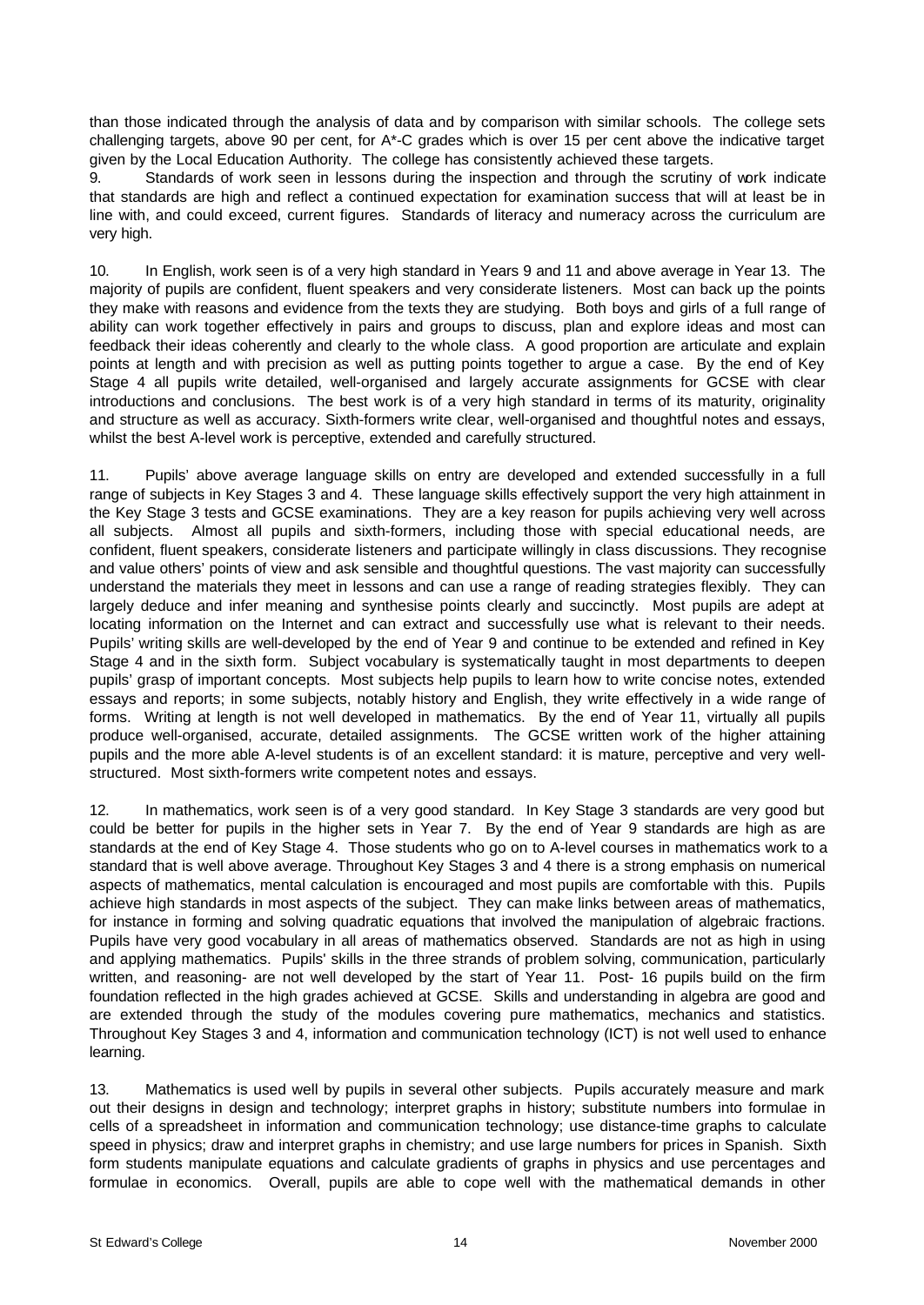subjects in all key stages.

14. In science, standards are well above average at the end of Key Stages 3 and 4. In the sixth form standards are above average in chemistry, physics and biology. Within these overall judgements there are slight variations across Key Stages 3 and 4. These variations are linked to the quality of teaching and in particular to the ability of teachers to plan stimulating lessons and use their subject knowledge to extend the learning of the most able pupils. Overall, pupils' knowledge and understanding of physical and life processes, living things and materials are above average. They perform experiments in a safe, sensible and effective manner. Year 9 pupils use ticker-tape machines to investigate constant speed and acceleration. Pupils in Year 11 have a good knowledge of the Electromagnetic Spectrum and sixth form students effectively describe the role of the sodium/potassium ion pump in nerve transmission in biology. Investigative skills are developed in Key Stage 3: pupils demonstrate an ability to predict, plan and observe well. Skills of analysis and evaluation are less well developed. By Key Stage 4 pupils generally have very good investigative skills and can apply scientific knowledge to effectively explain their predictions and conclusions, but their ability to evaluate is still less well developed.

15. In art and design, in Key Stage 3, standards of work are very good: pupils quickly learn to use 2B pencils and coloured pencils in the correct application of shading, tone and perspective. Such skills are retained and developed over the years in progressively demanding tasks. Gifted and talented Key Stage 3 pupils are beginning to be identified, but they are not always appropriately grouped and given more challenging tasks. At the end of Key Stage 4 and the sixth form, standards are well above average. All examination pupils have an extensive knowledge of a wide range of artists and they can apply the styles and techniques of such artists in exciting project work. Sketchbooks are most appropriately used by all pupils to collect and retain information and to try out ideas in lessons and in homework.

16. In design and technology, standards of work seen at Key Stage 3 are average overall; however this masks considerable range of attainment between different aspects of the subject and no food technology or textiles is taught. Pupils of all abilities are confident and capable in using tools and techniques to manufacture products from a range of materials. They understand properties of materials, know safe working practices, and apply these to enhance their manufacturing skills. Strengths in making are offset by weaker skills in evaluation, analysis and communication of ideas. By the end of Key Stage 4 standards are above average and are particularly strong in the development of manufacturing skills; products are well made to high quality standards although designing skills still show some weaknesses. Standards of work seen in the sixth form are very high. Attainment in A-level classes is particularly strong in the use of computer-aided design and manufacture (CAD/CAM) and this enables students to produce exceptionally high quality timepieces with precision and accuracy and to professional standards.

17. In geography, the standards of work seen are above average with a substantial minority achieving well above the national average at the end of Key Stage 3. Year 9 pupils produce high quality extended writing, analysing the effects of ageing on the population. Attainment in problem solving is of a high standard. Pupils use geographical vocabulary with accuracy including some with special educational needs. Attainment at the end of Key Stage 4 is above the national average. Higher attaining pupils produce good quality coursework based on fieldwork using statistical methods to analyse their own collected fieldwork data. Attainment in class is lower when occasionally pupils simply transmit information from textbooks, atlases, or teacherdictated notes. All pupils handle data and map-work confidently. Standards in Year 13 are above average. Many students produce good quality extended writing in response to examination style questions. All show good knowledge and understanding of geographical processes and relationships and engage in complex enquiry work leading to well written conclusions.

18. In history, standards in work seen at Key Stage 3 are well above average and pupils achieve very well. By the end of Key Stage 3 pupils demonstrate very good historical knowledge and communicate it effectively both orally and in high quality extended writing. They show very good understanding of interpretations and representations of history, analyse historical evidence and communicate findings effectively and engage in analytical work at a very high level. At the end of Key Stage 4 attainment is well above the national average. Pupils are able to explain historical situations, analyse historical issues, show initiative in research, display perceptive understanding of historical concepts and terminology and use a range of evidence. Achievement of students in Year 13 is high. Students demonstrate high levels of knowledge and understanding and give clear written and oral explanations for complex historical events. Attainment is very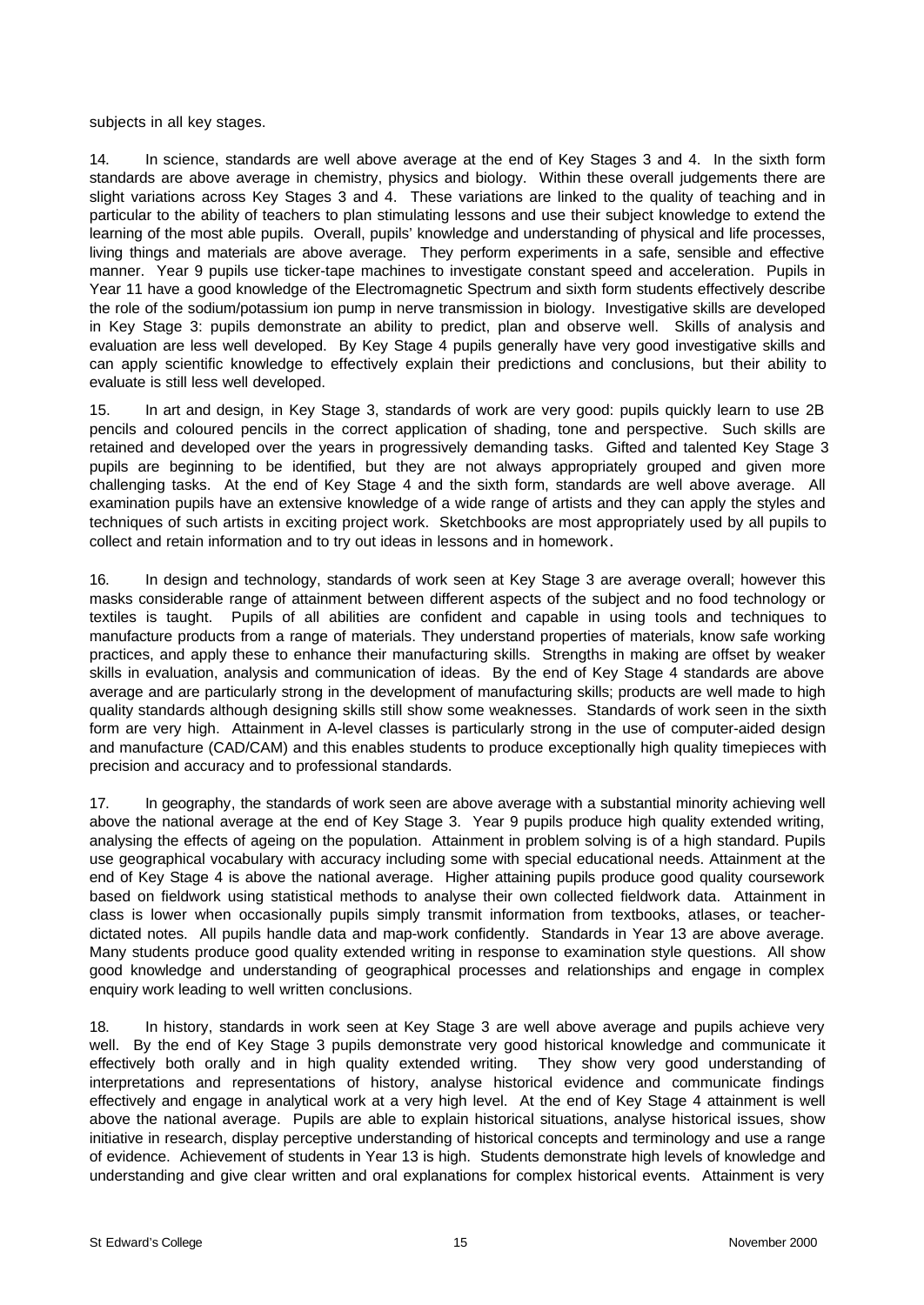high for this stage of the course.

19. In information and communication technology (ICT), the standards observed in Key Stage 3 are in line with national averages in communicating information and modelling, but below in measurement and control. Pupils do not make sufficient progress in information and communication technology by the end of Key Stage 3. Pupils demonstrate good knowledge, skills and understanding for their age, have a confident approach to the technology and can navigate their way around the college systems proficiently. Younger pupils are able to access and retrieve information and have a good knowledge of spreadsheets. By the end of the key stage, knowledge and experience of measurement and control is very limited. The current Year 9 pupils have not yet had the experience of the new college systems compared to pupils in Years 7 and 8. Pupils make poor progress as they move through Key Stage 4, and by the end of the key stage the standards overall are below average. All pupils are aware of basic tools such as word processing, communicating using e-mail, methods of researching including the use of the Internet, and using spreadsheets. The skills and understanding of a large number of pupils is not sufficiently advanced in these areas. The standards in the sixth form are very variable. Attainment in lessons in the new courses introduced in Year 12 is good. The excellent resources and the expert tuition of the teachers enable pupils to develop skills in presentation and desktop publishing. Sixth-formers largely constructed the very impressive college web site during the last academic year. In contrast students knowledge of information and communication technology applications in everyday activities is very limited, particularly in Year 13.

20. The contribution of subject departments to pupils' information and communication technology capability is very variable as some departments use information and communication technology as an integral part of their teaching programmes and others make limited use of the college's or their own facilities. In design and technology a clear programme of work incorporating computer-aided design and manufacture for older pupils enables them to use the technology to produce work of a quality not possible through other methods. Pupils undertake information and communication technology work in lessons such subjects as English, history, geography and politics. The use of information and communication technology in mathematics, modern foreign languages, the sciences and the arts is minimal, and this is often linked to a lack of access to resources. The imminent developments related to Language College status, and the increased reliability of the new central ICT facilities, should help to improve this situation. In many subjects, but particularly geography, pupils are often encouraged to use the Internet or to use computers for research for coursework and homework, which many do in their own time.

21. In modern foreign languages, standards of work seen at the end of Key Stage 3 are above the national expectations and sometimes well above. Pupils quickly grasp and learn new structures, produce neat and accurate work using a good range of tenses, and understand spoken and written extracts of the foreign language made up of familiar words. At the end of Key Stage 4, standards are at times in line with national expectations and at others above. Pupils write accurately and at length and acquire solid grammatical knowledge. Pupils are able to understand quite extensive spoken and written passages but lack accuracy and fluency of pronunciation and speech. Pupils rarely use the foreign language in a spontaneous manner in either key stage. Boys tend to perform less well than girls at GCSE, particularly at the higher A\* and A grades. The overall standard of work seen in the sixth form was average. All students were able to follow lessons conducted entirely in the foreign language. Writing and knowledge of grammar and vocabulary are strong features. The higher attaining students are able and eager to speak the foreign language with considerable confidence and fluency. However, weaker A-level students are less secure in their knowledge and tend to remain passive and reticent in lessons unless targeted specifically by teachers.

22. In music, standards at Key Stage 3 in lessons range from average to very high and are good overall. Singing, though not always of top quality and mainly in unison, is always hearty and confident and above average. Year 7 pupils carry forward past learning to more demanding tasks later in Key Stage 3. The more experienced instrumentalists and vocalists at Year 9 are not fully stretched. By the end of Key Stage 4 standards are very high, pupils apply phrasing and interpretation confidently to their performances and produce exciting compositions. Many GCSE pupils starting the course are at a Grade V standard, often competent on two or more instruments and with strong performing skills. Attainment in the sixth form is very high. Students apply learnt concepts very well, for example, tonality, key, chords and cadences, but some have difficulty with musical dictation. A-level students are very experienced instrumentalists or vocalists and have high listening and appraising skills.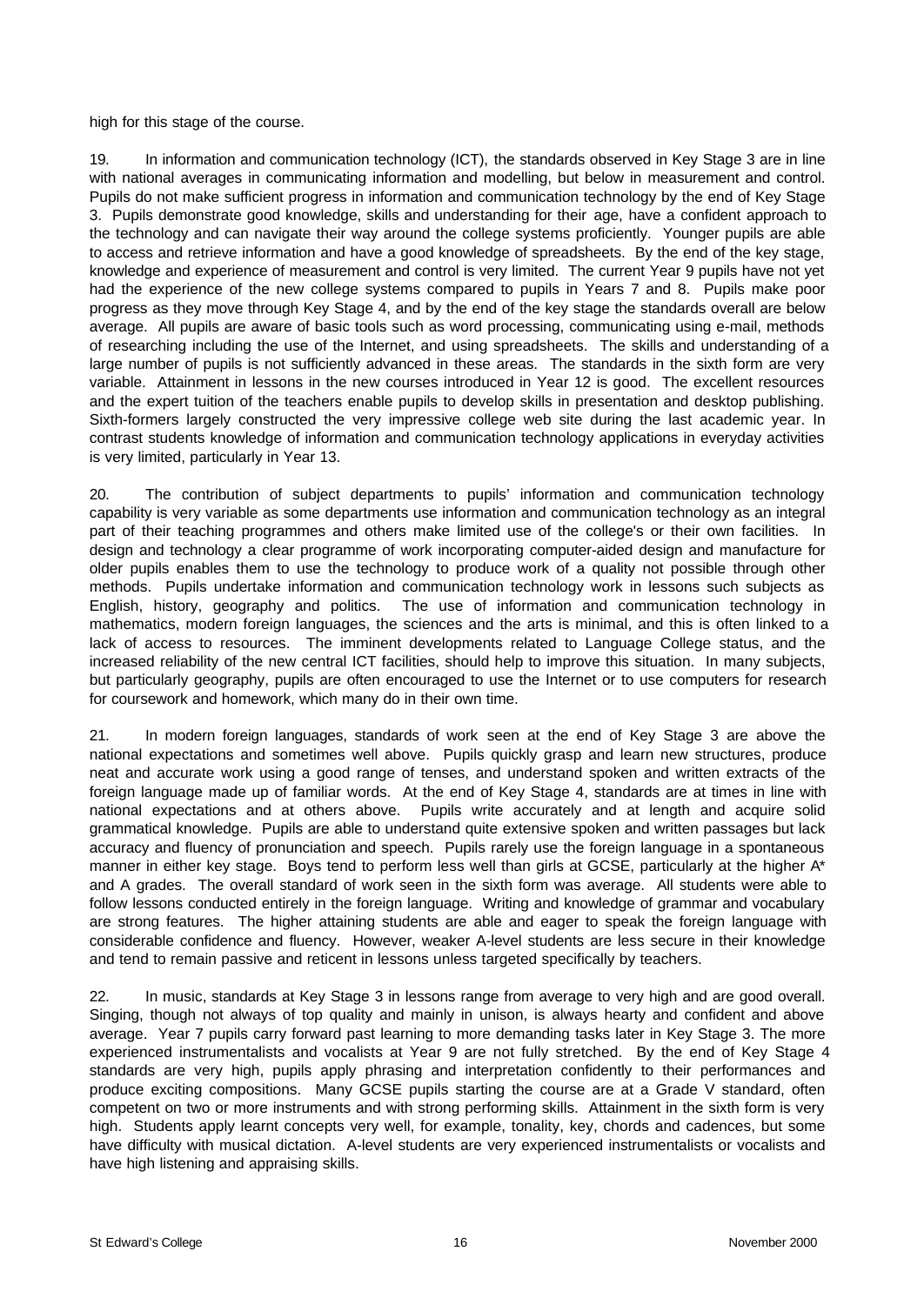23. In physical education, attainment at the end of Key Stage 3 is above average in swimming and games but is unsatisfactory for a minority of pupils in gymnastics. The majority of pupils swim confidently with good technique and very good personal survival skills. In games pupils use good technique and apply learnt skills effectively into the game situation. In gymnastics a minority of pupils lack body control, confidence and fluency. Standards at the end of Key Stage 4 are above national average. Pupils are able to apply their knowledge, skills and understanding of rules and tactics effectively. They play competitive games with precision and anticipation and display advanced techniques and adapt play skilfully. Basketball skills are less advanced. In outdoor and adventurous activities pupils work co-operatively and safely. The attainment by the majority of students in the sixth form studying on the A- and AS- Level courses is above the national average. Students are confident in the use of technical language, speak and write confidently and analyse their own and other performances to refine each others' skills. The standard achieved by sixth formers in non-examination sport is average.

24. In sixth form subjects, attainment in business studies is very high and in line with previous years. Achievement within the subject is good; students are able to work collaboratively, and draw on previous experiences such as work experience to inform their presentations. They are able to work to tight timeframes and use role-play effectively to highlight conflict within the work place. In economics, standards are very high. Students make good reference to economic theory and use formulae and economic theory well to explain their written answers. Students are able to interpret case study examples without much difficulty and apply themselves diligently to their work. Standards in the GNVQ subjects studied are good and in politics, standards are high and in line with previous years.

25. The achievement of pupils results from a potent combination of important aspects of the college's work: pupils' attitudes, aspirations, commitment and hard work; parental support and confidence in the college; a shared ethos which promotes high standards in a caring, challenging but supportive environment; the quality of teaching; the breadth of the educational experience on offer including a vast range of extracurricular activities which complements a more traditional curriculum. Within this context pupils' and students' achievement is good and often very good or better in almost all subject areas.

26. In Key Stage 3 pupils' achievements are excellent in mathematics; very good in English, science, history and in information and communication technology in Years 7 and 8; good in design and technology, modern foreign languages, geography, art and design, music and physical education. In Key Stage 4, pupils' achievements are also excellent in mathematics; very good in English, science, history, art and design, music and physical education; good in design and technology, geography and modern foreign languages. In the sixth form, achievement is excellent in mathematics; very good in science, design and technology, ICT, history, art and design, music, physical education and business studies; good in English, geography and economics; and satisfactory in modern foreign languages.

27. Overall the needs of individuals are well met. Pupils with special educational needs achieve well and make good progress. Those with statements make satisfactory progress though their Individual Education Plans (IEP's) are not always reflected fully in the class work set. Pupils at Stages 1-3 of the Code of Practice make good progress towards targets set in class, but overall their Individual Education Plans lack the detail of the specific skills to be developed and do not indicate where pupils could be challenged to improve further.

28. There is little variation in standards or achievement between girls and boys with some exceptions: this is most marked in geography where boys exceeded girls in the higher grades at GCSE and in modern foreign languages where the girls perform better than the boys. In music, last years A-level group was all boys although the groups in Years 12 and 13 are mixed. The very small ethnic minority do well in the college. A broad group of pupils are identified as gifted and talented and within this a smaller group is identified as part of the Excellence in Cities programme. Pupils in these groups are well served by the college; they make good progress and achieve well. Opportunities exist in abundance for all pupils to develop a range of talents including musical, sporting, debating, creative, practical, artistic and academic skills through the very comprehensive and well attended extra-curricular programmes. Significant numbers of students reach the higher levels in Key Stage 3 tests, GCSE grades A<sup>\*</sup> and A and A-levels grades A and B. Considerable numbers of students take music examinations, some at Grade 8. Many pupils are in national and regional teams and orchestras and have achieved national awards, for example the Arkwright scholarship in design and technology or the Duke of Edinburgh Gold awards. However, lessons are not sufficiently planned in most subjects in order to make specific provision for this group. Often individual gifted and talented children achieve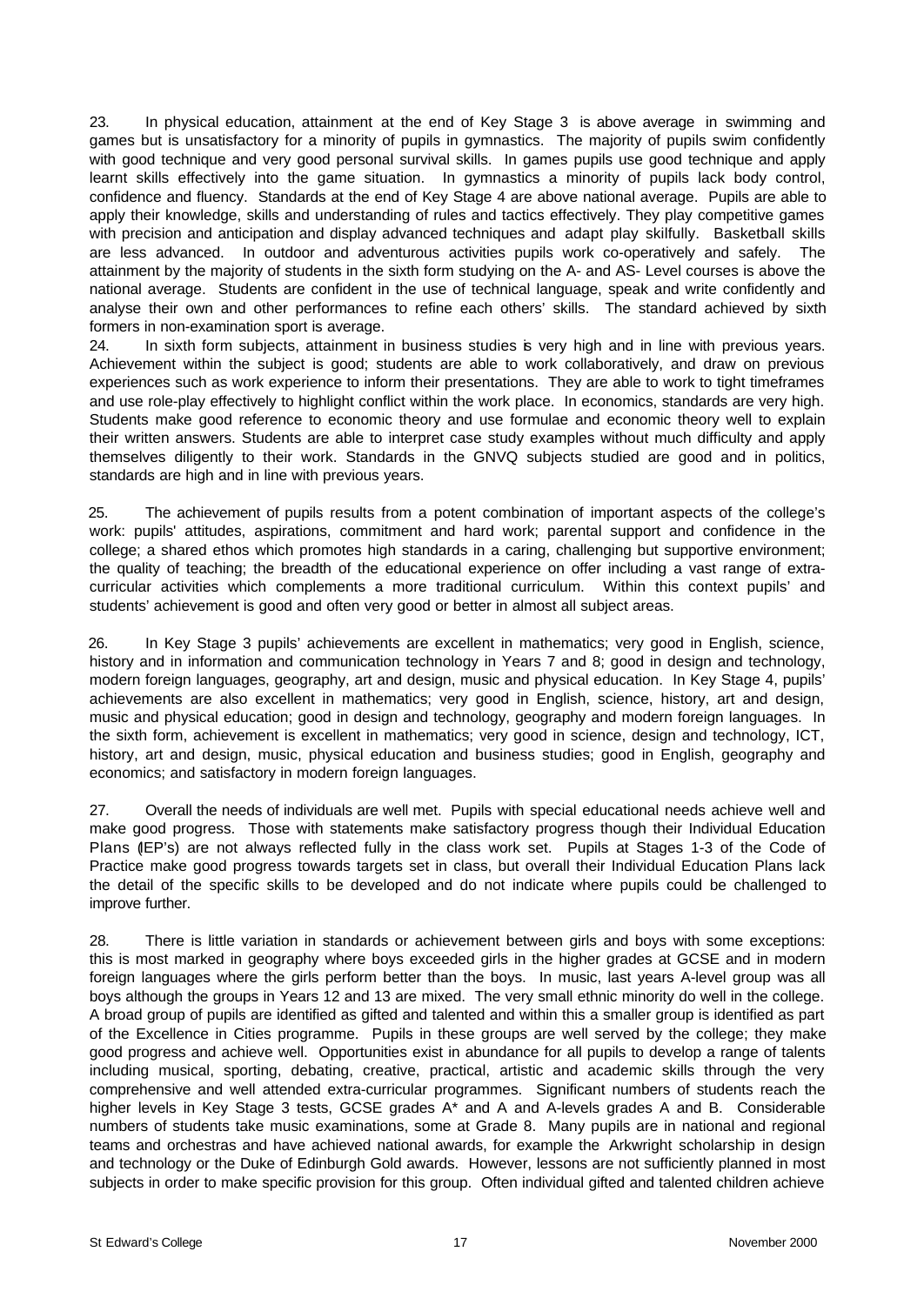very high levels in Key Stage 3 tests and GCSE because of the ethos, expectations, overall good teaching and pupils' hard work and commitment rather than responding to specific programmes devised for them.

### **Pupils' attitudes, values and personal development**

29. Pupils' attitudes and behaviour are excellent. They are keen and eager to come to college and are proud to be members of the college community. They are determined to learn in their lessons and are aware that hard work brings success. Their enthusiasm for college life is further reflected in their involvement in the extensive range of extra-curricular activities and social opportunities provided by the college. Almost all pupils are involved in at least one of these activities, with particularly strong support for sport, music, drama and the use of information and communication technology facilities. This infectious participation affects all groups of students; lower attainers are keen and committed.

30. Pupils move calmly and purposefully round the college. They are invariably polite and courteous, opening doors for visitors and willing to help them find their way. They are keen to discuss their work and are very well behaved both in class and around the college in general. There are many factors that help to explain the pupils' excellent attitudes and behaviour; personal and parental expectations; the excellent relationships with staff; the overall feeling of a caring and considerate community; and the continuity of Catholic ethos between the home and the college.

31. Pupils' behaviour is excellent and acknowledged by a large majority of parents and parents support the college well with regard to pupils' behaviour. All staff contribute to the good level of adult supervision around the college which results in pupils arriving for lessons in an orderly and calm manner, ready to learn. In lessons pupils are willing, co-operative and supportive of their teachers. They always persevere and when challenged achieve well. They take part with enthusiasm in drama, music and information and communication technology extra-curricular activities. Very large numbers take part in sports extra-curricular activities even in poor weather. In around two-thirds of lessons in each key stage, pupils' attitudes and behaviour were judged to be very good or excellent. A pervasive, positive and supportive ethos contributes to the high standards achieved by pupils.

32. Teachers treat pupils with respect which contributes significantly to pupils' attitudes, behaviour and their personal development. They support and encourage them; setting high expectations; providing study clubs and learning prefects for those who need extra support. The principal's Saturday detention of manual chores around the college, called 'Hard Labour' in the staff handbook, is infrequently used. Although the name of the detention appears to be at odds with the positive ethos of the college and the excellent relationships visible elsewhere the principle behind the action is accepted by pupils and parents.

33. Pupils are quick and keen to answer questions in class. They are considerate and listen to responses. They are courteous to visitors. Pupils respect each others property, for example, being able to leave their belongings in the foyer whilst they have their lunch in the dining hall although there has been some loss of books from the careers resources centre. Steps are in place to remedy this situation through the new library and resource area.

34. The number of incidents of inappropriate behaviour is low and they are tackled effectively by staff to ensure there is no disruption caused to the learning of other pupils. There are a small number of incidents of bullying but pupils know they are tackled quickly and effectively by staff. Bullying is effectively dealt with through the Education for Personal Relationships (EPR) programme, the publication of the bullying policy in the homework diaries and by off-site retreats provided for Year 7 pupils in order to promote the theme of 'belonging'.

35. The college has an effective exclusion procedure. The number of fixed term exclusions was low at 14 last year. They were for incidents such as irresponsible behaviour, violent and antisocial behaviour, bullying or persistent breaches of college discipline. There have been no permanent exclusions in the last three years. There are situations in which a pupil would not be allowed to attend college without having been excluded either for a fixed period or permanently. This is usually in the case of alleged serious misconduct pending an investigation by the college staff and an expected meeting with parents or where the college has come to an agreement with parents in order to negotiate a fresh start. Given the possible delay in fulfilling the intended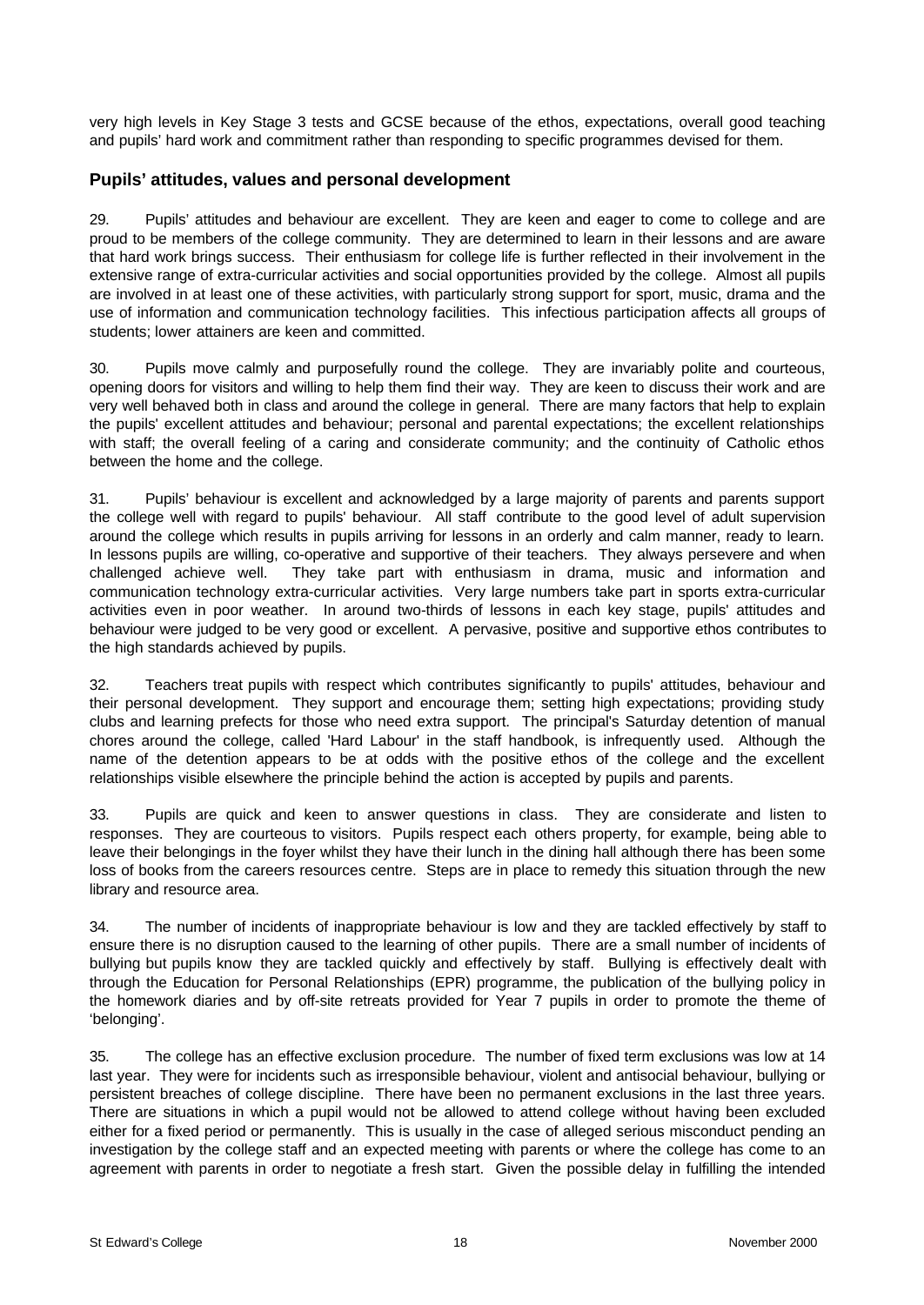actions or the prolonged absence from school, this practice could be considered to be contrary to statutory requirements and DfEE guidance and should be reviewed.

36. Parents say that their children respond very well indeed to the caring, supportive community. Pupils in Year 7 quickly take their part in college and benefit from the support given, not only of their teachers but also from all pupils they meet. They enrich their college day with activities from the range of extra opportunities offered, often with the help and guidance of older pupils from Year 8 or above. Sixth form students act as mentors or 'pals' for younger pupils. Pupils in Year 7 know that they can call on their 'pals' if they feel in any way intimidated or in need of support. Throughout college all pupils and students are confident and secure in the knowledge that any form of harassment or bullying is never tolerated and should be discussed with their teachers.

37. From the earliest years, pupils are encouraged to take initiative and responsibility. For example, they arrange their own quiz, chess and other games competitions. All pupils and students can belong to the debating society and they value the opportunity to listen to the views of others and different sides presented in the debate. The many extra opportunities for sport, music and drama enrich pupils' lives and encourage perseverance, team spirit and co-operative attitudes. Pupils discover and develop individual talents. Year 8 and 9 pupils rehearsed for 'The Wizard of Oz' with great enthusiasm and sense of performance, their dance has been choreographed and music will be played by Year 12 and 13 students and the older students will make masks and costumes.

38. The college council of pupils and students from all years reflects the college community spirit and has successfully taken up such issues as road safety, healthy lunches and fundraising events for charity. Older students show a remarkable commitment to community service and awareness of different social conditions and the needs of others. Some students organise Sunday evening activities for disadvantaged citizens and help at lunchtime in a college for pupils with special educational needs. The World Issues group do voluntary work to support people who are suffering deprivation and members of the Amnesty International group take up the cause of political prisoners. All pupils have the opportunity to take part in the residential activities which contribute to their personal growth and awareness of the wider world. In college pupils learn about religions other than their own.

39. As pupils progress through the college, they respond well to increasing opportunities to develop leadership skills. Prefects cope confidently with a range of duties which include public functions and guiding visitors round the college. They have very good support from their tutors and clear guidance on the conduct of their daily supervision duties. Their conduct is based on the college ethos of care and consideration for others and they provide very good role models for the younger pupils. Although many pupils and students attain at a very high level there is a complete lack of arrogance in behaviour to each other and to staff.

40. Pupils are helped to set themselves high but realistic targets and they work very hard to achieve them. Older pupils and students develop good skills of personal study in class, in supervised study classes and at home. All Year 10 pupils take GCSE religious studies and they learn to organise, research and present their work within time limits. The college has implemented plans to extend the library and information communication technology facilities. Students value the presentation and communication skills day which extends their experience with professional advice and help with self assessment. Some would like to spend more time on preparation for independent life but are aware of the need to study for their external examinations. By the time they leave college students are well prepared for their future life as students and citizens and their talents are highly developed. Parents accept and appreciate that the college ethos combines high attainment with humility and that pupils should always continue to seek improvement and even higher attainments.

41. Pupils with special educational needs have a positive attitude towards their work and make good progress in lessons. They are keen to work in what is a very supportive and positive atmosphere and are not afraid to seek advice. They contribute positively in class and are included well. They enjoy strong support from their peers in a very caring community.

42. The college pays attention to attendance issues, contacting parents quickly if a pupil does not arrive in college and no information is received by way of explanation. Consequently, attendance is very good. The college is working to introduce a computer-based system for recording attendance including attendance at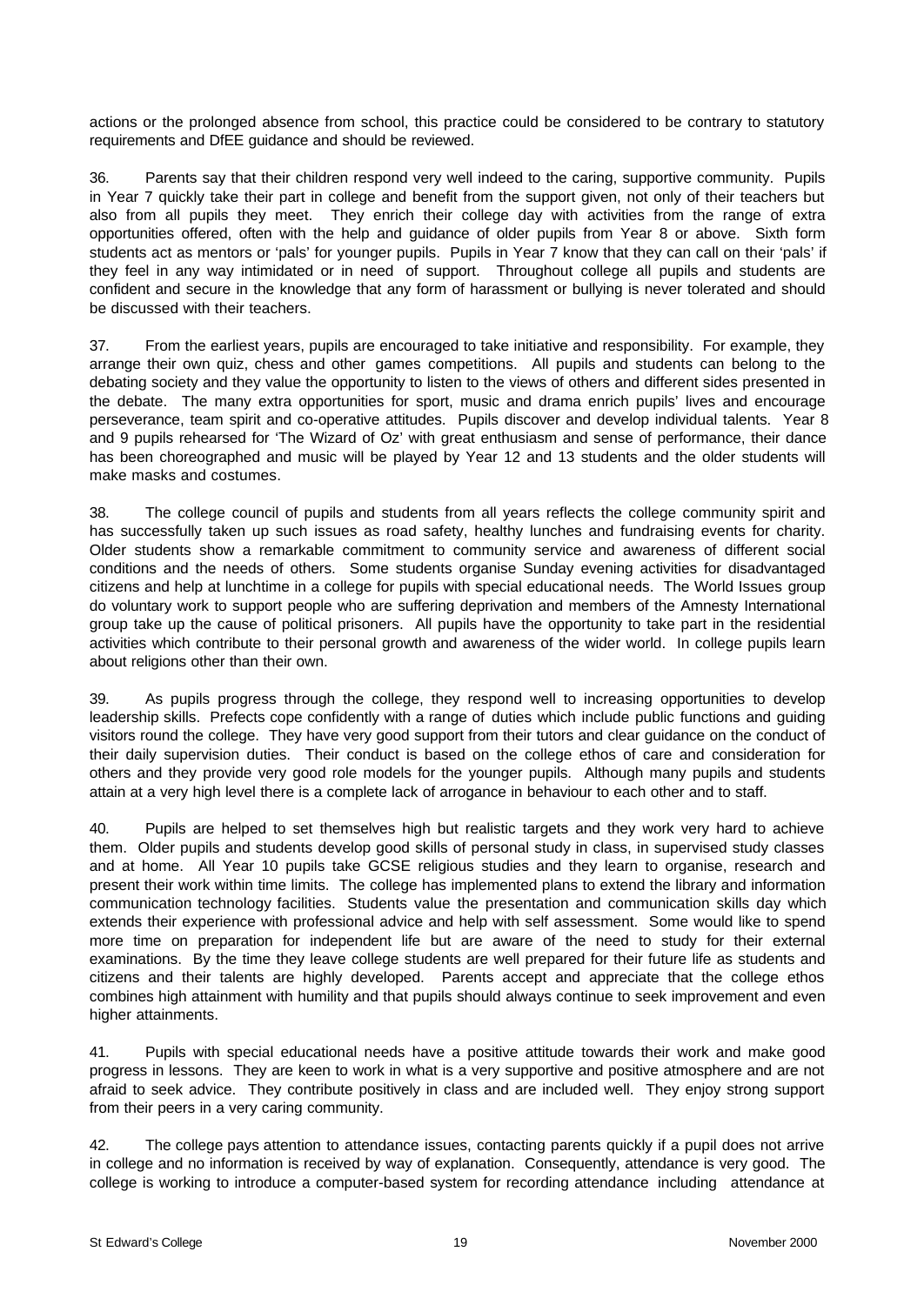individual lessons.

# **HOW WELL ARE PUPILS OR STUDENTS TAUGHT?**

43. Overall teaching is good and learning is very good. Teaching is satisfactory or better in 95 per cent of the 168 lessons observed. Teaching is good or better in three quarters of these lessons and in 44 per cent of lessons is very good or excellent. All teaching in the sixth form is satisfactory or better with eight out of every ten lessons good or better and just over half very good or excellent. Five per cent of teaching is unsatisfactory with the majority of this teaching observed in Key Stage 3. There is no significant pattern to this unsatisfactory teaching as these lessons are single incidents within a number of satisfactory or better lessons in a range of subjects. Teaching is good overall in English, mathematics and science for all ages of pupils and there is some very good or excellent teaching in all three subjects.

44. Teachers have very good subject knowledge and understanding. It is excellent in mathematics, science, business studies, geography and history. Teachers give very clear explanations of key points. It is very good in all other subjects except design and technology where, although good, it is less strong in the design element of the course. Good use is made of topical examples in geography to add interest and motivate students.

45. Overall teachers' planning is good. It is excellent in history where pupils are engaged and challenged by a variety of teaching styles within lessons and the development of communication and thinking skills. It is very good in art and design and physical education and good in the majority of other subjects. Planning is satisfactory in modern foreign languages. There is a very small number of lessons in which planning is unsatisfactory and where planning does not focus precisely on the targets set in the individual education plans for pupils with special educational needs.

46. Teachers have high expectations of pupils and teaching methods are good. Teachers are skilled in questioning pupils. In good and very good lessons in English pupils are stretched and challenged by texts and activities and there is a judicious balance of support and challenge. In mathematics, in Key Stage 3 there is a brisk start to lessons with ample mental and oral work. In information and communication technology there are high expectations of technical skill. In some lessons in modern foreign languages there is variety of pace and activity with good use of the target language. In music, there are differentiated tasks in classroom performance.

47. Teachers use time and resources well and make overall good use of assessment, marking and homework. In art and design a good working atmosphere is created within the studio environment. In design and technology there is excellent use of a technician to support learning in Key Stage 4 and the sixth form enabling students to master the complexities of the computer aided design system and the computer controlled milling machine. In physical education pupils have opportunities to plan and evaluate their short sequences and evaluate and comment on other pupils' performances. Assessment data is used well to inform future teaching and curriculum planning in English, mathematics, art and design, history and design and technology where teachers' marking provides a very good level of feedback to pupils on what they have done well and what they need to do to improve. It is not used effectively in the sciences, modern foreign languages, information and communication technology or physical education and in other subjects the practice is inconsistent.

48. There is a good emphasis on literacy and numeracy; teachers set high expectations in the use of appropriate technical language in their subject areas and there is good use of mental arithmetic in Key Stage 3. Very few pupils arrive with poor literacy or numeracy skills: those whose skills are below average are well supported and progress well during Key Stage 3 so that in 2000 all children had reached or exceeded the expected Level 5 in English and mathematics.

49. The needs of individual students are well met by teaching in the college. Pupils with special educational needs are taught well and make good progress. Support is good when learning support prefects are able to spend time explaining difficult concepts or helping individuals to feel more confident in class and to raise their self-esteem. Planning is good in individual subjects apart from a minority of lessons where Individual Education Plan targets are not addressed. Specialist staff know the pupils well and enjoy very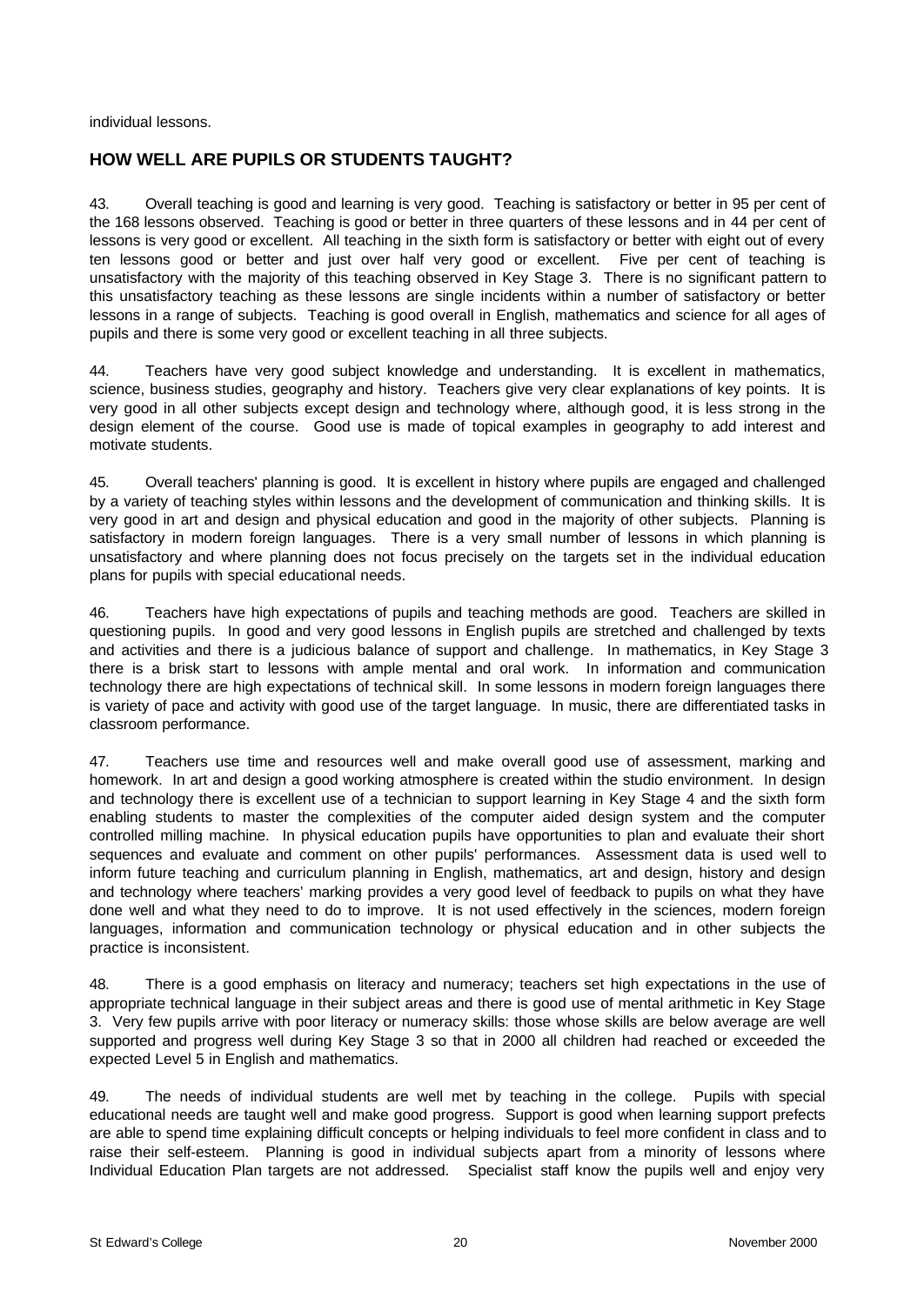good relationships. They have a good understanding of individual needs but are reliant on subject staff to direct their work. The targets established in this manner, are usually met but are focused on achieving subject competence rather than addressing the specific needs of the pupils.

50. Teachers provide programmes that extend and challenge gifted and talented pupils. Significant numbers of pupils achieve the highest levels in English and mathematics and most subjects achieve A\* or A grades which exceed national averages in GCSE examinations. Many opportunities to develop a wider range of gifts and talents particularly in music, art and design and physical education are well attended by pupils. Students identified through the Excellence in Cities programmes have enjoyed an enriched programme that is not always adequately focused on academic achievement. Planning for the needs of gifted and talented pupils is often implicit in the broader teaching programmes rather than explicitly identified. Focusing teachers' planning in this area would add to the existing very good provision.

51. Teaching is good overall in both Key Stages 3 and 4 and very good in the sixth form. Only eight lessons were judged unsatisfactory; the majority of these lessons were in Key Stage 3 and there was no pattern to this unsatisfactory performance in terms of subjects or classes. Two-fifths of lessons in Key Stages 3 and 4 also contained very good and excellent teaching with 70 per cent good or better. There is no unsatisfactory teaching in the sixth form and eight out of every ten lessons were good or better and just over half very good or better. Overall teaching is very good in art and design, business studies, information and communication technology, history, music and physical education, it is satisfactory in modern foreign languages and good in other subjects.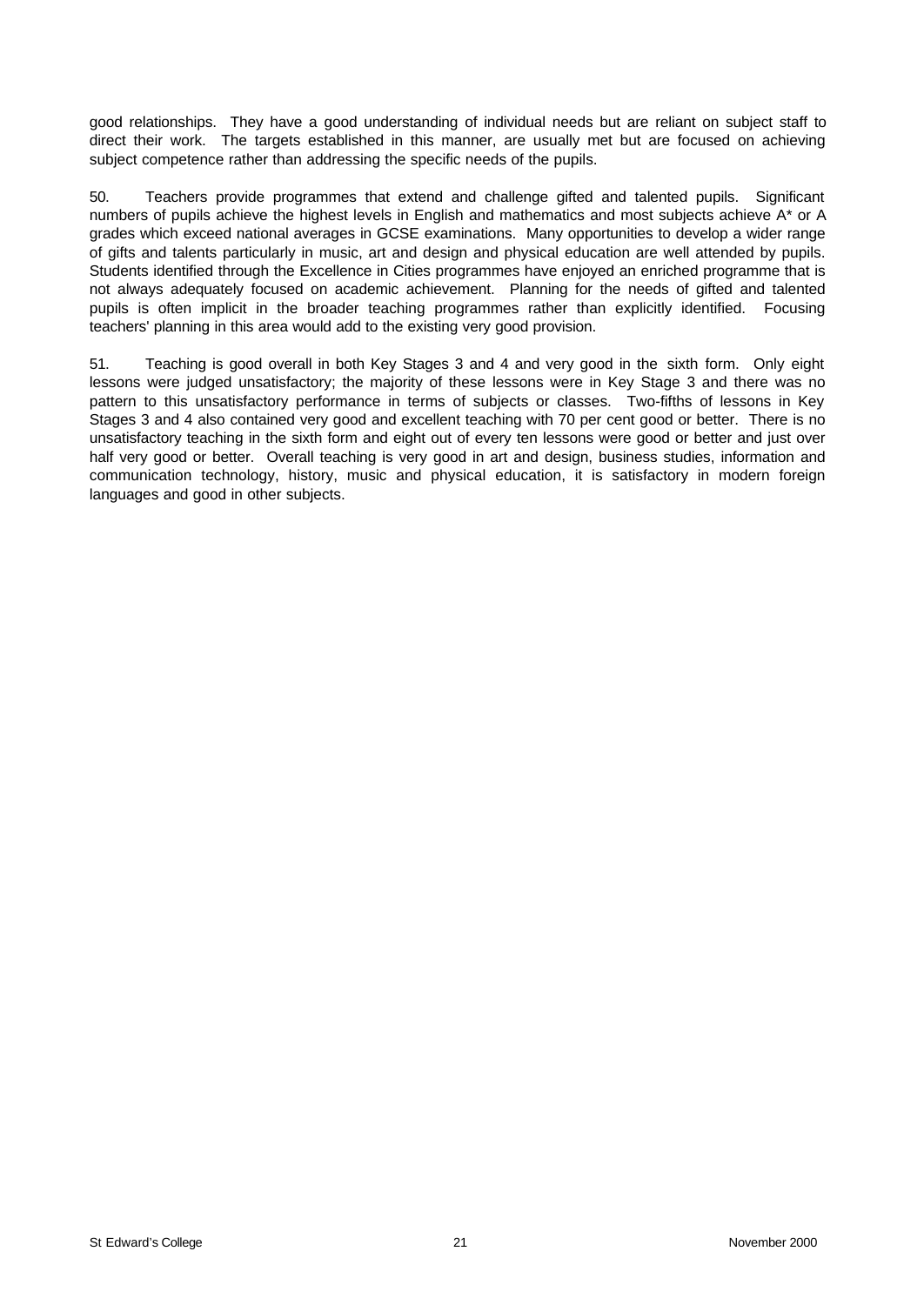52. Pupils' learning is very good in all key stages and in over half of lessons in the sixth form learning was very good or excellent. There are many factors contributing to such high standards of learning. The college is well supported by parents. Pupils come to lessons ready and prepared for learning and their attitudes to learning and behaviour are excellent. Relationships are excellent and pupils respect each others' contributions. The college sets high expectations and supports pupils very well. The range of extra-curricular activities challenges and enthuses pupils, enriches the curriculum and gives pupils opportunities to develop an independent approach to learning in contrast to the limited opportunities provided in a significant number of lessons. In lessons, pupils persevere when challenged; they concentrate well, are productive and work at a good pace. Consequently pupils acquire skills, knowledge and understanding very well. Pupils understand their own learning and older pupils are able to identify specific areas for improvement in their subjects. Teachers manage pupils very well. Learning is excellent in information and communication technology lessons because of pupils' prior knowledge and good teaching. Learning is good or very good in other subjects and satisfactory in modern foreign languages.

53. Where teaching is less than satisfactory, many pupils are willing and helpful to teachers and try their best but sometimes pupils' learning is unsatisfactory. Some teaching is over directive and uses a narrow range of opportunities that restricts pupils' learning and does not develop their independence or creativity. The lack of detailed planning results in poor learning opportunities. Pupils need greater consolidation of learning in modern foreign languages and lessons do not involve a high enough proportion of pupils in activities. Insufficient time is given to the teaching of the use and application of mathematics and this should be explicitly taught in Key Stage 3. Resources are inadequate in economics. With some notable exceptions, in particular design and technology and politics, many subjects make insufficient use information and communication technology.

# **HOW GOOD ARE THE CURRICULAR AND OTHER OPPORTUNITIES OFFERED TO PUPILS OR STUDENTS?**

54. In the last three years the college has changed status from an independent school, selecting pupils by ability, to a voluntary aided college providing for the full range of ability. With the change of status has come the requirement to provide the statutory National Curriculum and the necessity to meet the needs of a different cohort of pupils. Only Year 10 and older pupils were admitted under the selective system. The college is well on the way to meet these new demands, for example it has been successful in its application for Language College status.

55. The opportunities in lessons and the extensive extra-curricular programme, taken together, provide a good curriculum. The overall curriculum in Key Stage 3 and 4 is broad but deficient in aspects of information and communication technology in Year 9 and the food and textiles elements of the design and technology curriculum and is therefore currently unsatisfactory. The college's provision of extra-curricular activities is excellent and adds significantly to pupils' intellectual and social development. Typically, over 600 pupils attend around 40 pre-college, lunchtime or after-college clubs and activities daily. The programme of sporting and musical activities is excellent and there is a very good range of college clubs and societies associated with many other curricular areas. Study clubs are available in many subjects in which pupils can catch up with homework or course work or gain additional teacher support. There are also various opportunities during the college year for pupils to travel both in this country and abroad. The modern foreign languages department offers an annual trip and exchange visit to France and Spain. Sports trips in the last year have involved walking in the Himalayas and competitive games in the Caribbean. A history trip visited world war graves in northern France. Pupils can enter for the north-west Mathematics Challenge Competition. Many extra-curricular activities are heavily subsidise, although parents are expected to meet the costs of some trips, groups of parents and pupils raise money to help to cover costs. These opportunities play an important part in consolidating and extending learning opportunities and give pupils alternative cultural, leisure and sporting experiences. All the societies and clubs are supervised by teaching staff. Parents justifiably express strong approval of the college's extra-curricular provision.

56. In Key Stage 3 the quality and range of the physical education curriculum is excellent in games but the gymnastics provision is limited by the lack of good equipment. The curriculum is very good in art and design, history and music and good in English, science and modern foreign languages. Overall the geography curriculum is satisfactory as is the mathematics curriculum although this lacks balance across the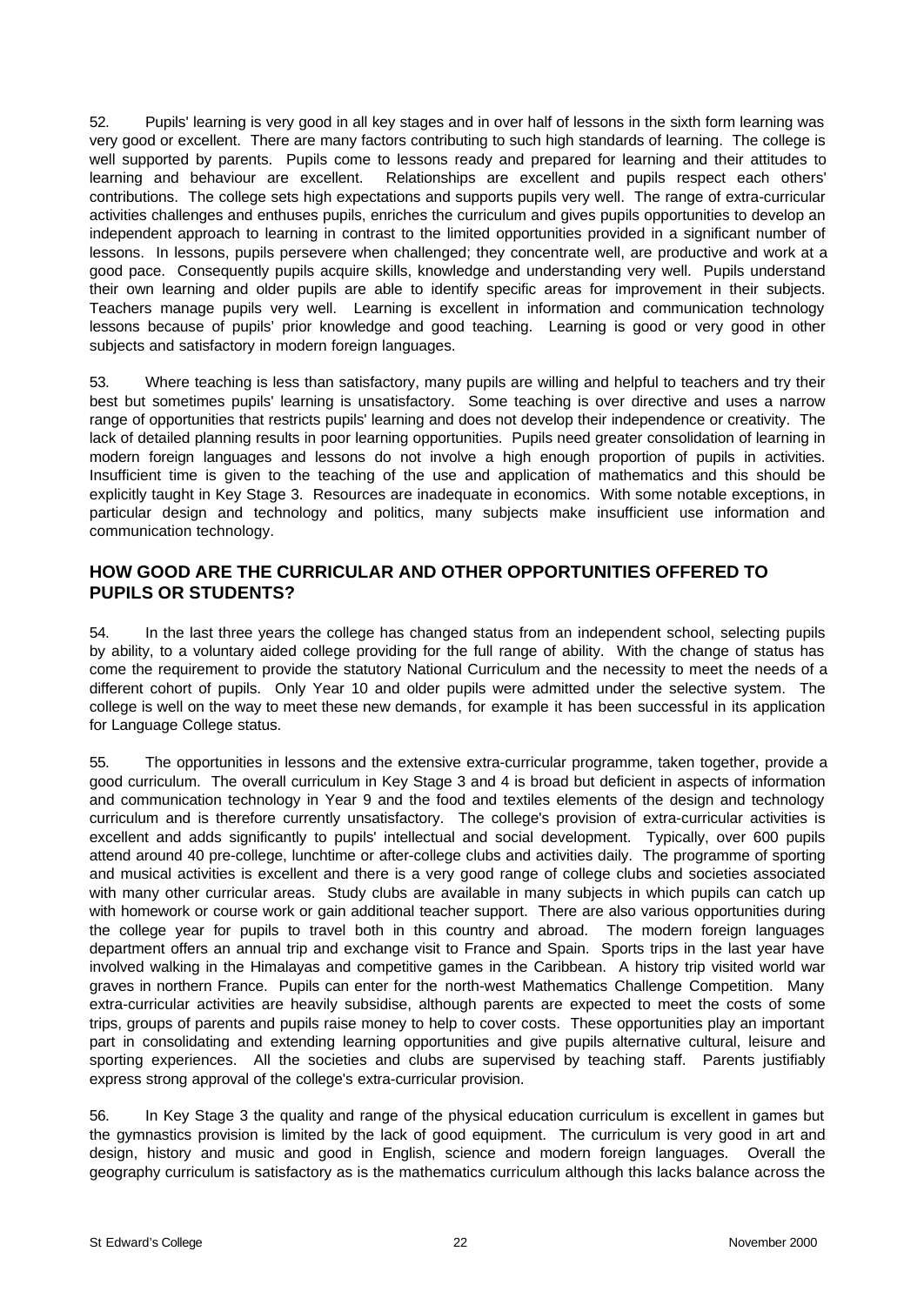areas of study particularly in using and applying mathematics. The use of information and communication technology is insufficient to support learning in mathematics, science, music, art and design, history, geography and modern foreign languages.

57. Since the governors fail to fully meet the statutory requirements of the National Curriculum, the Key Stage 3 curriculum is unsatisfactory. In design and technology, pupils are not able to work with compliant materials such as food and textiles, a part of the statutory curriculum for this subject. Information and communication technology is not systematically taught after Year 8 and thus pupils do not have access to this element of the statutory curriculum.

58. The quality and range of the curriculum, provided within specific subjects in Key Stage 4, is excellent in physical education, very good in English, history and music, good in science and modern foreign languages and satisfactory in mathematics and geography. Some of the strengths of the extra-curricular programme are not available to be studied to examination level, for example physical education and drama, although the college intends to introduce these courses in 2001. All pupils study religious education and take the GCSE in Year 10. A very small number of parents have expressed concerns about the curriculum and a very small number of pupils have had to leave the college to study their preferred range of subjects.

59. The overall Key Stage 4 curriculum is also unsatisfactory in that it does not fully meet the statutory requirements of the National Curriculum in design and technology and the number of optional subjects is limited. The National Curriculum requires design and technology to be provided as a mandatory subject for all pupils, however fewer than 25 per cent of pupils study the subject and all follow the resistant materials optional design and technology course. Due to inadequate accommodation, the food and textiles options of the subject are not available. Information communication technology is not directly taught and the provision through subjects is haphazard and therefore unsatisfactory. The decision of the governing body to restrict the number of GCSEs that pupils can study appropriately reduces the work load for some pupils but significantly limits the opportunity for others to experience a wider range of subjects.

60. In the sixth form, the college offers 20 subjects to Advanced level, a wide range that meets the choice of the majority of students in the sixth form. A strict entry requirement of six grade Bs prevents a small number of students gaining access and this policy runs counter to the commitment expected in the current entry arrangements. There is no intermediate level programme in place and the college will need to pursue their plans to widen provision if it is to meet the needs of the current more comprehensive intake. The college has successfully planned for the introduction of Curriculum 2000. Year 11 pupils are provided with a very helpful brochure and clear advice about the AS and A2 programmes. In addition, the college has introduced four GNVQ advanced subjects. Two of these, information and communication technology and performing arts, have attracted viable numbers and are running successfully.

61. All students follow a general programme in religious education, physical education and Key Skills (Year 12). The Key Skills programme has been well organised and introduced successfully as a discrete component with students have special files and documentation. Auditing arrangements are less clear and the programme needs to be kept under review to ensure that the programme meets the skill level of the different students. Students are given a range of enrichment opportunities within their subjects. Students in performing arts spoke of their frequent visits to the theatre and business studies students were due to attend a business studies conference. The college enables staff to run workshops outside lessons and 15 subjects offer additional lunchtime sessions. There are good examples of students receiving individual tutorials on their progress and help with their applications for higher education.

62. In the sixth form the quality and range of the curriculum is excellent in physical education, very good in English, design and technology, history, art and design, music and business studies, good in mathematics, science and modern foreign languages and satisfactory in information and communication technology and geography. It is unsatisfactory in economics as the department lacks resources and there is little detail to the scheme of work.

63. Responsibility for curriculum leadership has recently moved to heads of each key stage although early planning for curriculum development currently resides with the principal. He is considering plans to introduce textiles into Key Stage 3 to meet the National Curriculum requirements for design and technology and business studies and physical education into Key Stage 4 to broaden the choices available formal plans have yet to be taken to the governing body. The heads of subjects have been allocated additional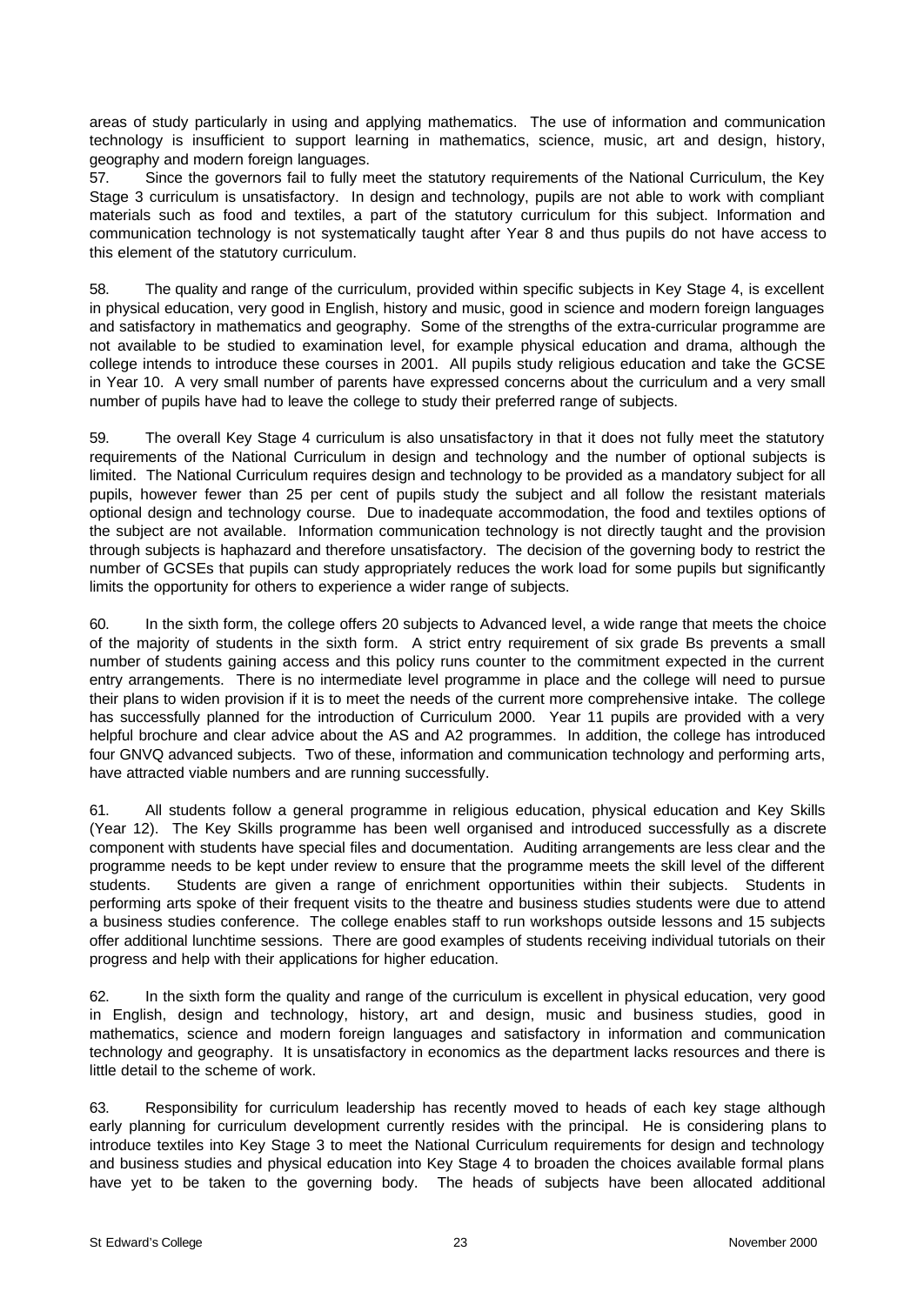management time this year to develop Curriculum 2000; this is happening successfully in all subjects except Spanish at Key Stage 3.

64. Pupils with special educational needs are included well in lessons and are fully involved in the life of the college. They receive good support from their subject teachers, the learning support teacher and the learning support prefects. The availability of extra support through lunch-time clubs is an effective mechanism to enhance learning. Whilst pupils with statements receive good support in lessons, the college has yet to ensure that all aspects of their statements are implemented.

65. Overall the college provides good or better equality of access and opportunity to the curriculum in English, mathematics, science, history, geography, modern foreign languages, physical education and art and design and all have access to an equally demanding programme of work in these subjects. There are however some areas for further development in both key stages. Design and technology is insufficiently broad and balanced at Key Stage 3 restricting opportunities for pupils to experience working with the full range of compliant materials and food. Information and communication technology is not taught from Year 9 onwards and mathematics mainly develops pupils' understanding using and applying mathematics in Key Stage 4.

66. Overall the equality of opportunity for students moving from Key Stage 4 into the sixth form is satisfactory but the current entry requirements and the curriculum provision in Key Stage 4 restrict the choices of a minority of students. The college has set what it believes to be a reasonable entry requirement for the selective nature of the present older pupils; this policy is unacceptably restrictive for those pupils admitted to the college under the new admissions arrangements. Currently the college does not provide a programme of planned curriculum opportunities at Key Stage 4 for all pupils to study design and technology and information and communication technology. This results in uneven access of opportunity for all pupils to take up further advanced study of these subjects and further disadvantages girls who are under-represented in A-level technology courses and careers. The sixth form provision is restricted to pupils who achieve six GCSE at grade B or the equivalent although there is some leeway for pupils who have just missed the grades but are 'good citizens' of the college; consequently a number of pupils have to leave the college at short notice. Extending support for these pupils is rightly identified as an area for development by the careers' department.

67. All subject departments have an equal opportunities policy but few departments have reviewed their teaching arrangements to take account of any sophisticated analysis of data and monitoring which may highlight variations in learning or attainment by specific groups of pupils, for example boys and girls or gifted and talented pupils. Consequently, in many subjects, teachers' medium-term planning does not reflect specific lessons learned from previous examination or test results. The college provides a very caring environment and makes positive efforts to ensure that pupils with special educational needs are integrated into the curriculum and activities such as extra-curricular clubs. The teaching of basic skills of literacy and numeracy is very good.

68. Overall the provision for personal, social and health education is good. Planning for this provision, called 'Education for Personal Relationships' by the college is satisfactory in Key Stage 3 and good in Key Stage 4 where the programme is well developed. Statutory requirements for health and sex education are covered in the programme or in science. The long-established programme in the upper school is well planned and relevant to older pupils. The curriculum for younger pupils is being augmented by some use of activities from a well-regarded course. The time available to this programme is just satisfactory as skilful teachers in Key Stages 3 and 4 often improve on the planned curriculum and make good use of the short time available. This enables pupils to make good progress in all aspects of the programme.

69. A well-planned programme of careers education and guidance helps pupils to make informed curriculum choices from Year 9 to Year 13 and to prepare for adult life. It is well linked to the roles of form tutors and to progression to higher education. Appropriate careers education and guidance programmes are available on the college computer terminals and are understood and accessed well by pupils. Many of the careers resources have not been returned by pupils and due to the rebuilding programme, the remainder was not available at the time of the inspection. Pupils in Year 11 are encouraged to find their own work experience placements after their GCSE examinations. The college undertakes the necessary health and safety checks and supports those pupils who have not been able to find an appropriate placement. Half the pupils undertook a work placement last year and all Year 11 pupils who wish to do so, will be able to have a career interview by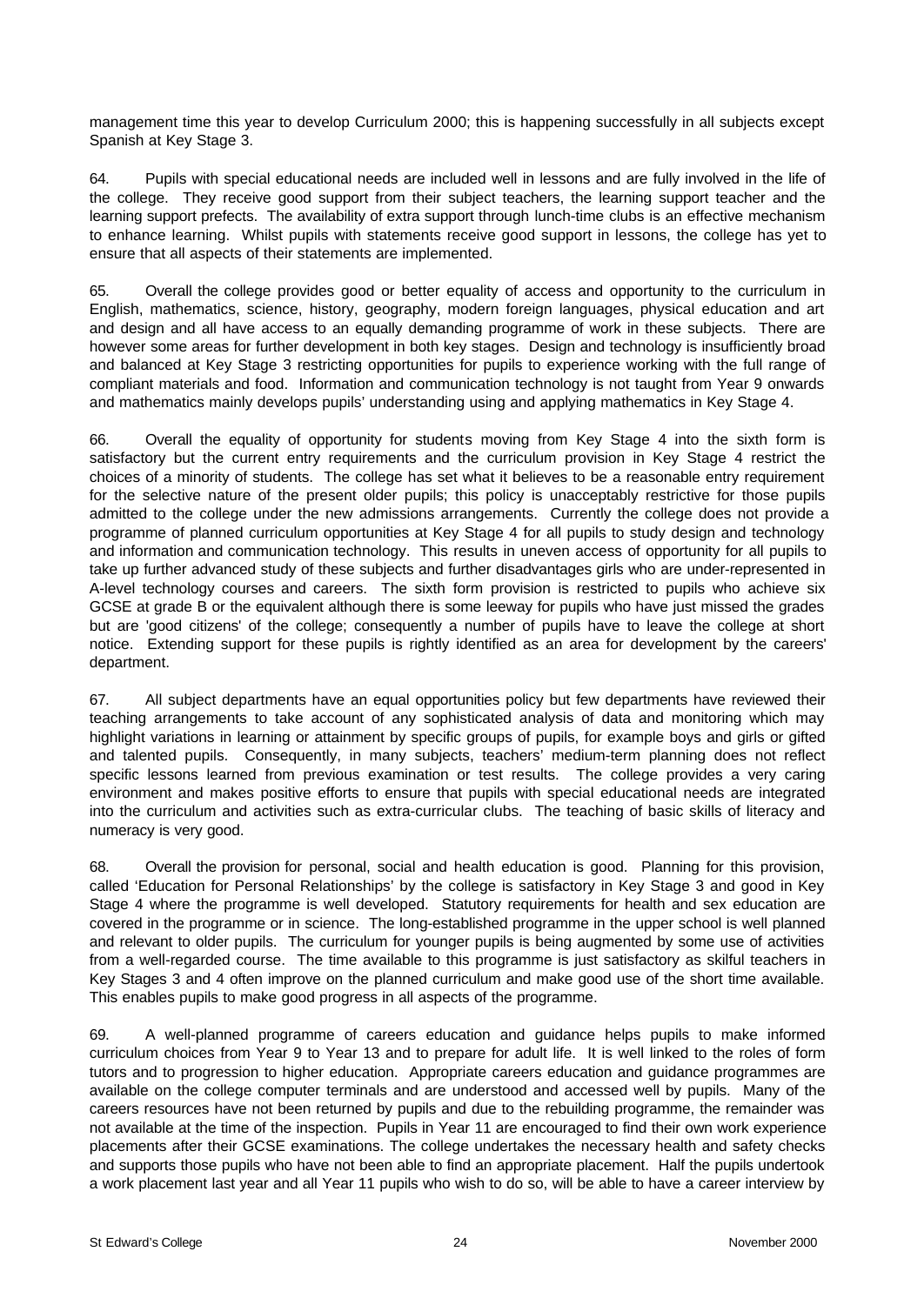'Career Decisions' this year. This provision does not ensure an equal opportunity for all.

70. The college attracts pupils from a very wide geographical area and many primary schools that vary year by year making partnership working more difficult. The college provides a significant induction programme for new pupils in order to compensate for this. Strong historical links exist with the independent primary school next door with good arrangements for sharing facilities. The Language College status requires the college to develop links with local primary schools and the community so that they can benefit from the college's resources; these are yet to be developed. There are good links with local higher education providers. The college is an effective centre for initial teacher training students and strong links exist between the providers and the college. This enhances the teaching programmes of the subjects involved and the college's mentoring programme for newly qualified teachers. The college invites visiting speakers, for example an ex-pupil who spoke at assembly on 'remembrance' about the loss of his father in the Second World War which added significantly to the spiritual and moral experience of the pupils involved. Pupils develop their sense of responsibility, social conscience and social skills through: effectively supporting the local community through charitable works; through running a Mencap club on the college site on Sunday evenings; by visiting the local St Vincent de Paul centre and by regularly working with the pupils of the nearby special college. There are good links with the local sports clubs. The history and geography departments do not make effective use of local resources to enrich pupils' learning and design and technology have insufficient links with local employers in order to provide specific contexts in which pupils can develop their work.

# **Curricular provision for personal development**

71. Provision for spiritual, moral, social and cultural development is excellent. The college's philosophy and code of behaviour establish a firm foundation for pupils' personal development and pervade college life.

72. Provision for spiritual development is excellent. Although the quality of provision for religious education was outside the scope of this inspection a significant number of opportunities were observed in which the pupils demonstrated their very good understanding and experience of situations that developed their appreciation of spirituality. For example, the daily act of collective worship and assemblies are tied to a halfterm theme chosen by the principal. Daily prayers are provided and observed in each tutor group. In Year 7, a pupil offered to read the prayers and a different pupil offered to give an interpretation. The two pupils take the prayer for the next day to study so that they are prepared for the short prayer session. A daily Eucharistic Service takes place in the chapel shortly before college starts and a room is set aside for reflection. A philosophy club, the 'Red Herring Club', considers fundamental questions. Teachers treat pupils with respect and value their ideas and contributions to lessons. A moving assembly on the theme of 'remembrance' concentrated on how death in war affects a family. It included beautiful singing from choir members of different ages of the poem 'We will remember them' accompanied by a solo trumpet player. Two Year 11 pupils read specially prepared texts reflecting sensitively and powerfully on their visit to the world war graves in northern France organised by the college. One presentation was a report, the second a personal response to the tragic loss of life.

73. Provision for pupils' moral development is excellent. There is strong emphasis on right and wrong in many subjects, including history, geography, physical education, English and modern foreign languages. Year 11 pupils discussed human rights issues in relation to the dominance of black soldiers in the American forces in the Vietnam war in a history lesson. The college's code of behaviour promotes principles rather than fear of punishment and pupils are encouraged to admit offences and make a fresh start and commitment to good behaviour. Pupils are able to make moral decisions affecting their behaviour as for example in the time they spend supporting good causes. Sometimes it is judged appropriate for pupils to include charity work in a programme of sanctions. There is strong support for developing world issues in the sixth form, for example discussions on Sierra Leone and Amnesty International. In an upper school committee meeting students were aware of the ethical issues linked to a specific manufacturer and the tension between imposing an embargo and the principle of individuals' free choice. Pupils have opportunities to develop and express moral values and extend their personal understanding in many subjects.

74. Provision for pupils' social development is excellent. Sixth-formers are able to take responsibility and show initiative and to manage democratically their social arrangement in their common room. Group rules are accepted in sports and pupils are able to see themselves within a wider context, especially in English, music, history and geography. Good social skills are developed in physical education when pupils discuss and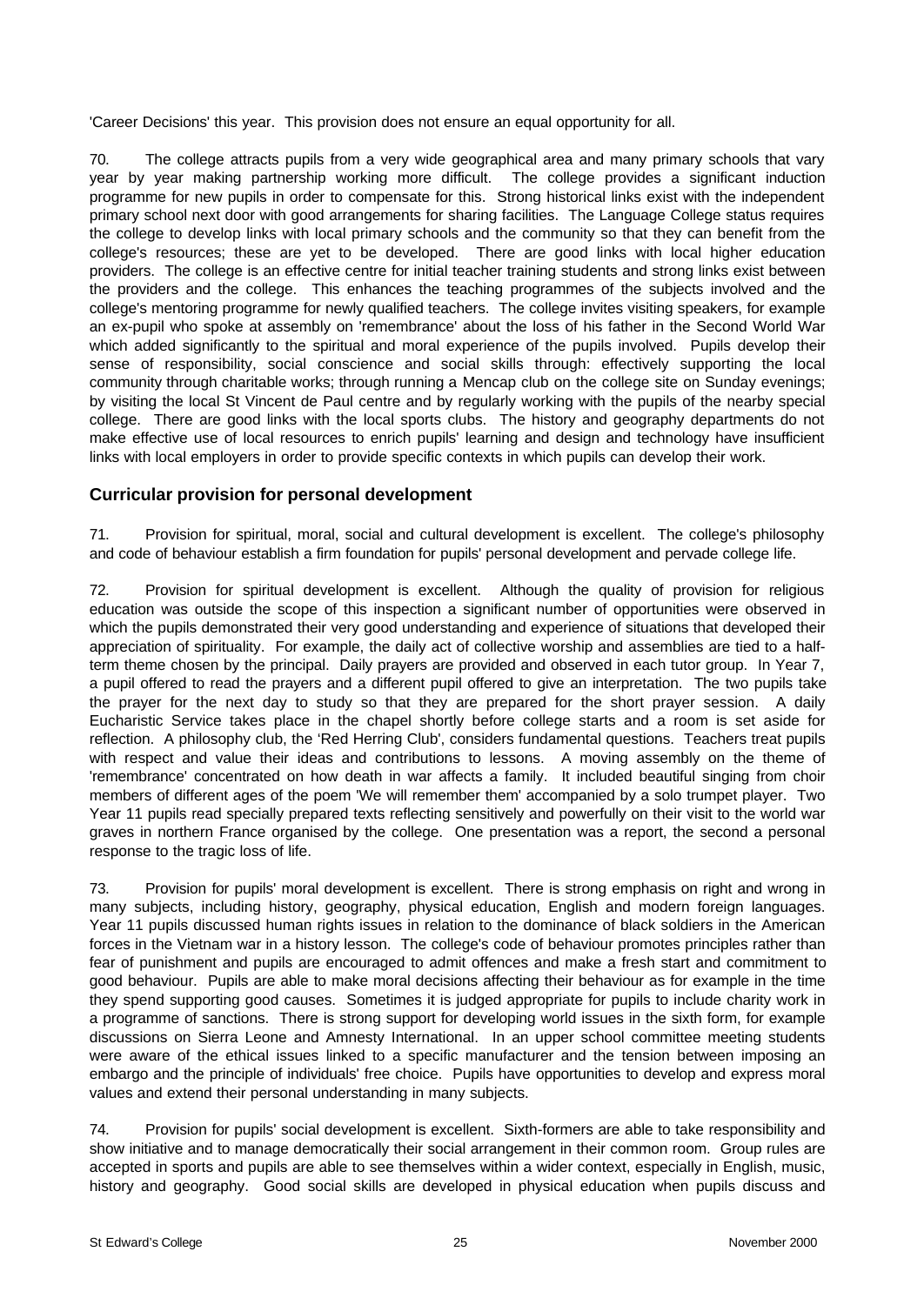decide on sequences of actions, working collaboratively in pairs and support each other on the climbing wall. In lessons, pupils respect one another; they give each other time to think and reply to questions. Pupils collaborate and co-operate well in lessons and contribute effectively to the life of the college, for example in the numerous drama productions each year. Relationships between teachers and pupils are excellent and pupils spontaneously respond positively to others.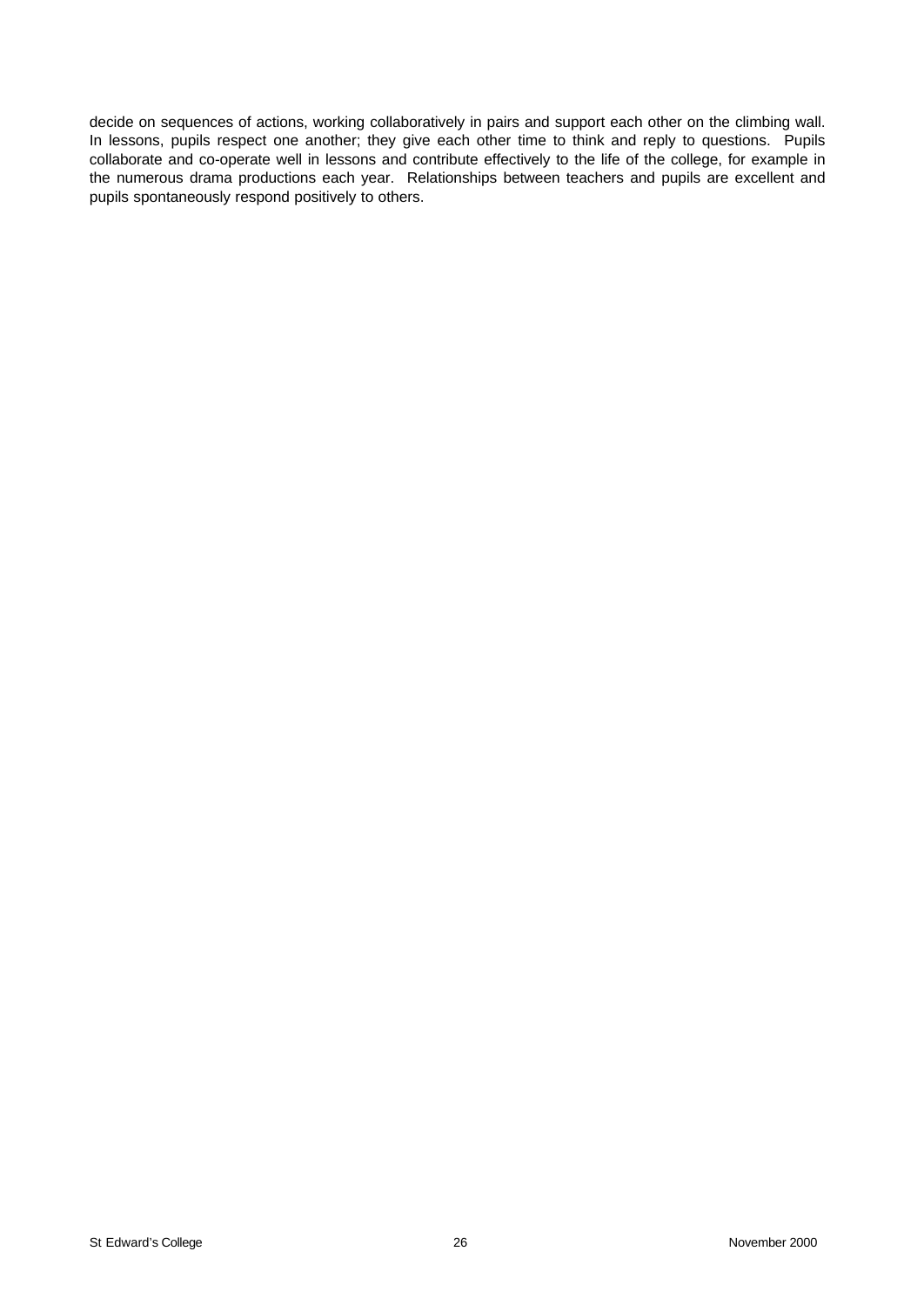75. Provision for pupils' cultural development is excellent. The excellent programme of extra-curricular activities is a rich source of pupils' learning about cultural tradition. There is a wide range of sports activities; cathedral music tradition; four drama productions a year; world issues discussion; and includes visits to other countries in sports and modern foreign languages. Pupils learn about other cultures in history, geography, music and art and design and through strong links with the Christian Brothers across the world.

# **HOW WELL DOES THE COLLEGE CARE FOR ITS PUPILS?**

76. Good arrangements are in place for the college to provide for child protection and staff know what to do should they have any concerns. Overall the college provides a safe environment for students, pupils and staff. The policy for college visits is based on the guidelines provided by the DfEE. Day and residential visits are carefully planned and evaluated. Risk assessments are in place throughout college and, in February 1999, the Health and Safety Executive inspector approved the present management review systems.

77. Relevant departments undertake risk assessments and teachers are aware of possible risks in their lessons. Minor health and safety hazards found during the inspection have been reported to the college. Fire prevention and electrical equipment is checked regularly and the college has regular practice of emergency evacuation. Provision for first aid is good and the college aims for every member of staff to have basic first aid training. The college has good links with the local children's hospital to help college staff provide for pupils' special medical needs. The catering facilities in college are excellent and breakfast and lunches provided are nutritious and appetising. The catering supervisor has discussed provision with the college council. Pupils and students learn about healthy life styles in both key stages and in the sixth form.

78. Attendance is monitored closely and procedures are good. Procedures for encouraging good behaviour and eliminating oppressive behaviour are very good. A comprehensive and positive behaviour policy is consistently applied by staff. It supports and builds upon pupils' positive attitudes to the college resulting in high standards of behaviour in lessons. The number of incidents of inappropriate or anti-social behaviour is low. There is an appropriate system for recording incidents and circulating the information to form teachers and senior staff. Senior staff meet weekly to share knowledge of incidents and discuss the implications.

79. The college's procedures for monitoring and promoting good behaviour are very good. The behaviour policy is explicit in the promotion of respect and tolerance towards others. This is reflected in pupils' behaviour in class and around the college. Racist behaviour is very rare and is identified among the most serious category of offences. The college maintains appropriate records of pupils whose involvement in serious incidents results in their exclusion. This includes records of racist behaviour. Individual pupils' disciplinary records are maintained by form teachers and are in each pupil's college record. Although incidents attracting detentions are analysed at senior level, the college does not maintain an overall central record of all disciplinary incidents. This deprives the senior managers of the opportunity to recognise changing patterns of behaviour or incidents related to specific groups of pupils for example by age, teaching group, home district, ethnic background or ability and this is unsatisfactory.

80. The college procedure for monitoring pupils' academic performance and personal development is good. The assessment policy identifies appropriate aims for the assessment of pupils' work and ties assessment to National Curriculum levels. The college assesses and reports pupils' progress to parents three times a year. The annual report to parents provides a well rounded picture of the curriculum pupils have studied, their attainment levels linked to National Curriculum levels, effort made, attendance and discipline record, the merits and distinctions they have gained for their work and their extra-curricular activities.

81. The college has introduced a new system of 'Pupil Review Days' in which the teaching is suspended and form teachers meet with parents and pupils to discuss pupils' progress over all subjects and personal development, and to set targets for the year ahead. Although younger pupils are not sure of their own targets, older pupils were able to describe detailed targets for the improvement of their own work in different subjects. The majority of parents favoured the 'Pupil Review Days'. The college is considering changing the date of the review day to ensure that there is sufficient time for parents to follow-up with individual subject teachers where parents wish to do so.

82. The college assessment policy includes the aim that assessment data is used to inform future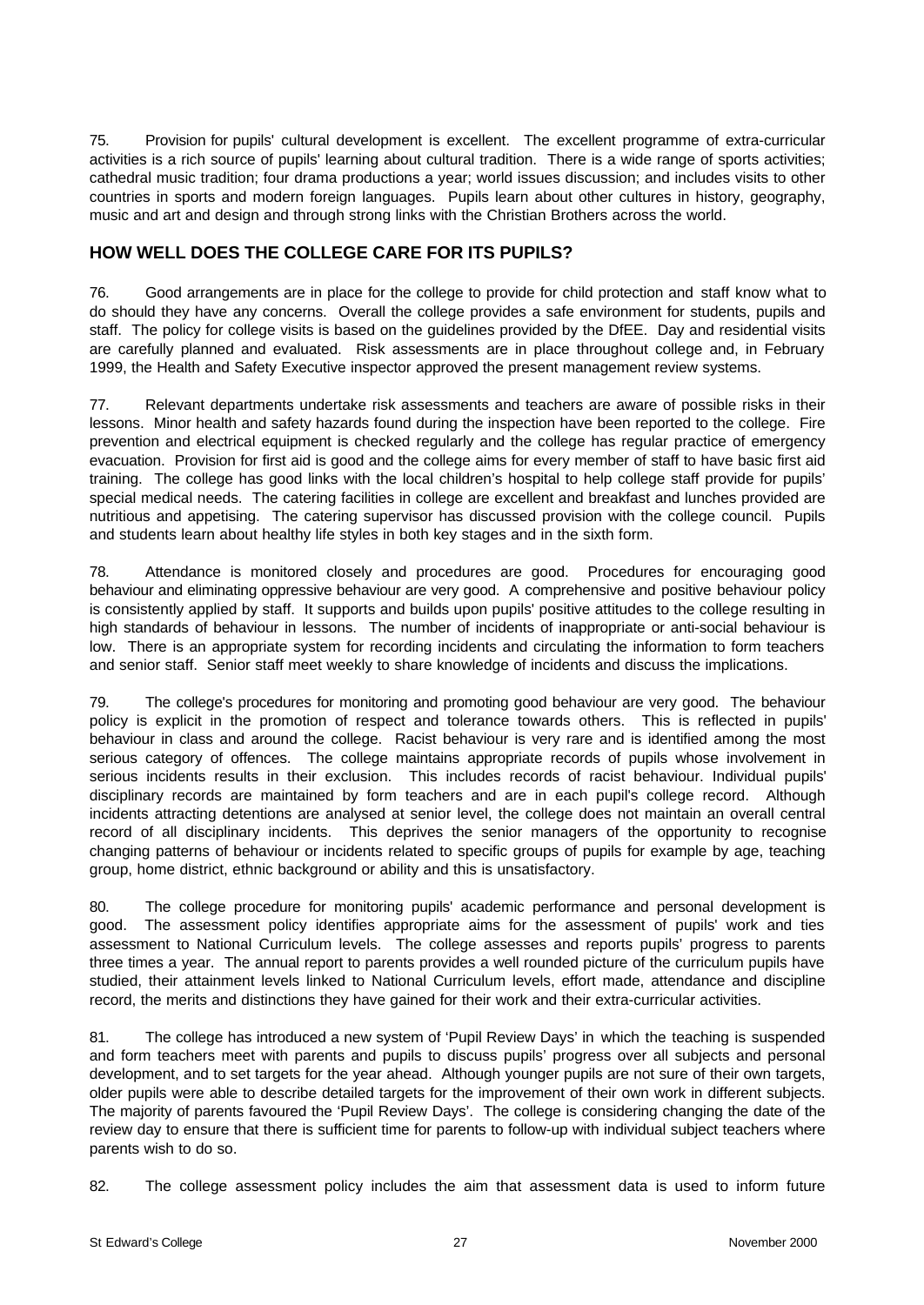teaching and curriculum planning. This is happening in English, mathematics, art and design, design and technology and history where teachers' marking provides a very good level of feedback to pupils on what they have done well and what they need to do to improve. Similarly verbal feedback during class activities and presentations is well used in business studies. It is not used effectively in the sciences, modern foreign languages, information and communication technology or physical education. The policy is inconsistently applied in other subjects and this is unsatisfactory. The policy does not recognise the uses of national and local data in analysing college performance overall, by subject, by pupil group or between genders. The college has recently allocated responsibility for the collection, analysis and use of assessment data to an experienced teacher who will be working with the director of information and communication technology.

83. End of Key Stage 3 reporting arrangements are unsatisfactory in that the governors and the college did not comply fully with the requirements in relation to assessment of music and physical education or the duty to inform parents fully of the college performance alongside individual pupil performance in 2000.

84. The college gives very good support to individual pupils, encouraging them to work hard and achieve well. The staff know their pupils very well. The award of merits and distinctions for good work linked to each pupil's ability level encourages consistent good performance. Monitoring of pupils' progress is undertaken at subject level by form teachers and by parents. Where homework is not completed, course work is behind schedule, effort grades are unsatisfactory, work is not to standard or pupils express concern, the college takes action. The college quickly identifies the extent of the difficulties from all teachers and an appropriate course of action is agreed with the pupil and parent. This could be through the use of the learning mentor, by support from a sixth form learning support prefect, by attendance at an appropriate study club, through the use of a daily report card or any combination of these actions. The pupil's progress is monitored by the head of key stage to ensure that there is improvement.

85. Pupils with special educational needs are cared for effectively. Pupils having statements of special educational need are monitored and review mechanisms meet statutory requirements. This college is developing an understanding of the special educational needs Code of Practice and relationships with the Local Education Authority but the college need to be more rigorous in ensuring that all needs which have been identified are met. On admission to the college pupils are tested to establish their cognitive ability. The results of this assessment contribute to the identification of pupils with special educational needs. Individual Education Plans (IEPs) are in place for the pupils at Stage 3 and beyond. The co-ordination of this work and the arrangements for communicating the details of their Individual Education Plans to subject staff are unsatisfactory consequently subject specific targets do not clearly reflect individual pupil's needs.

# **HOW WELL DOES THE COLLEGE WORK IN PARTNERSHIP WITH PARENTS?**

86. Partnership with parents is a great strength of the college. Parents are highly valued as a vital part of the whole college community and as partners in each child's education. All parents take part in the annual Cathedral Mass for St Edward's College, which re-affirms the college's commitment and purpose. The college arranges meetings to give all parents of children seeking admission to the college clear guidance on the criteria for acceptance.

87. Parents express very strong support for the way the college is led and managed, for the very good standards of teaching which encourage their children to do their best and for the excellent opportunities to take part in activities outside lessons. They are very pleased with the way pastoral care, and the feeling of family and community, create a climate which supports their children's good behaviour, good relationships and personal growth. Parents say that the college prepares their children very well to be socially aware, to develop their own talents, to grow in confidence but with humility and showing concern, responsibility and awareness of the needs of others.

88. Procedures to introduce new parents and their children to the college are outstandingly good. Parents attend meetings both before and after their children start college and are invited to meet socially at the September Parents' Dinner. They receive a report on their child's progress and have an opportunity to meet their child's form teacher individually half way through the Advent term. In March teachers provide an annual report on all subjects and extra-curricular involvement and, in June, a further progress report is issued. All parents and their children meet their form tutors at the annual review day in July. The parents' booklet and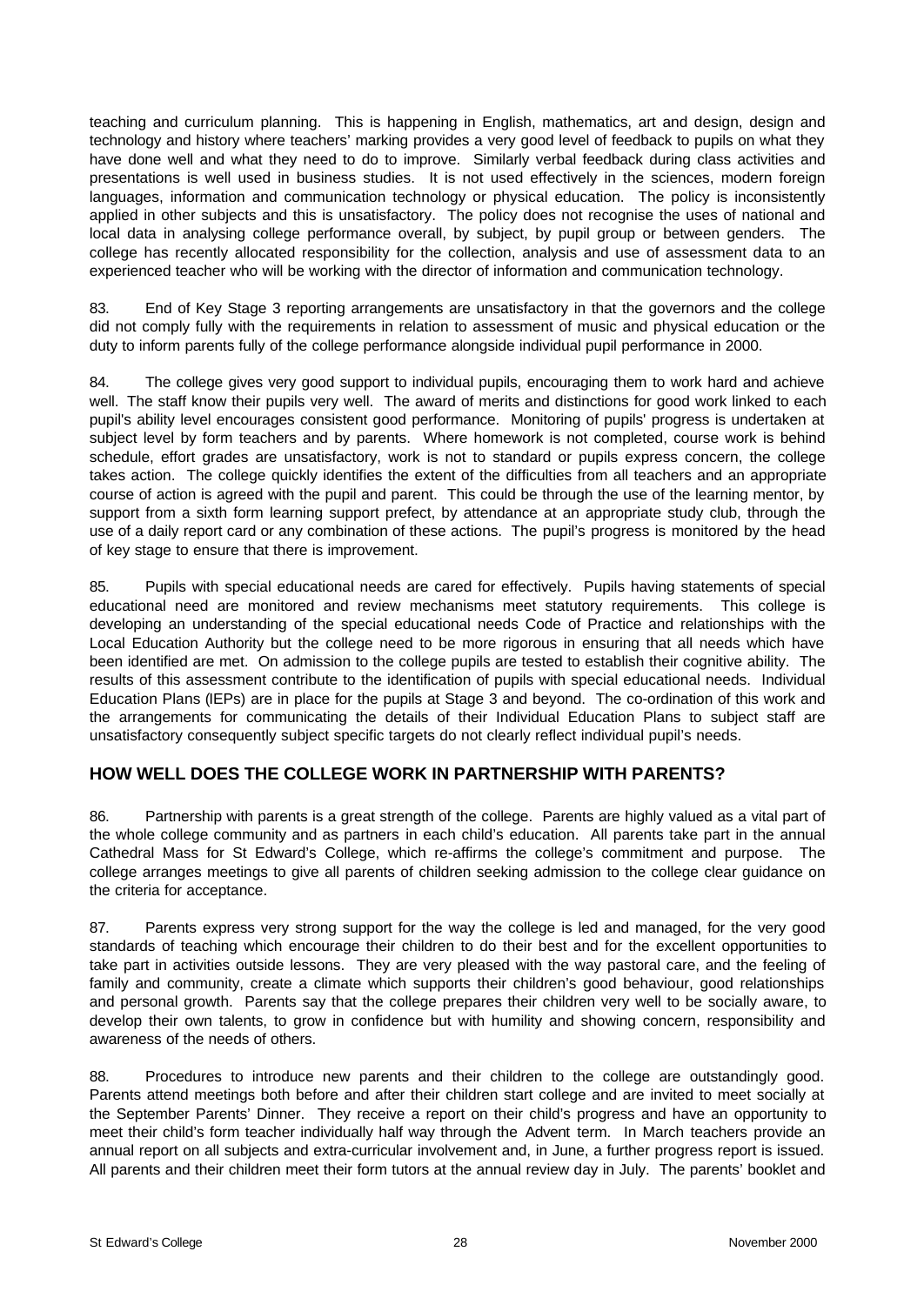the calendar and homework diary provide a vital link between home and college; parents of pupils from Years 7 to 11 are asked to sign the diary each week. The diary includes a wide range of information including a record of the Home College Partnership agreement, behaviour guidelines and rules, homework policy, uniform policy and procedures to monitor attendance and punctuality.

89. Throughout college pupils' and students' individual annual reports are full and comprehensive. They are produced at an appropriate time in the year and include clear information on what pupils and students are doing, a good evaluation on how well they are progressing and specific advice on any areas for further development. Additional information is shared with parents when necessary and with parents of pupils who have special educational needs.

90. At present, the college does not arrange for parents of pupils in Years 7 and 8 to meet their subject teachers. Some parents are not happy that the present arrangement to meet only the form teacher gives them sufficient information. Others say that form teachers are well briefed and they are satisfied with their discussions and with the information, which is based on the comprehensive assessment procedures used in all subject areas. The overall system is effective as, with the appropriate support, form teachers are able to give effective feedback. However, the timing prevented some form teachers from being present and in these few cases the system was unsatisfactory. The college always emphasises that any specific subject concerns should be discussed with staff as they arise, nevertheless, the college have usefully rescheduled the meeting to avoid clashes and management is monitoring the present arrangements. Parents of the older pupils and students have discussion evenings as well as parent/teacher meetings. They receive very good information to help their children make decisions on GCSE choices, advanced level options and career and higher education choices.

91. The college has excellent procedures to involve parents in any pastoral concerns and in procedures to make sure that their children are making the very best progress of which they are capable. Occasionally reports are produced on a lesson by lesson and daily basis. These are sent home to help parents help their child develop good attitudes to work and college. Teachers involve parents at an early stage if pupils' attendance, homework or well-being give any cause for concern. The very large majority of parents, in their turn, say that the college responds very well to the concerns they raise. A minority of parents are of the opinion that the college is not always approachable; however there was sufficient evidence that the college responded well to concerns raised by parents. The college needs to ensure that the confidence it rightly displays in its work does not inadvertently convey the message that the college is being unresponsive. The college works closely with parents to take account of any pupil's special medical needs. A small minority of parents are not happy that their child has the right amount of homework. The inspection team considered that the homework policy was appropriate and implemented accordingly. The college always encourages parents to raise any areas of difficulty or concern. Procedures to support personal study in college are very good.

92. The Friends of St Edward's College association organise highly successful social and fund raising events. Parents help to organise the Sports Celebrity dinner, the Summer Ball, the Christmas Dinner Dance and the Gourmet Dinner. Parents give very generously to the many fundraising activities arranged to support charities and they make a substantial contribution to college funds. Parents are included in the range of representatives of commerce, industry and the professions who give career advice and practice interviews to older students. Several parents support the sports teams and drive the minibus for the Mencap club. The early morning swimming coach is a college parent and several parents have initiated and organised fundraising events to finance specific projects such as the rugby tour to South Africa and the cricket tour to Barbados. Parents are well represented on the governing body and many are members of the past pupils' association. Parents are well justified in saying that they have high aspirations and expectations for the education of their children and the college responds with a very high level of care, expertise and commitment.

93. Parents of pupils with special educational needs are kept very well informed about their children's progress and are fully involved in the decisions made about their education. Parents are, on the whole, very supportive of the college's efforts on their children's behalf. Those who have concerns are kept in close contact with pastoral staff and those on the senior management team.

# **HOW WELL IS THE COLLEGE LED AND MANAGED?**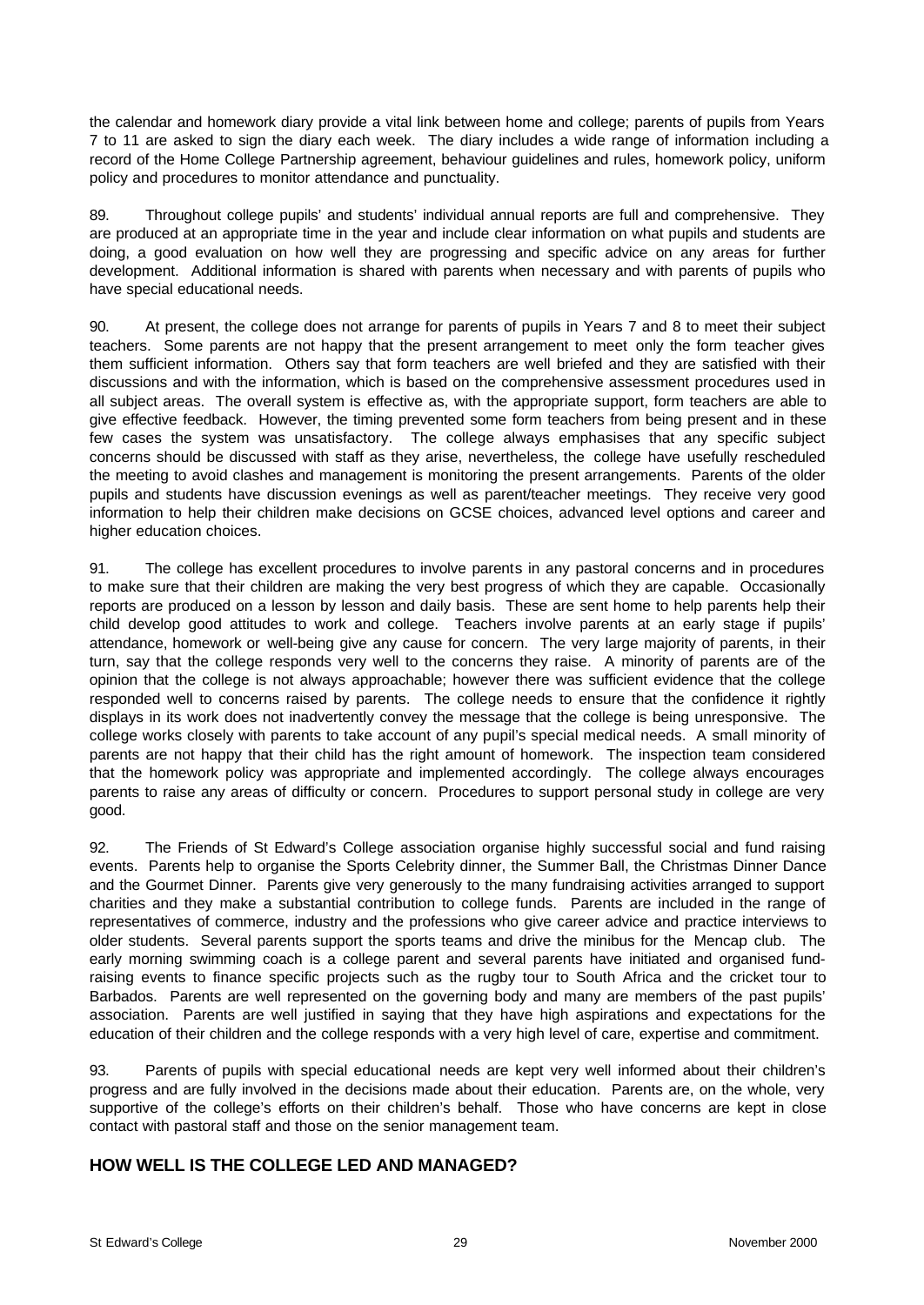94. The strong leadership provided by the principal and the governing body has been significant in ensuring the college has moved seamlessly through the recent massive structural changes in character, curriculum and governance, maintaining, as one parent expressed, 'the traditions of the college in a modern setting'. The excellent leadership of the principal is very well supported by the recently redefined college leadership team comprising principal, deputy principal, two vice principals and bursar, who together with other senior staff form various teams to manage aspects of the college. Overall the leadership of this senior team has ensured the continuance of high standards of achievement across the college. The heads of school, along with their heads of years, are responsible for curriculum pastorals and building issues related to each key stage. This enables them to have a very good oversight of their respective areas but does lead to some differences in approaches to similar issues within each key stage. A complex but effective structure of meetings has been established in order to ensure good communication between senior management groups.

95. Overall the leadership at middle management level is good. The leadership of subjects is excellent in art and design, business studies, and history and very good in music. It is good in English, mathematics, science, geography, design and technology and physical education. In modern foreign languages it is satisfactory although the lack of an overall department head leads to some inconsistencies of policy implementation and teaching, however, an appointment to this post is imminent. Leadership is unsatisfactory in economics which lacks forward planning leaving the department ill prepared to teach the subject to the highest standards. The leadership of information and communication technology is unsatisfactory leading to a lack of co-ordination across subjects although it is recognised that the current position has the potential to develop information and communication technology effectively across the college. Due to force of circumstances, the frequent changes in personnel have led to unsatisfactory leadership of special educational needs within the college.

96. The governing body is a powerful force on behalf of the college. The skills and qualifications of the members are well used to support the college in its developments. The leadership of the governors in conjunction with the principal provides a clear direction for the college and has promoted developments over the last few years that have enabled the college to sustain and extend achievement amidst the significant disruption of changes of character and building programmes. The change in character now requires the college to deliver the National Curriculum. Overall progress in this respect has been good. However the governing body, due to budgetary constraints and expected curriculum changes, has not moved fast enough and therefore fails to meet its statutory responsibilities with regard to curriculum provision for information and communication technology and design and technology and reporting requirements in Key Stage 3.

97. The governors provide support and challenge to the college. For example, examination results are monitored and pressure brought to bear for improvement. The governors had a significant say in the development of specialist college status and have successfully challenged contractors when the service provided for the college has not met agreed specifications. They play an effective role in supporting good behaviour and commit time, expertise and personal financial resources to the college.

98. The principal compiles a very detailed annual report to governors, which is in essence the college department and aspect development plans. This is supported by a brief school development plan addressing whole school issues. These documents are generally effective in analysing the strengths and weaknesses of aspects of the college life but their effectiveness is reduced as they do not fully describe all the whole college initiatives delivered through the senior management groups, in particular, the planning for curriculum development and the strategies for improving teaching and learning. The annual report also effectively outlines the developments for the major extra-curricular activities and the cross-college themes such as in-service training for all staff, careers education and bursar services. Overall individual departments produce very detailed plans in which costs are identified and success criteria described. These plans contain analyses of strengths and weaknesses to a prescribed format, but are inconsistent in the level of detail. The analysis of examination results, for example, does not identify the reasons for particular levels of performance for individuals of particular groups such as gender or ethnicity or the proposed impact of the analysis on future teaching and learning.

99. The college has commissioned external reviews of leadership, geography, modern foreign languages, design and technology, physical education and assessment, recording and reporting and has produced action plans, identified through the school development plan, to tackle issues raised by these reviews. The plans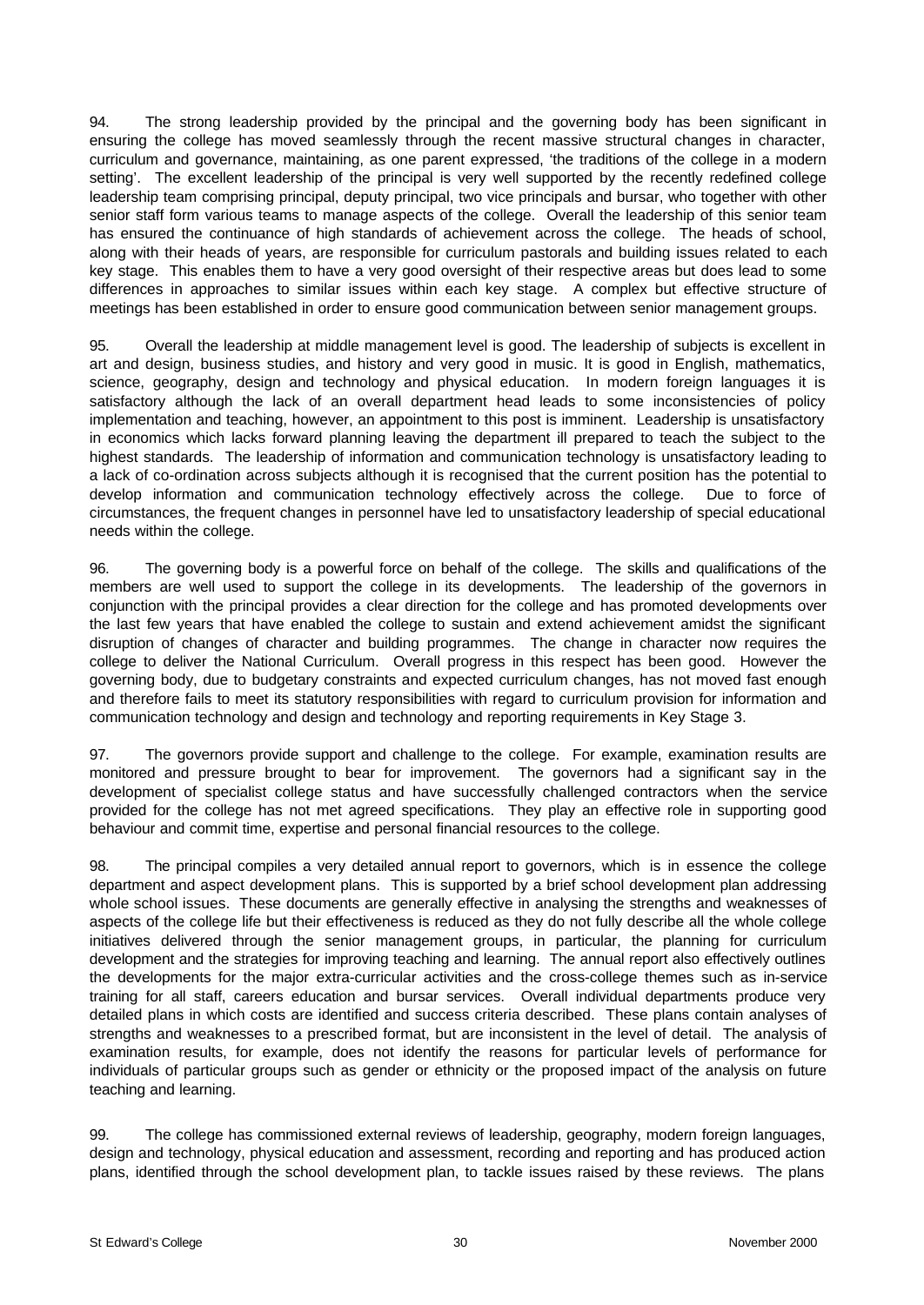are approved by the governing body and, in the main, structural and resources issues have been addressed but some of the more fundamental issues of teaching and learning styles are awaiting action. A good model of department line management by senior staff has very recently been introduced with a focus on attainment, teaching and learning including lesson observations. This has yet to impact fully on the work of all departments. Overall the college is effective in monitoring and identifying strengths, weaknesses and prioritising actions to tackle the majority of issues within available resources.

100. There has been a significant development programme including changes to curriculum and buildings, increased teaching resources, in particular access to computers, and a relocation of rooms into departments blocks in order to bring coherence to the curriculum. This programme has been well thought out and executed and has been very successful in capitalising on opportunities in order to secure effective accommodation for the sixth form. The overall plans have enabled the college to come in line with national requirements although the chosen priorities for development has meant that two key curriculum areas of information and communication technology and design and technology and the physical provision for science are still unsatisfactory. The college is in receipt of additional resources through the standards fund, specific grants, covenants and very successful fund-raising events. The substantial changes have been well managed and resources have been targeted effectively to achieve the intended outcomes. The bursar, his team and all support staff contributed significantly to the excellent management of the recent changes and the smooth day-to-day running of the college. Opportunities to obtain the best service for the least cost are always taken and poor service from external suppliers is rigorously challenged. The college has an excellent financial control and monitoring system. Financial audits are undertaken by the Local Education Authority and a private company. No major issues were raised in the last audits. The Local Education Authority action points were addressed quickly. Principles of best value are well understood and applied assiduously in order to achieve good value for money.

101. Teaching and support staff are well qualified and match the needs of the curriculum. The college has a good balance of experienced and recently qualified teachers. The induction of new staff and initial teacher training programmes are well managed. Effective support and monitoring programmes are in place which build on the local authority and higher education institute services. There is a well managed, comprehensive programme of staff development but the measurement of the impact of in-service training on teaching and learning is not fully developed. The college is successfully progressing a performance management system in line with current expectations. The staff provide an impressive and well supported extra-curricular programme, many have talents in the arts, sport and other areas in addition to their academic role and these talents are well used to support pupils' overall development. Time and effort is given generously by all teaching and support staff and this is much appreciated by pupils and their parents.

102. Overall accommodation is good. Recent refurbishment of the sixth form centre, modern foreign languages, art and design and design and technology blocks along with the relocation of music, the library and subjects into department areas, provides an effective environment for learning for all subjects. There are weaknesses in accommodation as there are insufficient science laboratories and rooms for food and textiles in design and technology. Resources for the curriculum are generous and departments have access to additional resources through a bidding process and from fund-raising events. A number of departments, for example mathematics and modern foreign languages, are under-resourced in terms of practical equipment or enrichment materials, activities and events that would enable teachers to develop more innovative approaches to teaching and help pupils become independent learners. Enrichment programmes are often through extracurricular activities. The college has committed a significant level of resources and extra-curricular support to pupils with special educational needs but needs to take further steps to ensure that these resources are more clearly targeted to those with the greatest need. Within this context staffing, accommodation and learning resources are good and improving.

# **WHAT SHOULD THE COLLEGE DO TO IMPROVE FURTHER?**

103. St Edward's is a college with many excellent features. In order for the college to capitalise on this position the governors in conjunction with the principal, the teachers and support staff and the pupils must

(1) Improve teaching and curriculum provision and provide greater opportunities for pupils to capitalise on creative and independent learning skills within the curriculum by: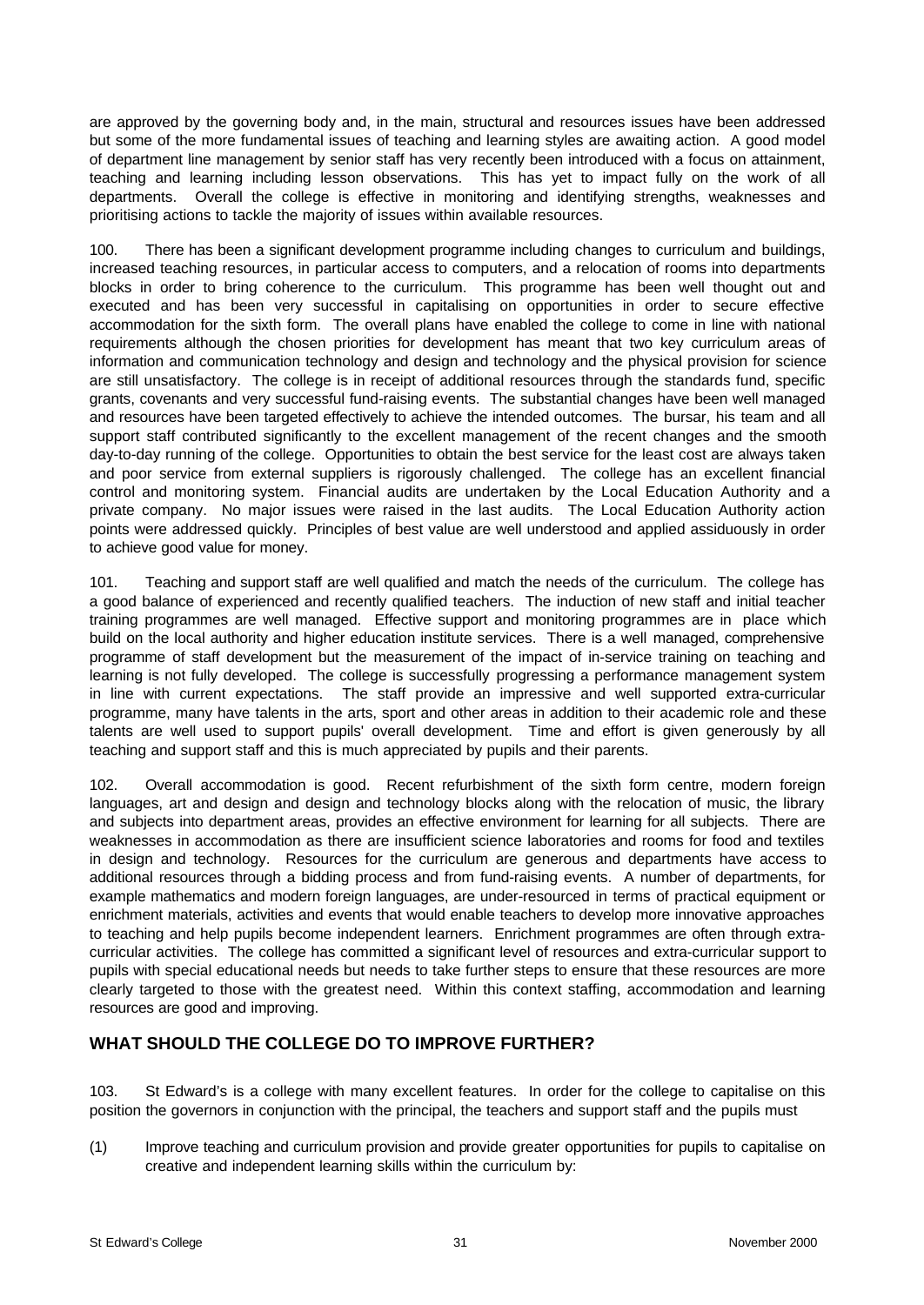- a) conducting an audit of current good practice within and beyond the college and using the results of this audit to inform teachers' medium- and short-term planning;
- b) providing greater opportunities for pupils to develop skills of investigation, problem solving, communication and evaluation from Year 7 onwards;
- c) investing in teaching and learning resources and improvements in accommodation in science and design and technology in order to further support opportunities for independent and creative learning;
- d) considering opportunities to increase the breadth of curriculum in Key Stage 4 and the sixth form.

Paragraph numbers: 12, 14, 16, 17, 19, 21, 45, 47, 53, 56, 60, 66, 67, 100, 102, 122, 123, 125, 135, 137, 140, 152, 154, 170, 198, 203, 205, 214, 228, 235, 240.

- (2) Monitor the implementation and impact of all recently developed whole-college initiatives in particular the systems of department support and monitoring to ensure they focus on:
	- a) improving the analysis of pupil assessment for learning as well as test and examination results in order to better target teaching on specific groups, including pupils with special educational needs, within lessons;
	- b) developing a wider range of teaching styles and learning opportunities in all subjects;
	- c) ensuring the statutory requirements for assessment and reporting are implemented.

Paragraph numbers: 45, 47, 67, 80, 82, 85, 98, 99, 116, 122, 138, 139, 141, 150, 173, 193, 205, 219, 220.

- (3) Raise attainment in information and communication technology by:
	- a) providing a curriculum that fully complies with statutory requirements in Key Stage 3;
	- b) taking urgent action to secure the curriculum for the current Year 9 pupils, including clarifying the arrangements for making appropriate assessments at the end of the key stage;
	- c) fully complying with statutory requirements in Key Stage 4, ensuring that all pupils have access to a broad and challenging curriculum;
	- d) taking steps to improve the co-ordination of information and communication technology across the college and the teaching of information and communication technology within subject areas.

Paragraph numbers: 12, 19, 20, 53, 57, 124, 139, 149, 173, 183, 186, 190, 195, 218.

- (4) Raise standards in design and technology by:
	- a) providing a curriculum that fully complies with statutory requirements;
	- b) improve the pupils' skills of evaluation, analysis and communication of ideas to develop their understanding of the design process;

Paragraph numbers: 16, 44, 57, 59, 140, 153, 163.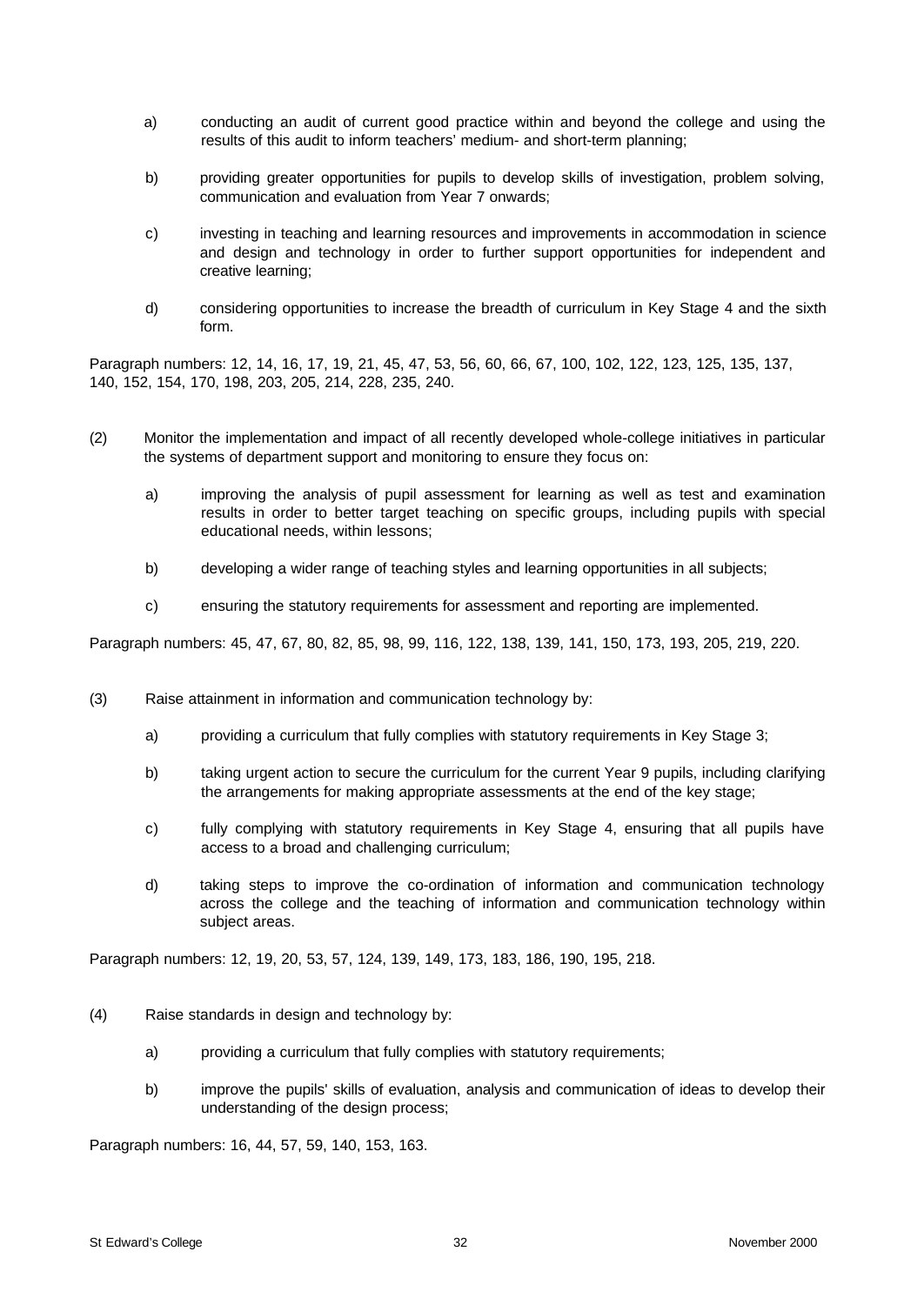# **PART C: COLLEGE DATA AND INDICATORS**

## *Summary of the sources of evidence for the inspection*

Number of lessons observed

Number of discussions with staff, governors, other adults and pupils 55

| Summary of teaching observed during the inspection |
|----------------------------------------------------|
|----------------------------------------------------|

| Excellent | Very good | Good    | Satisfactory | Unsatisfactory | Poor | Very Poor |
|-----------|-----------|---------|--------------|----------------|------|-----------|
|           | ິ         | 21<br>ັ | 20           |                |      |           |

*The table gives the percentage of teaching observed in each of the seven categories used to make judgements about lessons.*

## *Information about the college's pupils*

| Pupils on the college's roll                               | $Y7 - Y11$ | Sixth form |
|------------------------------------------------------------|------------|------------|
| Number of pupils on the college's roll                     | 717        | 243        |
| Number of full-time pupils eligible for free college meals | 90         |            |

| Special educational needs                                            | Y 7 - Y 11 | Sixth form |
|----------------------------------------------------------------------|------------|------------|
| Number of pupils with statements of special educational needs        |            |            |
| Number of pupils on the college's special educational needs register | 16         |            |

| English as an additional language                       | No of pupils |
|---------------------------------------------------------|--------------|
| Number of pupils with English as an additional language |              |

| Pupil mobility in the last college year                                       |    |  |
|-------------------------------------------------------------------------------|----|--|
| Pupils who joined the college other than at the usual time of first admission |    |  |
| Pupils who left the college other than at the usual time of leaving           | 14 |  |

## *Attendance*

#### **Authorised absence Unauthorised absence**

|                           | %   |                           | %   |
|---------------------------|-----|---------------------------|-----|
| College data              | 4.6 | College data              |     |
| National comparative data | 7.9 | National comparative data | 1.1 |

*Both tables give the percentage of half days (sessions) missed through absence for the latest complete reporting year.*

| 168 |  |
|-----|--|
| 55  |  |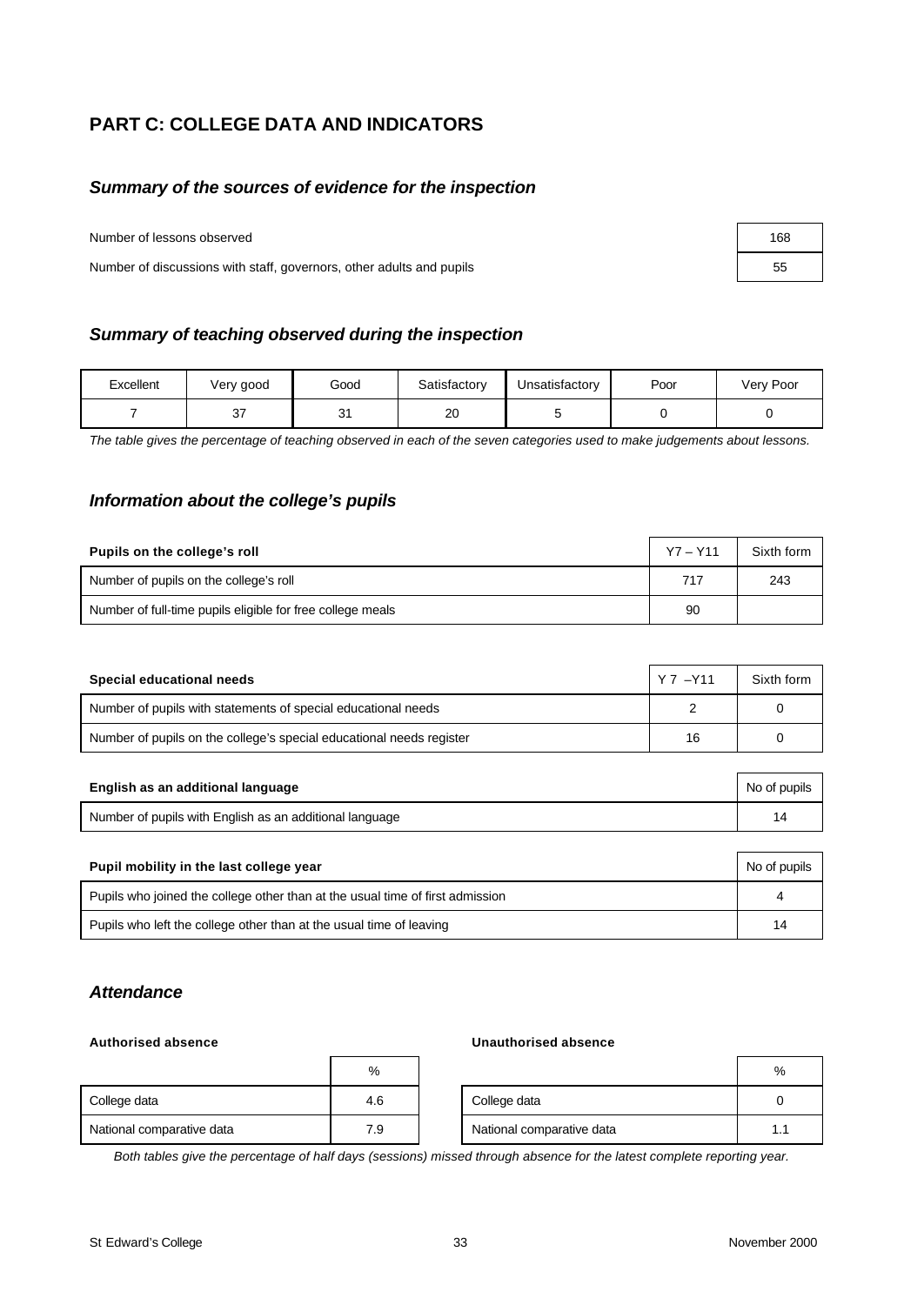# *Attainment at the end of Key Stage 3*

|                                                                                        |                     |                |    | Boys               | Girls | Total          |  |
|----------------------------------------------------------------------------------------|---------------------|----------------|----|--------------------|-------|----------------|--|
| Number of registered pupils in final year of Key Stage 3 for the latest reporting year | 1999                | 90             | 70 | 160                |       |                |  |
| <b>National Curriculum Test/Task Results</b>                                           | <b>Mathematics</b>  |                |    | <b>Science</b>     |       |                |  |
|                                                                                        | Boys                | 88             |    | 90                 | 88    |                |  |
| Numbers of pupils at NC level 5<br>and above                                           | Girls               | 70             |    | 69                 |       | 68             |  |
|                                                                                        | Total               | 158            |    | 159                |       | 156            |  |
| Percentage of pupils                                                                   | College<br>99<br>99 |                | 98 |                    |       |                |  |
| at NC level 5 or above                                                                 | National            | 63             | 62 |                    | 55    |                |  |
| Percentage of pupils                                                                   | College             | 79             |    | 91                 | 81    |                |  |
| at NC level 6 or above                                                                 | National            | 28             | 38 |                    | 23    |                |  |
|                                                                                        |                     |                |    |                    |       |                |  |
| <b>Teachers' Assessments</b>                                                           |                     | <b>English</b> |    | <b>Mathematics</b> |       | <b>Science</b> |  |
|                                                                                        | Boys                | N/a            |    | 90                 |       | 89             |  |
| Numbers of pupils at NC level 5<br>and above                                           | Girls               | N/a            |    | 70                 | 69    |                |  |
|                                                                                        | Total               | $\mathbf 0$    |    | 160                | 158   |                |  |
| Percentage of pupils                                                                   | College             | N/a            |    | 100                | 99    |                |  |
| at NC level 5 or above                                                                 | National            | 64             |    | 64                 |       | 60             |  |
| Percentage of pupils                                                                   | College             | N/a            |    | 93                 |       | 82             |  |

at NC level 6 or above National 31 37 37 28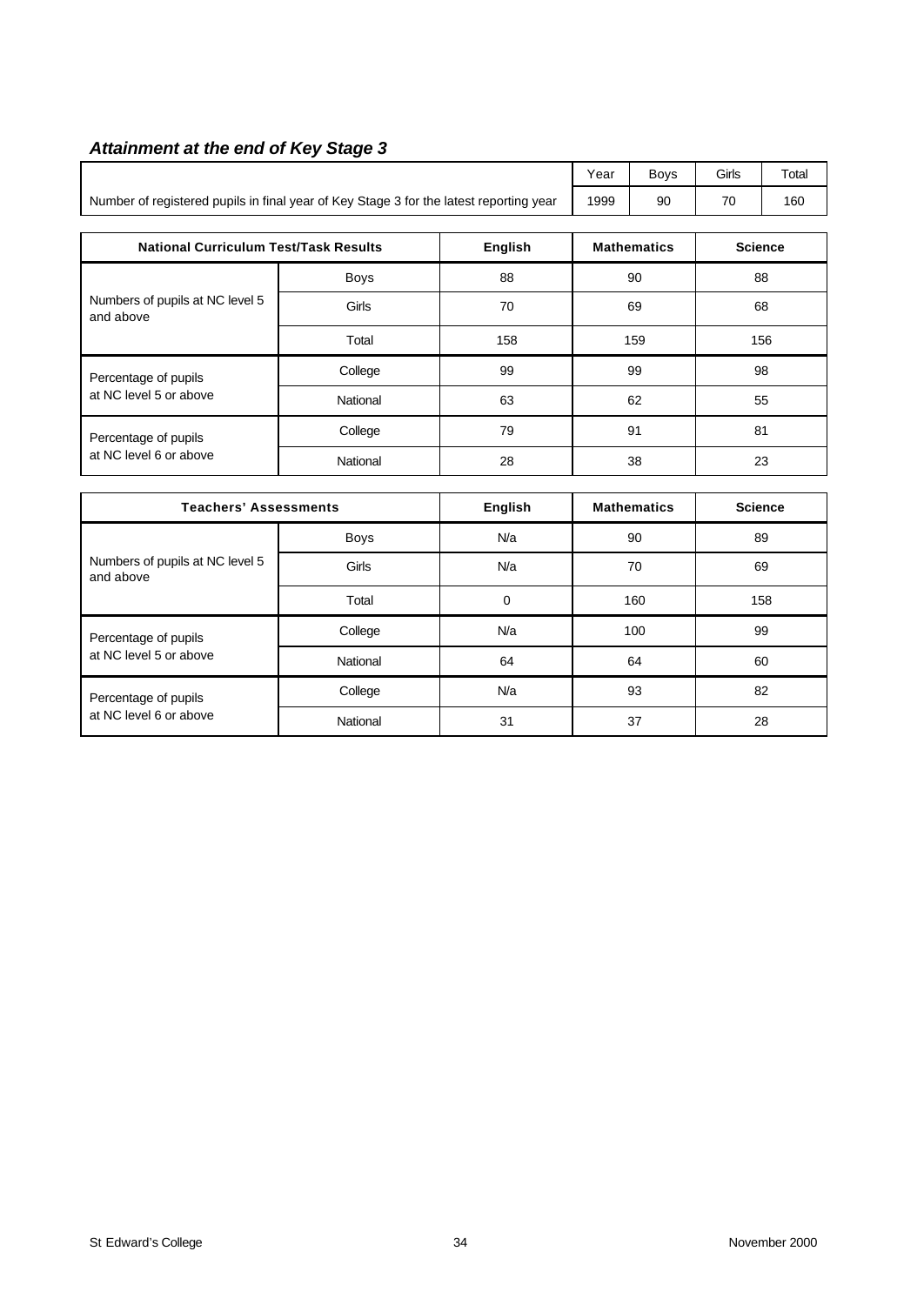# *Attainment at the end of Key Stage 4*

|                                                                        | Year     | <b>Boys</b> | Girls | Total                        |      |                              |  |
|------------------------------------------------------------------------|----------|-------------|-------|------------------------------|------|------------------------------|--|
| Number of 15 year olds on roll in January of the latest reporting year | 1999     | 73          | 55    | 128                          |      |                              |  |
|                                                                        |          |             |       |                              |      |                              |  |
| <b>GCSE results</b><br>5 or more grades<br>$A^*$ to $C$                |          |             |       | 5 or more grades<br>$A^*$ -G |      | 1 or more grades<br>$A^*$ -G |  |
|                                                                        | Boys     | 63          | 71    |                              | 71   |                              |  |
| Numbers of pupils achieving the<br>standard specified                  | Girls    | 52          |       | 54                           |      | 54                           |  |
|                                                                        | Total    | 115         |       | 125                          |      | 125                          |  |
| Percentage of pupils achieving                                         | College  | 90          | 98    |                              | 98   |                              |  |
| the standard specified                                                 | National | 46.6        | 90.9  |                              | 98.5 |                              |  |

| <b>GCSE results</b> |          | <b>GCSE point score</b> |
|---------------------|----------|-------------------------|
| Average point score | College  | 51                      |
| Per pupil           | National | 38.0                    |

*Figures in brackets refer to the year before the latest reporting year.*

| <b>Vocational qualifications</b>                                    | <b>Number</b> | $%$ success<br>rate |     |
|---------------------------------------------------------------------|---------------|---------------------|-----|
| Number studying for approved vocational qualifications or units and | College       |                     | N/a |
| the percentage of those pupils who achieved all those they studied  | National      |                     | N/a |

# *Attainment at the end of the sixth form*

| Number of students aged 16, 17 and 18 on roll in January of the latest reporting year |      | <b>Bovs</b> | Girls | $\tau$ otal |
|---------------------------------------------------------------------------------------|------|-------------|-------|-------------|
| who were entered for GCE A-level or AS-level examinations                             | 1999 |             | 49    | 101         |

| Average A/AS<br>points score |      | For candidates entered for 2 or more A-levels<br>or equivalent |      |      | For candidates entered for fewer than 2<br>A-levels or equivalent |     |
|------------------------------|------|----------------------------------------------------------------|------|------|-------------------------------------------------------------------|-----|
| per candidate                | Male | Female                                                         | Αll  | Male | Female                                                            | All |
| College                      | 25.9 | 22.9                                                           | 24.4 | 1.0  | 2.0                                                               | 1.5 |
| National                     | 17.7 | 18.1                                                           | 17.9 | 2.7  | 2.8                                                               | 2.8 |

| <b>Vocational qualifications</b>                                                                                                                                    | <b>Number</b> | $%$ success<br>rate |     |
|---------------------------------------------------------------------------------------------------------------------------------------------------------------------|---------------|---------------------|-----|
| Number in their final year of studying for approved vocational qualifications<br>or<br>units and the percentage of those pupils who achieved all those they studied |               |                     | N/a |
|                                                                                                                                                                     |               | N/a                 |     |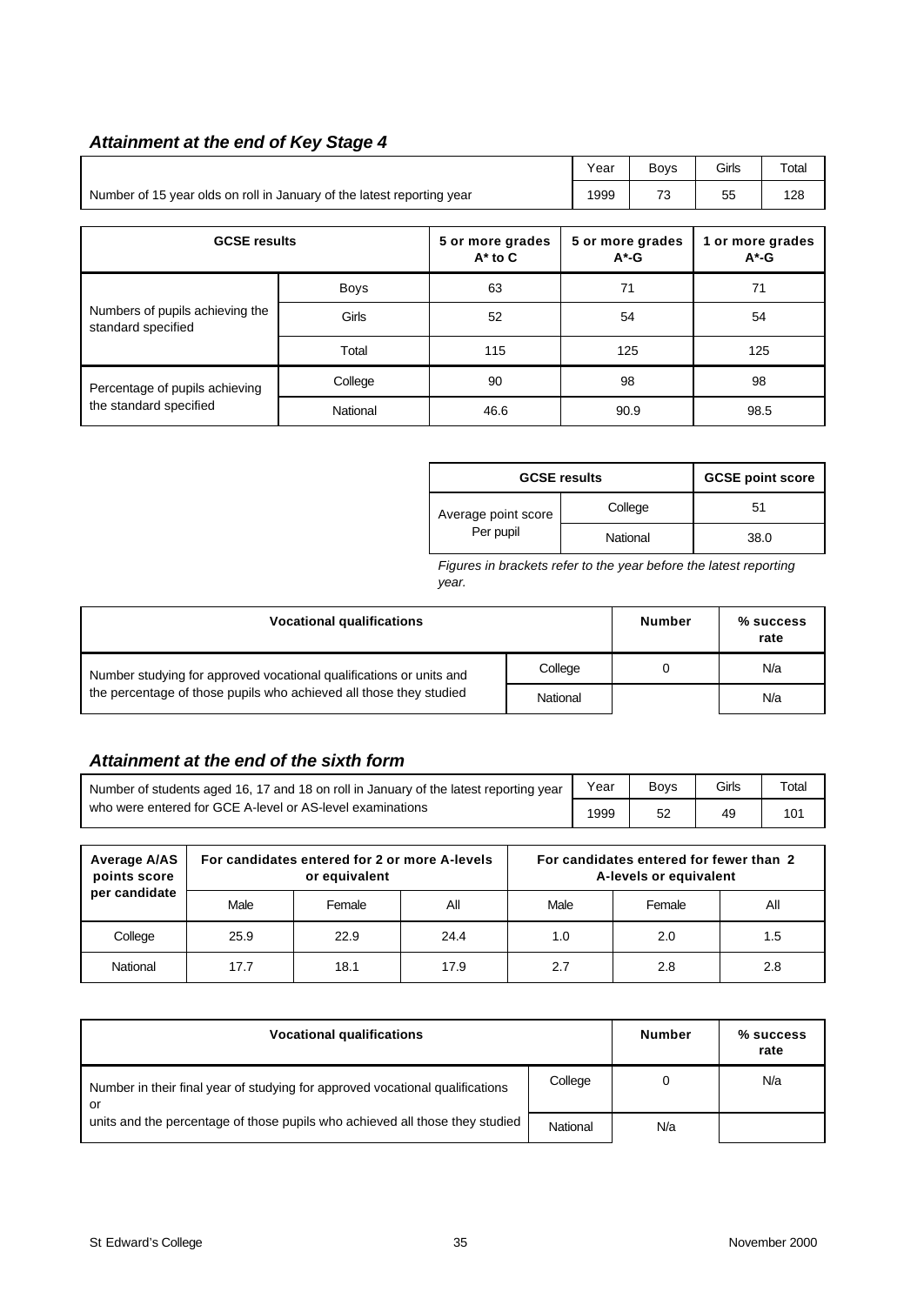| International Baccalaureate                                        |          | <b>Number</b> | % success<br>rate |
|--------------------------------------------------------------------|----------|---------------|-------------------|
| Number entered for the International Baccalaureate Diploma and the | College  |               | N/a               |
| Percentage of those pupils who achieved all they studied           | National |               | 82.5              |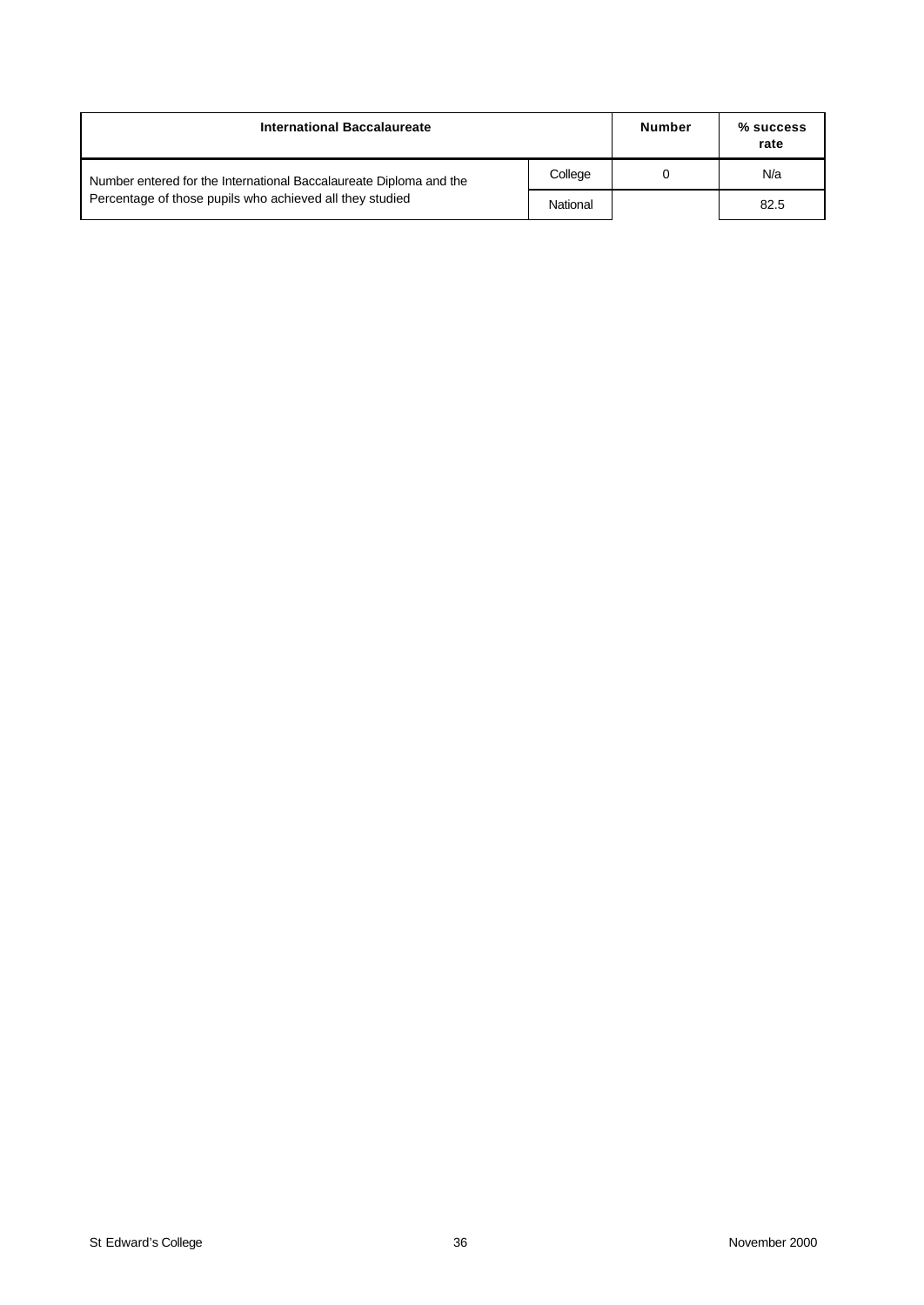|                                 | No of pupils |                              | Fixed period | Perma    |
|---------------------------------|--------------|------------------------------|--------------|----------|
| Black - Caribbean heritage      | 0            | Black - Caribbean heritage   | 0            | 0        |
| Black - African heritage        |              | Black - African heritage     | 0            | 0        |
| Black – other                   | 3            | $Black - other$              | O            | 0        |
| Indian                          | 5            | Indian                       | 0            | 0        |
| Pakistani                       |              | Pakistani                    | 0            | 0        |
| Bangladeshi                     | $\Omega$     | Bangladeshi                  | 0            | 0        |
| Chinese                         | 10           | Chinese                      | 0            | 0        |
| White                           | 920          | White                        | 15           | $\Omega$ |
| Any other minority ethnic group | 0            | Other minority ethnic groups | 0            | 0        |

# *Ethnic background of pupils Exclusions in the last college year*

| No of pupils |                              | Fixed period | Permanent |
|--------------|------------------------------|--------------|-----------|
| ი            | Black - Caribbean heritage   | O            |           |
|              | Black - African heritage     | 0            | 0         |
| 3            | $Black - other$              | 0            |           |
| 5            | Indian                       | 0            |           |
|              | Pakistani                    | O            | Ω         |
| 0            | Bangladeshi                  | 0            | 0         |
| 10           | Chinese                      | 0            | Ω         |
| 920          | White                        | 15           | Ω         |
| 0            | Other minority ethnic groups | Ω            |           |

*This table gives the number of exclusions, which may be different from the number of pupils excluded.*

#### **Qualified teachers and classes: Y[ 7 ] – Y[ 13]**

| Total number of qualified teachers (FTE) | 63.1 | Financial year | 1999 |
|------------------------------------------|------|----------------|------|
| Number of pupils per qualified teacher   | 15.5 |                |      |

#### **Education support staff: Y[ 7] - Y[13]**

| Total number of education support staff |  |
|-----------------------------------------|--|
| Total aggregate hours worked per week   |  |

#### **Deployment of teachers: Y[7 ] – Y[13**

**]**

| Percentage of time teachers spend in | 721 |
|--------------------------------------|-----|
| contact with classes                 |     |

#### **Average teaching group size: Y[ 7 ] – Y[ 11]**

| Key Stage 3 | 27.6 |
|-------------|------|
| Key Stage 4 | 2Δ   |

# *Teachers and classes Financial information*

| Financial year | 1999 |
|----------------|------|
|----------------|------|

| FTE means full-time equivalent.         |  |                                      |                                            |        |
|-----------------------------------------|--|--------------------------------------|--------------------------------------------|--------|
| Education support staff: Y[ 7] - Y[13]  |  | Total income                         | 3,685,728                                  |        |
| Total number of education support staff |  | Total expenditure                    | 3,709,795                                  |        |
| Total aggregate hours worked per week   |  | Expenditure per pupil                | 3,845                                      |        |
|                                         |  |                                      | Balance brought forward from previous year | 97,402 |
| Deployment of teachers: Y[7] - Y[13     |  | Balance carried forward to next year | 73,335                                     |        |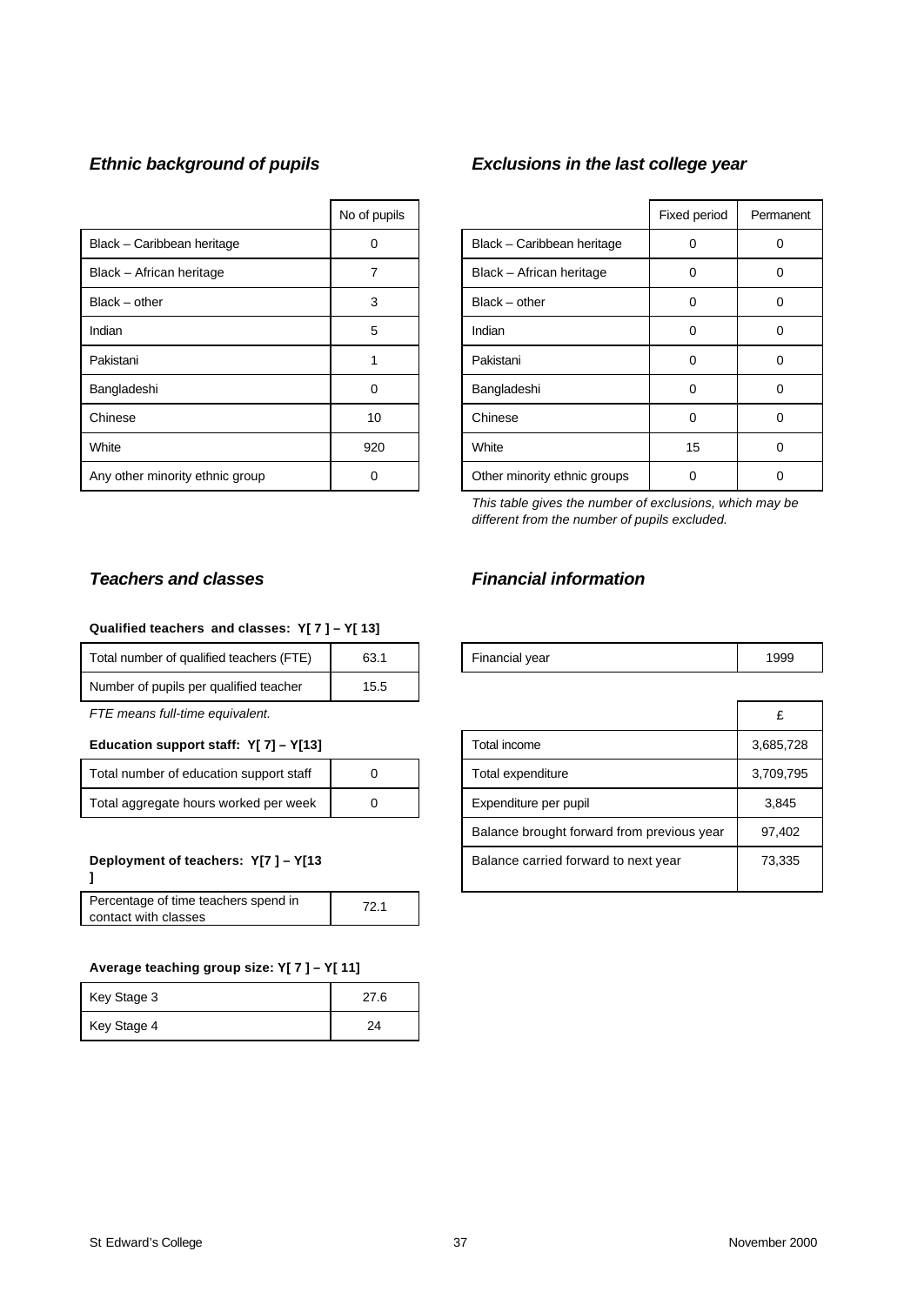# *Results of the survey of parents and carers*

**Questionnaire return rate**

| Number of questionnaires sent out | 959 |
|-----------------------------------|-----|
| Number of questionnaires returned | 496 |

#### **Percentage of responses in each category**

|                                                                                        | Strongly<br>agree | Tend to<br>agree | Tend to<br>disagree | Strongly<br>disagree | Don't<br>know  |
|----------------------------------------------------------------------------------------|-------------------|------------------|---------------------|----------------------|----------------|
| My child likes college.                                                                | 61                | 34               | 5                   | 0                    | $\mathbf 0$    |
| My child is making good progress in college.                                           | 65                | 31               | 3                   | $\Omega$             | 1              |
| Behaviour in the college is good.                                                      | 68                | 29               | 1                   | 0                    | 1              |
| My child gets the right amount of work to do at<br>home.                               | 50                | 40               | 8                   | 1                    | 1              |
| The teaching is good.                                                                  | 59                | 39               | 1                   | $\Omega$             | 1              |
| I am kept well informed about how my child is<br>getting on.                           | 58                | 34               | 6                   | 1                    | 1              |
| I would feel comfortable about approaching the<br>college with questions or a problem. | 66                | 27               | 5                   | 1                    | $\mathbf 0$    |
| The college expects my child to work hard and<br>achieve his or her best.              | 88                | 12 <sub>2</sub>  | $\pmb{0}$           | 0                    | $\mathbf 0$    |
| The college works closely with parents.                                                | 55                | 35               | 9                   | 1                    | 0              |
| The college is well led and managed.                                                   | 73                | 23               | $\overline{2}$      | $\mathbf 0$          | 1              |
| The college is helping my child become mature<br>and responsible.                      | 71                | 26               | 1                   | $\Omega$             | $\overline{2}$ |
| The college provides an interesting range of<br>activities outside lessons.            | 86                | 13               | 0                   | $\Omega$             | $\Omega$       |

#### **Other issues raised by parents**

The overwhelming response of parents at the meeting and through the questionnaire is very supportive of the school.

While expressing overall satisfaction with the college, a small number of parents raised concerns over: changes to the programme of parents meeting in Years 7 and 8; the quality of provision in design and technology and information and communication technology; specific aspects of provision for special educational needs; and the response of the college to criticism.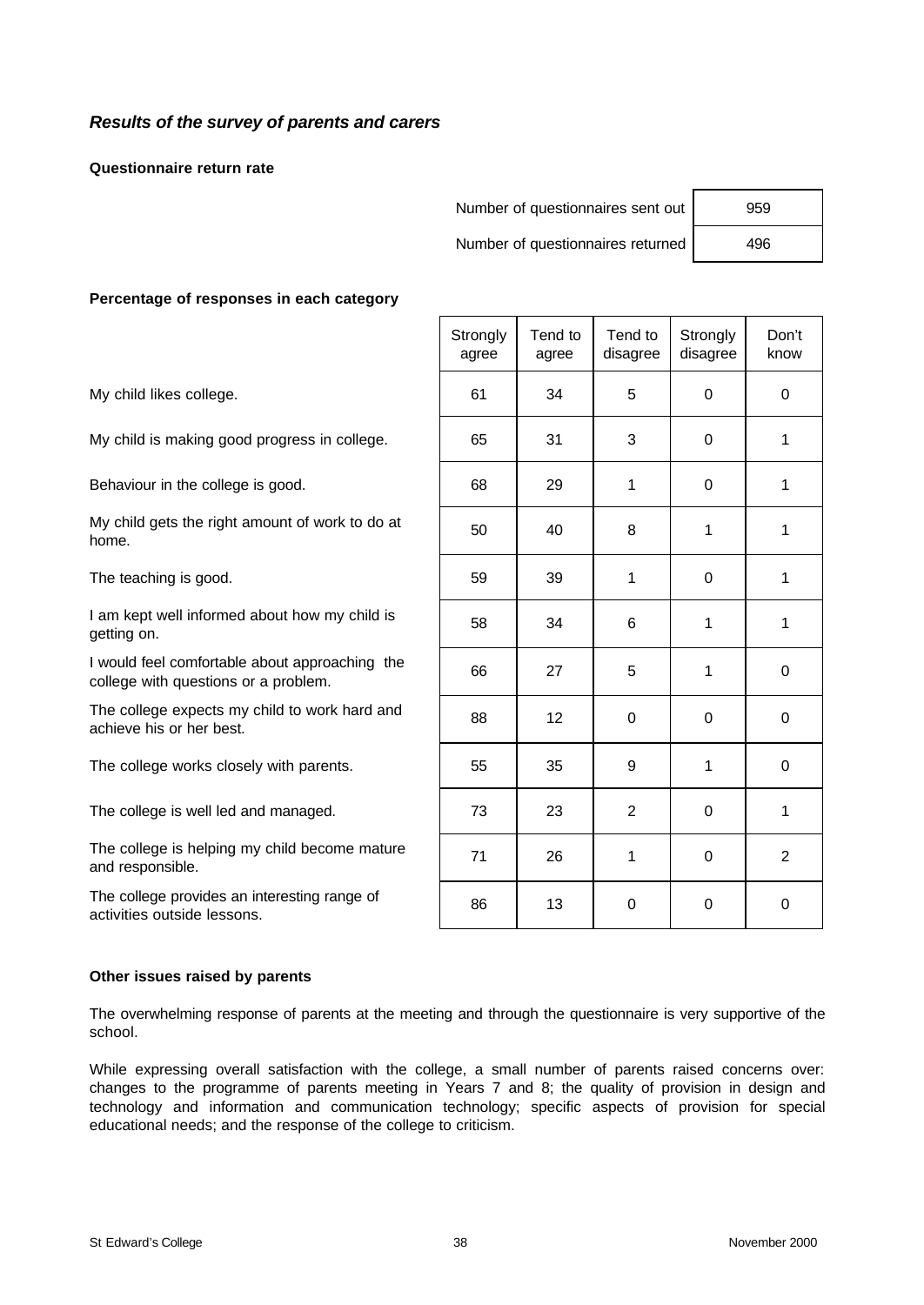# **PART D: THE STANDARDS AND QUALITY OF TEACHING IN AREAS OF THE CURRICULUM, SUBJECTS AND COURSES**

## **ENGLISH**

104. Standards of attainment in English in national tests at the end of Key Stage 3 in 1999 were very high compared with all colleges. They were similar to those gained in the previous year; whilst the results in all three core subjects were all very high, those in mathematics were a little better at the higher levels. In 1999 the English results were also very high for colleges taking pupils from similar backgrounds; although girls achieve slightly better results than boys, the gap is narrower than nationally. The results in 2000 were an improvement: all pupils gained Level *5* or above and 60 per cent gained Levels 7 and 8. Virtually all pupils achieved A\*-C grades in both GCSE English and English literature in the last three years; about a third of pupils gained A\*/A grades overall, but in 1999 in English literature and in English in 2000, this rose to 43 per cent. Almost all students achieved pass grades in A-level English language and English literature courses in the last three years; the proportion who gained the higher grades (A and B) was above average. The small number of sixth form students who studied for GCSE drama for one year gained very high results, all but one achieving A\*/A grades.

105. Work seen in lessons, exercise books and folders is excellent in Years 9 and 11 and above average in Year 13. The majority of pupils are confident, fluent speakers and very considerate listeners. Most can back up the points they make with reasons and evidence from the texts they are studying. Both boys and girls of a full range of ability can work together effectively in pairs and groups to discuss, plan and explore ideas and most can feed back their ideas coherently and clearly to the whole class. A good proportion are articulate and explain points at length and with precision as well as putting points together to argue a case. An able Year 9 class spend the first half of a double period discussing a demanding pre-twentieth-century poem, 'My Last Duchess' by Browning, using a prompt sheet of questions provided by the teacher. By using their own ideas, and in response to challenging questioning by the teacher, they conducted a rigorous debate in the second lesson, refining and deepening their understanding: almost all pupils contributed perceptive and mature points, well rooted in their grasp of the poem's subtle meanings and language. Another Year 9 group very effectively planned and produced short radio programmes in groups on the issue of child soldiers, a topic covered in their assembly, whilst the least able pupils in this year group undertook role-play which successfully extended and deepened their understanding of Taylor's novel, 'Roll of Thunder'. The quality of pupils' and students' oral work in lessons was of a particularly high standard when they were given time to think and discuss informally prior to class discussion and when the teacher nominates pupils to contribute rather than relying on volunteers.

106. The vast majority of pupils enjoy, respond positively and have a very good grasp of the features of the fiction and non-fiction texts which they study, including Shakespeare and pre twentieth-century poetry. As a result of a challenging curriculum and teachers setting high standards, pupils in Year 9 study and understand texts which in other colleges would be part of GCSE courses. In both Key Stages 3 and 4 and in the sixth form, pupils use a range of reading skills confidently so that they can locate information, synthesise points and comment critically on the effects of language. Pupils studying for GCSE produce very good wider reading assignments by comparing an interesting range of difficult texts, including nineteenth-century novels. Similarly, many A-level literature students write mature and original coursework assignments on a wide range of interesting and demanding texts.

107. Almost all pupils in Year 11 write detailed, well-organised and largely accurate assignments for GCSE with clear introductions and conclusions. The best work is of a very high standard in terms of its maturity, originality and structure as well as accuracy. GCSE pupils and A-level students successfully rework their first attempts in writing in order to improve the content, organisation and accuracy of their assignments and in response to valuable, well-informed and detailed marking by their teachers. Sixth-formers write clear, well-organised and thoughtful notes and essays, whilst the best A-level work is perceptive, extended and carefully structured.

108. Pupils' attainment in language skills on entry to the college is above average overall. The combination of good teaching, pupils' hard work and commitment as well as the provision of texts and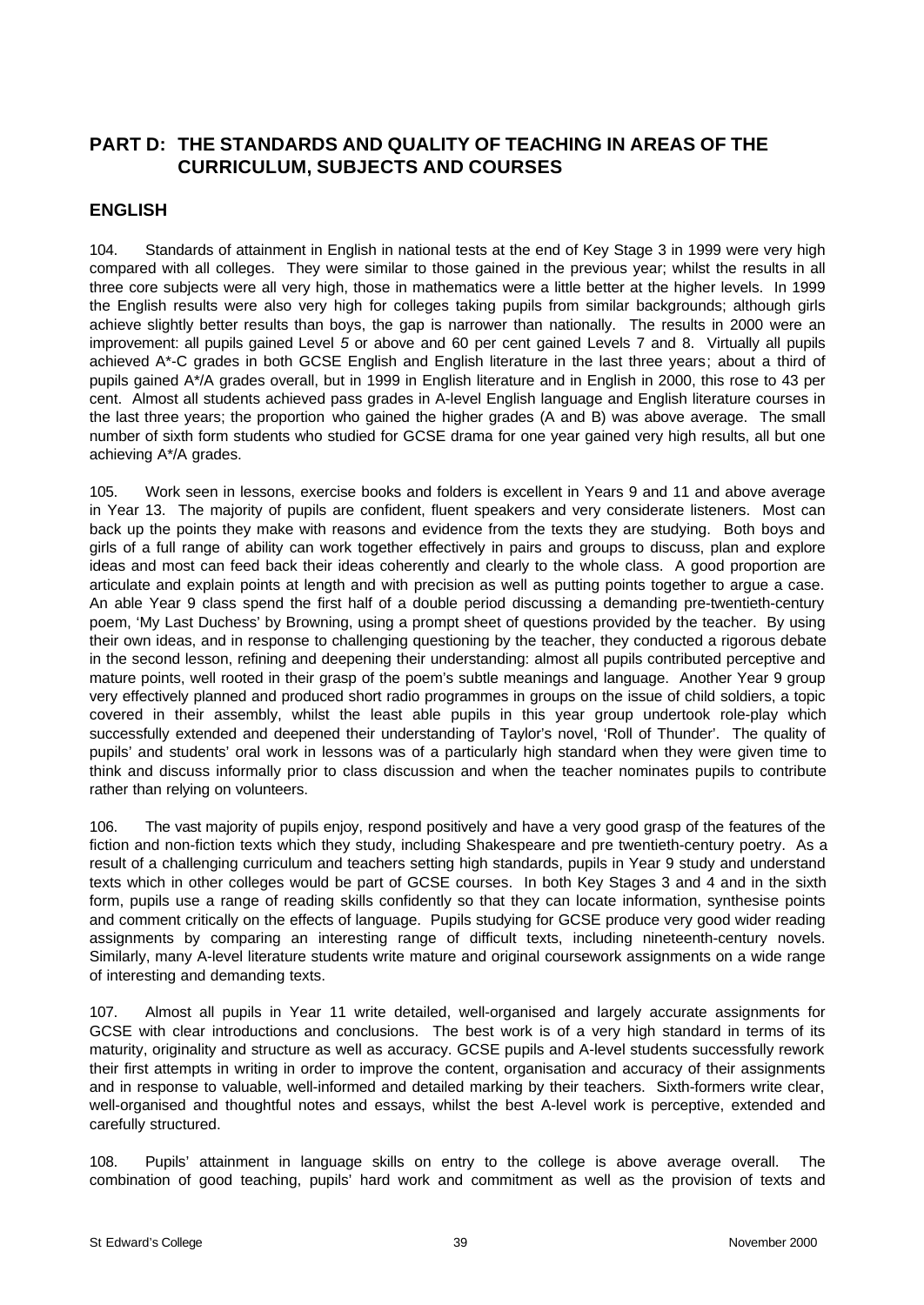activities which are demanding but enjoyable, enables pupils to achieve very well in Key Stages 3 and 4, so that attainment is very high at the ends of both key stages. The very small number of pupils with special educational needs make good progress in response to some extra help and support given to them by their class teachers. Sixth-formers make good progress in tackling the range of demands of their A-level courses; in response to good teaching of interesting and difficult work, their attainment is above average overall.

109. Pupils are very largely effective, mature learners who co-operate well with their teachers and each other. Many are keen and responsive, take their work seriously and sustain their efforts in lessons and work hard at home to consolidate and extend the work in lessons. The good behaviour, positive attitudes and perseverance of pupils successfully support the sustained development of their language skills. Pupils in three different Year 10 classes representing the full range of abilities, supported by a very good prompt sheet, worked hard to grapple with both the text of 'Romeo and Juliet' as well as the techniques of two different film interpretations in preparation for a GCSE media assignment. Year 7 boys and girls worked together enthusiastically and independently in mixed ability groups to prepare short extracts from a play script of 'Treasure Island' for performance to the whole class.

110. The very good rate of pupils' progress in acquiring, developing and deepening their work in English is underpinned by good teaching. It is satisfactory or better in all lessons, good in half and has very good features in a fifth. Good and very good teaching is evenly spread over both Key Stages 3 and 4 and the sixth form. The strengths of the teaching are: a high level of subject knowledge, so that it is very well-informed; the high level of difficulty of the texts studied and activities undertaken, so that pupils are required to respond and read critically and improve their writing skills within strict time limits; and very good questioning that obliges pupils to think, offer ideas and points and refine their initial thoughts. Most lessons and especially the A-level courses are supported by high quality printed materials, prompts and written guidance. In addition, pupils are provided with detailed, considered and rigorous feedback on their written work which also indicates the areas for improvement, especially in Key Stage 4 and sixth form. Teachers are good-humoured, enthusiastic about their subject and ensure that there are good relationships between pupils, students and their teachers, so that effective learning takes place. Worthwhile, varied tasks are regularly set for homework and these consolidate and extend pupils' and students' learning in lessons. Teachers contribute an enormous, unstinting amount of time and effort to a wide range of successful extra-curricular activities, which include English clubs, extension work for able pupils in Year 8, seminars for A-level students wanting to study English in higher education, opportunities for public speaking and debating, drama clubs in Key Stage 3 and many drama productions. A drama festival for Year 7 in the summer term, results in high quality work presented to the parents and general public. In the small number of lessons which were satisfactory but not better, pupils and students were required to do less work than their teachers and the pace of the lesson reduced and they learnt at a slower but still sound rate.

111. In this well-managed department, teachers' hard work and immense commitment is well supported so that they provide a consistent curriculum and effective assessment procedures to underpin largely effective teaching and to help pupils to achieve results which are better than could be expected on entry to the college. A great deal has been achieved by the post-holders in the last two years; the strengths of staff are encouraged and harnessed and their contributions valued. Priorities for the future include some additional work on curriculum planning in the light of the National Literacy Strategy and further dissemination of the features of the most effective teaching.

### **Key Skills: speaking and listening, reading and writing across the curriculum**

112. Pupils' above average language skills on entry are developed and extended successfully in a full range of subjects in Key Stages 3 and 4. These language skills effectively support pupils very high attainment in the Key Stage 3 tests taken at the end of Year 9 as well as the very high attainment in GCSE. They are a key reason for pupils achieving very well.

113. Almost all pupils and sixth-formers, including those with special educational needs, are confident, fluent speakers who participate willingly and well in class discussions, pair and group work. Pupils are considerate listeners to their teachers and recognise and value others' points of view; they respond very well and promptly to instructions. They enjoy oral work which is well used in many subjects as a route to learning and many ask sensible and thoughtful questions. Pupils and students can discuss, explain points and express opinions; the significant minority who are articulate are skilled at arguing a case at length as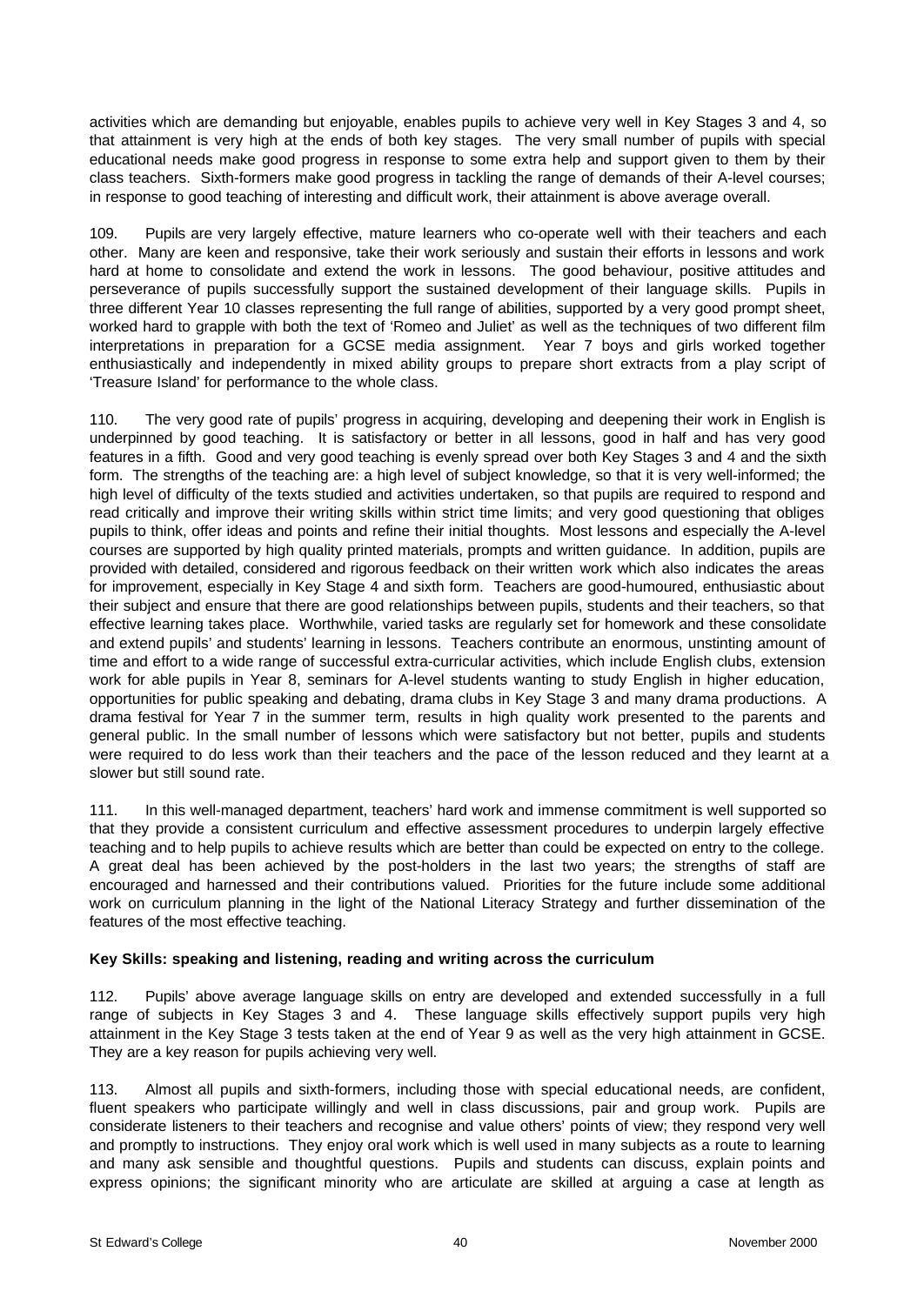presentations to their peers. The college's debating society is popular and valued by pupils and students and the college is successful in public speaking competitions.

114. Only a tiny minority of pupils have any problems with reading when they enter the college. The vast majority can successfully understand the materials they meet in lessons and can use a range of reading strategies flexibly. They can largely deduce and infer meaning and synthesise points clearly and succinctly. Most pupils are adept at locating information on the Internet and can extract and successfully use what is relevant to their needs. Pupils study and understand a very good range of demanding fiction and non-fiction texts in their English courses. The proposed improvements to the college library should also help pupils and students to have access to a greater range of resources to support their reading for information and pleasure.

115. Pupils' writing skills are well-developed by the end of Year 9 and continue to be extended and refined in Key Stage 4 and the sixth form. Subject vocabulary is systematically taught in most departments to deepen pupils' grasp of important concepts. With the exception of mathematics in which too little writing takes place, most subjects help pupils to learn how to write concise notes. Moreover, students and pupils write extended essays and reports; in some subjects, notably history and English, they write effectively in a wide range of forms. By the end of Year 11, virtually all pupils produce well-organised, accurate, detailed assignments. The GCSE written work of the higher attainers is of an excellent standard: it is mature, perceptive and very well-structured. The written work of the abler A-level students is similarly well-researched and original, whilst most sixth-formers write competent essays and notes.

116. The college is in a good position to draw together and disseminate the many effective aspects of its practice in supporting and developing pupils' language skills. The development of a college policy could also be informed by the principles and resources produced by the recent National Literacy Strategy's initiatives in Key Stage 3.

# **MATHEMATICS**

117. The performance of pupils in the National Curriculum tests at Key Stage 3 in last three years were very high compared with the national average and also when compared with similar colleges. Results are in line with English and science though in mathematics a greater proportion of pupils achieve the highest levels. The average points score in mathematics exceeded the national average by 9.5 points, equivalent to an advantage of three years progress compared to the national average. The performance of both boys and girls is very high in comparison to the national average and the difference was in favour of boys in 1998 but of girls in 1999. National benchmark data shows the results were very high in comparison with similar schools for pupils attaining Level 5 or above and Level 6 or above.

118. The proportion of pupils achieving A\*-C grades in 1998, 1999 and 2000 is consistently close to 95 per cent, about double the national average. The proportion gaining A\* or A grades increased by 11 per cent to almost a half in 1999 but slipped back in 2000 to just over a third. There is no significant difference between the performance of boys and girls, reflecting the national pattern in mathematics. However college data shows girls made greater progress than boys in Key Stage 4 in 2000.

119. In 2000, the A-level examination results were very high with 100 per cent pass in mathematics and in further mathematics. Just under three quarters achieved an A or B grade and in further mathematics all six candidates achieved grade A-C with no significant difference between the performance of boys and girls. These results show a significant improvement in mathematics from 1998 - 54 per cent A or B grade, and 1999 - 58 per cent A or B grade. These were 10 per cent and 13 per cent respectively above the national averages for those years. Entries for the AS-level were too small to make valid comparisons. The proportion of pupils choosing A-level mathematics and further mathematics is good.

120. Standards on entry were above the average for a comprehensive school in September 2000 with only a small number of pupils indicated as below average ability in mathematics. For earlier years the indicators are similar. Achievment during Key Stage 3 was very good with 71 pupils improving by two levels and 43 pupils improving by three levels with only nine pupils improving by one level. This compares well with the national expected increase of between one and two levels. Sixteen per cent more girls than boys attained the highest two levels. At the end of Key Stage 4 achievement of pupils was very high with all the pupils entered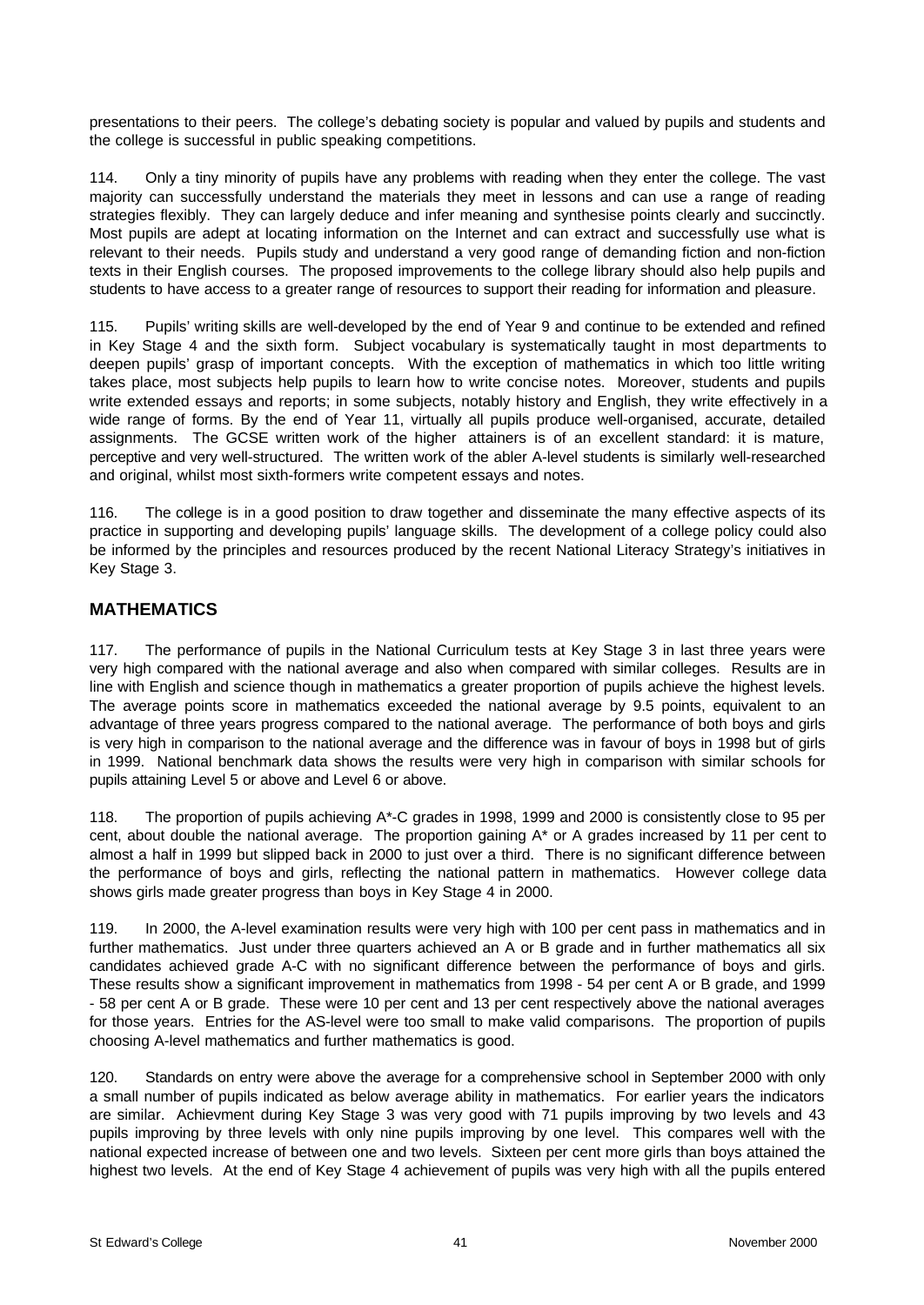for the highest level of GCSE entry succeeding and most of those entered at the intermediate level also achieving grade C or above. Achievement in the A-level courses was similarly high.

121. Standards of work seen at each key stage in class and by scrutinising pupils' work were very high. In Key Stage 3 pupils' learning is guided by the scheme of work but as prior knowledge of pupils on entry is now known, a starting point could be chosen which is more appropriate to the groups of pupils in the higher sets. In Year 8 and Year 9 standards attained are very high. At Key Stage 4 standards are also very high. Those who go on to A-level courses in mathematics work to a standard that is well above average. The progress of pupils at each key stage and in the sixth form is very good.

122. Throughout Key Stages 3 and 4 there is a strong emphasis on numerical aspects of mathematics. Mental calculation is encouraged and most pupils are competent in this. When calculators are used pupils use them sensibly, for instance as a tool for more difficult calculation and sometimes for checking, as evidenced by Year 8 pupils following fraction work and Year 10 to help find factors of a quadratic equation. The full range of the National Curriculum is taught, although the skills of using and applying mathematics are not given sufficient emphasis until Year 11, and pupils achieve a high standard in most aspects. They can make links between areas of mathematics, for instance in forming and solving quadratic equations that involved the manipulation of algebraic fractions. Pupils have a very good vocabulary in all areas of mathematics observed. In Key Stage 3 they can confidently discuss concave and convex shape and use the perpendicular height of a parallelogram to find its area. In Key Stage 4, pupils' ability to quickly grasp newly introduced concepts was tested in a lesson on histograms, where the range of mathematical ideas brought together demanded great concentration. One area in which attainment is not as high is in using and applying mathematics. Pupils' skills in the three strands - problem solving, communication, particularly written, and reasoning, are not well developed by the start of Year 11.

123. Sixth form students build on the firm foundation reflected in the high grades achieved at GCSE. Skills and understanding in algebra are good and are further built up studying the modules covering pure mathematics, mechanics and statistics. Graphical calculators are used to enhance learning in aspects of the A-level courses but are rarely used to extend learning lower down the college.

124. Throughout Key Stages 3 and 4, information and communication technology is not well used to enhance learning. The use and application of mathematics is not given due weight until Year 11, making an imbalance in the range of skills taught. The skills and strategies involved in these two important areas are not sufficiently developed to enhance learning and support pupils becoming more independent learners.

125. The quality of teaching overall is good. In Key Stage 3 it is good, ranging from satisfactory to very good, only one unsatisfactory lesson was observed. In Key Stage 4 teaching is good, ranging from satisfactory to very good. Post-16, teaching is very good and ranges from satisfactory to excellent. Teachers have excellent subject knowledge and very high expectations of pupils' attainment, working and behaviour and these are clearly transmitted to the pupils. This leads to teaching that is usually thorough, of a good pace and often challenging, but the spark of real enthusiasm for mathematics is only apparent in teaching the older pupils. Occasionally aspects of teaching are not sufficiently well planned, leading to teaching that is just satisfactory or unsatisfactory. This was evident in a very small number of lessons where there was confusing use of the whiteboard, poorly drawn or inaccurate diagrams, or too much time spent consolidating work already well learned. In another lesson the teacher made ill-judged assumptions of what would be remembered from work learned several months earlier and without providing sufficient opportunities for pupils to recall the facts. The range of teaching approaches adopted is very effective, especially in relation to examination success. However, insufficient opportunities are provided to extend individual study and encourage more independent learning, as guided in the National Curriculum, in order to enrich the taught curriculum for all pupils. Teachers manage pupils very well in class and pupils respond to all learning situations very well. Main classroom resources are limited to the textbook and worksheets which constrains teaching approaches and learning opportunities. The department has, in the first instance, deliberately invested in textbook resources to support the delivery of the National Curriculum, however the resources needed for more practical and investigative approaches to the delivery of the subject are unsatisfactory. Teachers often use their questioning skills well, particularly to involve many pupils at the start of a lesson and also to assess understanding before moving the lesson on. Pupils with special educational needs each have a satisfactory, if rudimentary, individual education plan for mathematics and a range of support strategies that enable them to make very good progress.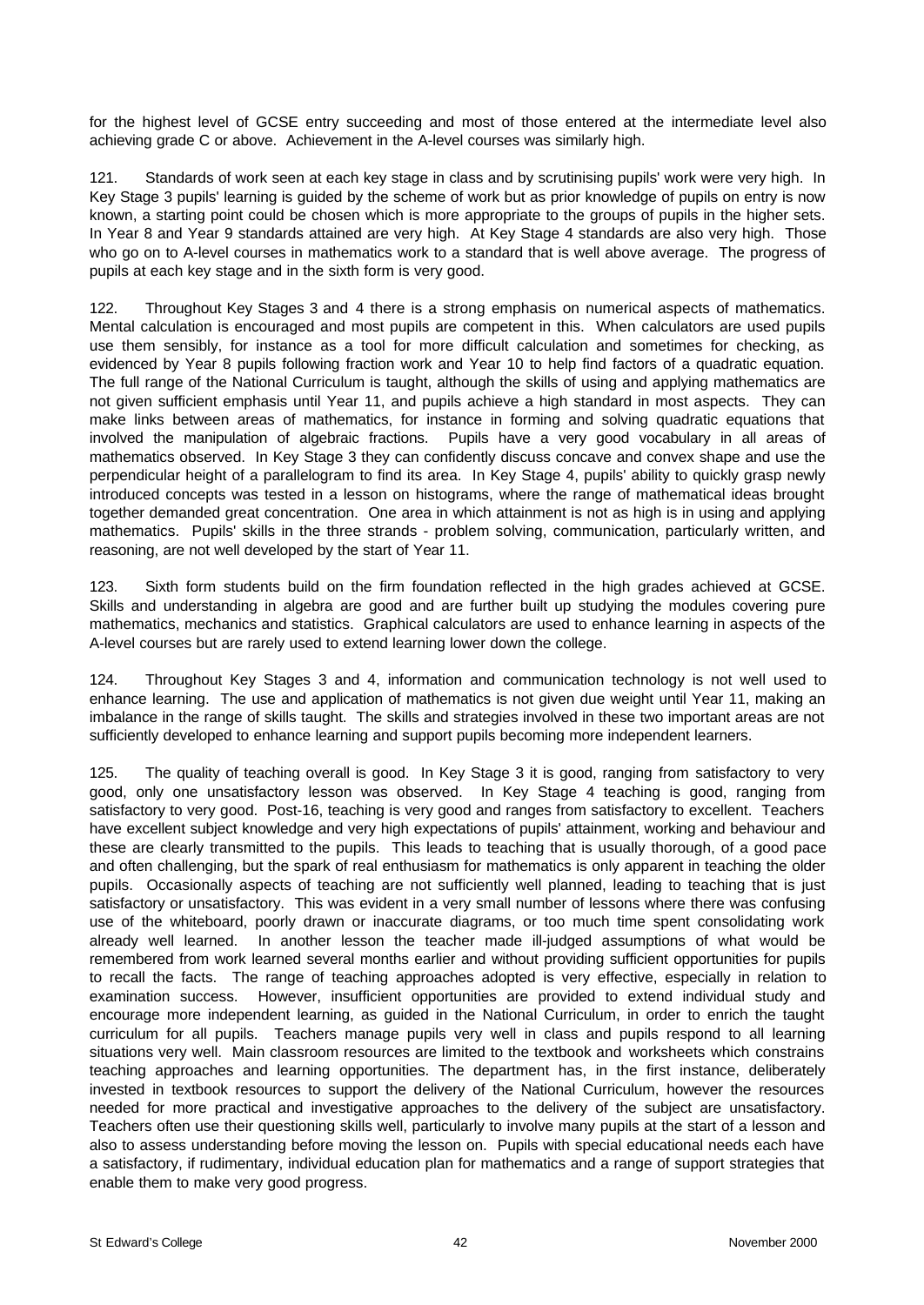126. Members of the mathematics department are engaged in a range of extra-curricular activities. These include a mathematics club that is available four lunch-times per week. All pupils are entitled to attend and some are required to attend on occasion for extra support. This club could be developed beyond additional study support in order to foster greater enthusiasm for mathematics, for instance through a more structured approach involving strategy games and puzzles that often engage the most able and talented pupils sometimes leading to a lifetime's pleasure.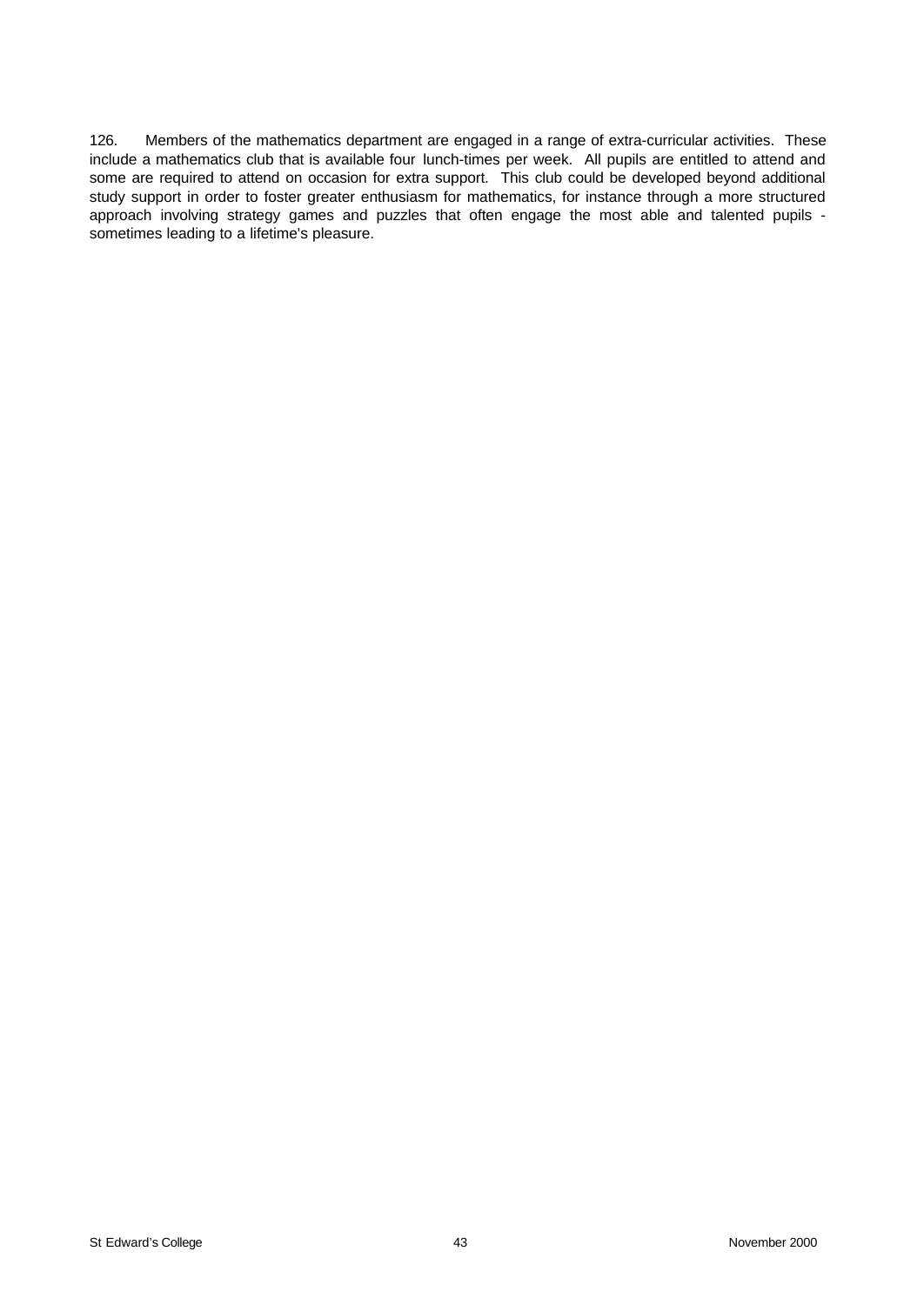127. The department is well managed, and has made significant improvements in the past four years, examination results now being among the best in the college. The head of department leads a committed team and uses their strengths effectively in their shared aim of providing the best possible mathematical education.

128. Monitoring and evaluation of teaching and tracking of pupils' progress are both at early stages of development. Insufficient emphasis on these aspects limits the learning programme for the pupils which should include fuller study of the use and application of mathematics, as described in the National Curriculum, as well as maintaining the very high outcomes at public examinations. The department also does not use sufficient aspects of the new technology in order to help to develop pupils as more independent learners, prepare them even more roundly for the adult world and further contribute to fulfilling the college's mission statement.

#### **Numeracy**

129. Mathematics is used well by pupils in several other subjects. In Key Stage 3 pupils were observed accurately measuring and marking out their designs in design and technology, interpreting graphs in history, substituting numbers into formulae in cells of a spreadsheet in information and communication technology, using distance-time graphs to calculate speed in physics, drawing and interpreting graphs.

130. In chemistry and in Spanish they were using large numbers for prices. Examples in the sixth form include manipulating equations and calculating gradients of graphs in physics and in economics pupils used percentages and were able to calculate price elasticity of demand using the formulae. Overall, pupils were able to cope well with the mathematical demands in other subjects.

## **SCIENCE**

131. In 2000, standards of attainment in the National Curriculum tests taken at the end of Key Stage 3, were well above average compared with all colleges and taking the three years from 1998 to 2000 results were also well above average. In 2000 results were well above average in the percentage achieving the levels expected of fourteen-year-olds (Level 5 or above) and well above average at the higher levels (Level 6 or above). In comparison with similar colleges, results were well above average in 1999.

132. At GCSE, all pupils are entered for double award science and the percentage of pupils achieving A\*-C grades was well above average in 1999 and similar to the previous year. Results in 1999 at A\*/A were well above average. The results for 2000 showed a 12 per cent fall in pupils achieving A\*-C grades in double award science. This fall was not seen in their performance in English or mathematics. In the double award examination pupils scored highest in chemistry and lowest in biology.

133. At A-level the 1998 results for chemistry, physics and biology were well above the national average at the higher grades (A-B). All candidates obtained pass grades (A-E). In 1999 all candidates did not obtain pass grades in biology, chemistry or physics. Candidates obtaining higher grades were well above the national average in chemistry and biology but below the national average in physics. In 2000, although not all candidates obtained pass grades, the performance in physics at higher grades significantly improved and was better than results over the previous three years in chemistry, physics or biology. There was a slight fall in the number of candidates obtaining grades higher grades in biology and chemistry but all candidates obtained the pass grades.

134. Current standards are well above average at the end of Key Stages 3 and 4. In the sixth form standards are above average in chemistry, physics and biology. Within these overall judgements there are slight variations across Key Stages 3 and 4. These variations are linked to the quality of teaching and in particular to the ability of the teacher to plan stimulating lessons and use their subject knowledge to extend the learning of the most able pupils. Pupils in a lower Year 10 set were able to extend both their own and the whole class's knowledge and understanding about trends in the groups of the periodic table by responding to the challenge of delivering group presentations, which they researched and prepared for homework and in class. In contrast, pupils in a high ability Year 10 set failed to extend their understanding of the effect of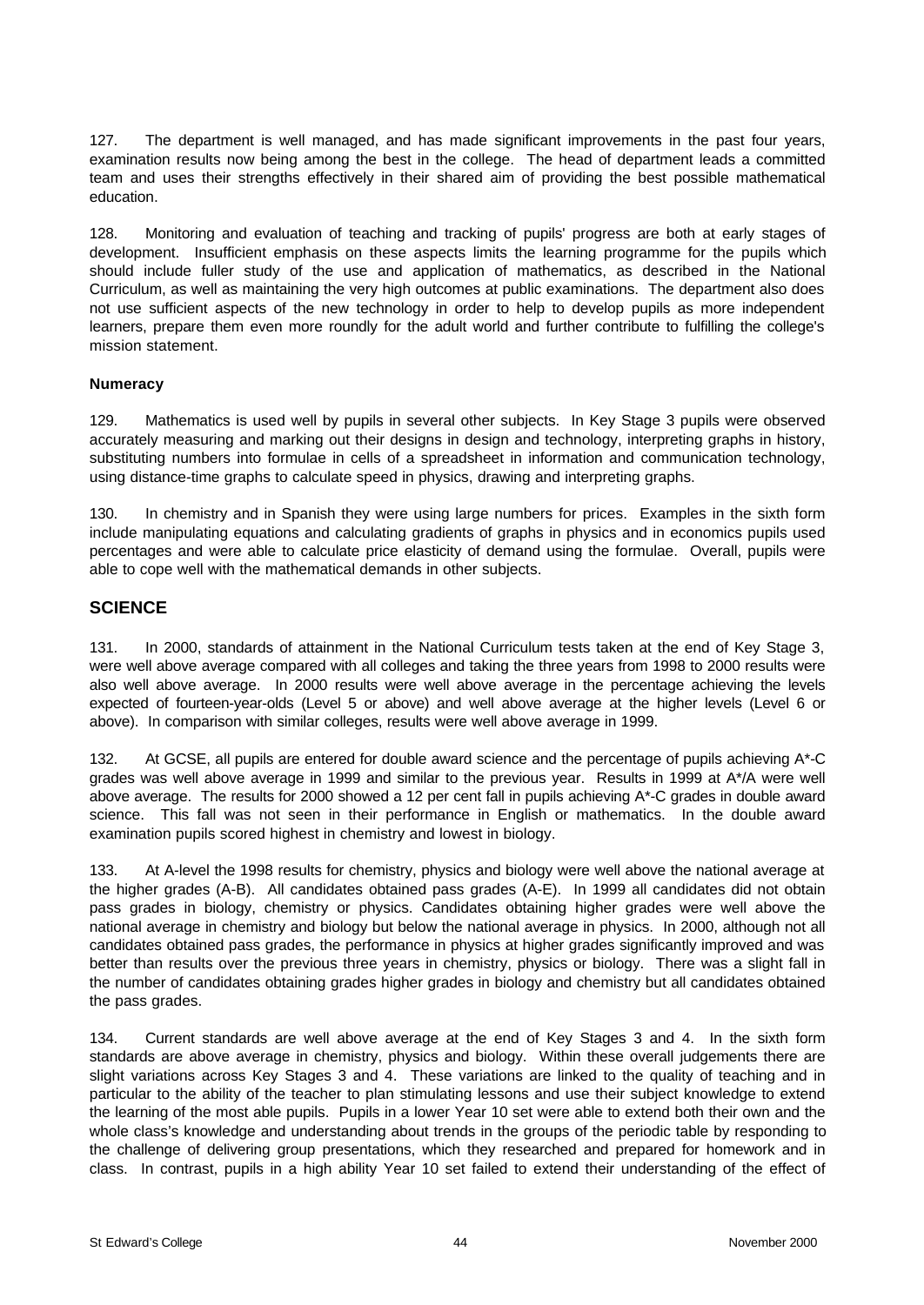resistance and potential difference on electron flow because of the teacher's inability to explain this with appropriate models or examples.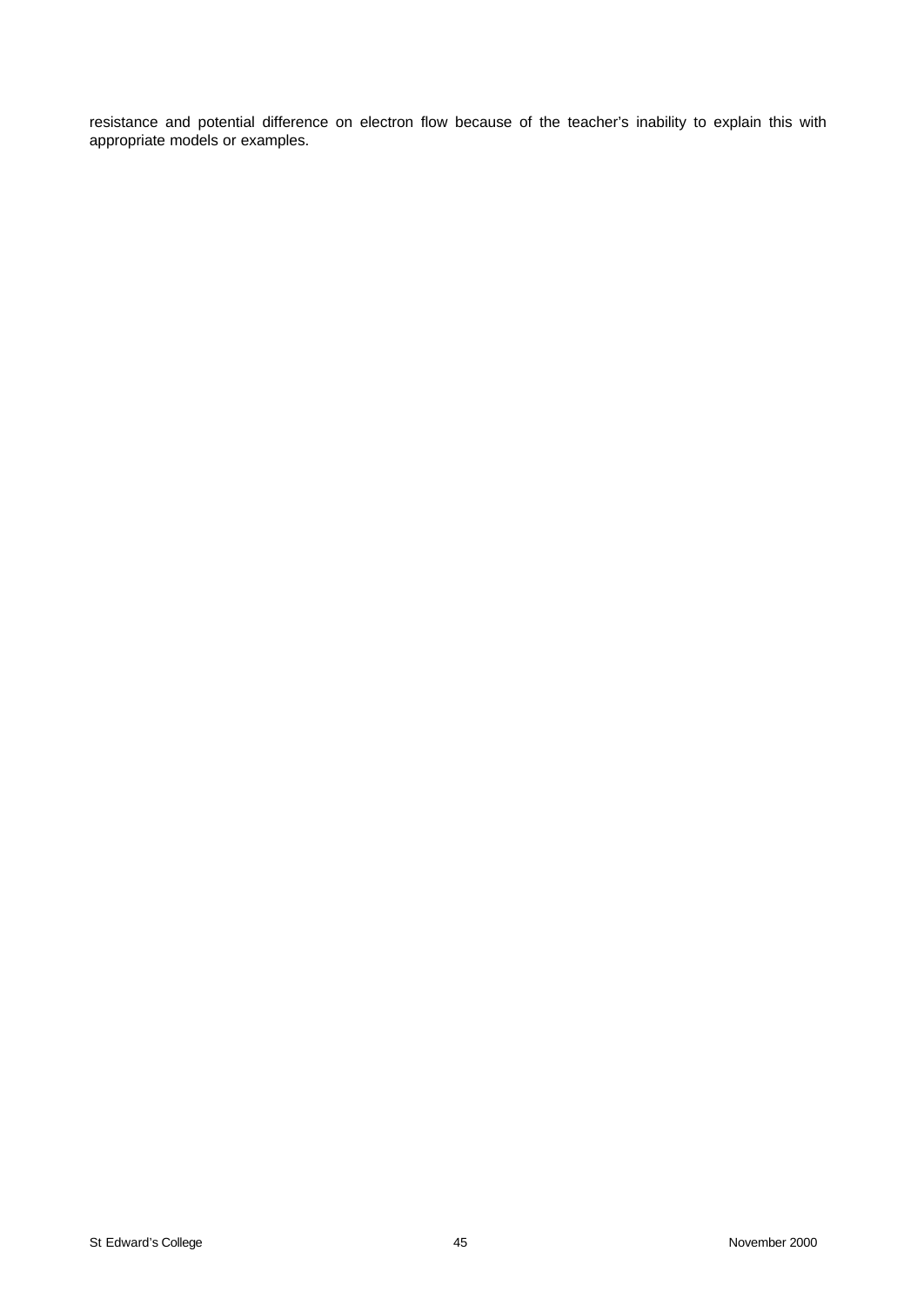135. Overall, pupils' knowledge and understanding of physical and life processes, living things and materials are above average. They are also able to perform experiments in a safe, sensible and effective manner. A group of mixed ability Year 9 pupils were able to use ticker-tape machines to investigate constant speed and acceleration and could explain why it was necessary to compensate for friction. Pupils in Year 11 had a good knowledge of the Electromagnetic Spectrum and were able to describe the differences between longitudinal and transverse waves. Sixth form students are able to describe the role of the sodium/potassium ion pump in nerve transmission in biology, demonstrate a clear understanding of electrophillic substitution in chemistry and understand the derivation of Young's modulus and can use the equation to solve a range of problems. Investigative skills are developed as an integral part of the Key Stage 3 scheme of work and pupils demonstrate an ability to predict, plan and observe well. Skills of analysis and evaluation are less well developed. Analysis of work showed that by Key Stage 4 pupils generally have very good investigative skills and can apply scientific knowledge to effectively explain their predictions and conclusions, but their ability to evaluate is less effective. Standards of handwriting and the presentation of notes are never less than satisfactory and often very good.

136. Pupils' attitude to work is generally very good, they show interest in their work and are keen to learn. They are well behaved and are courteous to each other and their teachers. Relationships with other pupils and their teachers are very good. They are able to collaborate and work effectively and efficiently in small groups, for example during practical work or when preparing a presentation.

137. Overall the quality of teaching is good at all stages with notable examples of very good teaching. Teaching in the sixth form was good or very good with no significant difference between subjects. The range of teaching styles was often limited with the predominant method being whole class teacher led. The use of effective questioning to involve and often challenge pupils, together with the pupils' attitude to learning, ensured that this was an effective method. This enabled the quality of learning to be good for most pupils. When teachers used a wider range of teaching methods, pupils responded with greater involvement, motivation and enthusiasm. Planning is good and identifies clear learning outcomes. Pupils are taught in mixed ability groups in Key Stage 3 but there was rarely evidence of the work being matched to individual need in the lesson content or resources used. Although differentiated assessment objectives are identified in planning, teachers do not always make effective use of these to assess learning. Pupils are set in Key Stage 4 and although work is differentiated between sets it is rarely differentiated within sets. Pupils with special educational needs are clearly identified in planning and learn at a similar rate to other pupils, making good progress against their prior learning, because of the good support from the class teachers. Sixth form students also occasionally provide support in class.

138. Because of insufficient laboratory space, the majority of science teaching takes place out of specialised accommodation. When lessons do occur in laboratories, every effort is made to ensure that practical activities take place. Practical activities are skilfully and safely planned with help from good quality technical support. In Key Stage 3 scientific enquiry was often integrated into the science teaching. For example, Year 9 pupils' analysis skills were developed following a chemistry experiment to determine the melting point of salol. This was not a feature at Key Stage 4 and investigations are generally taught in isolation as assessment activities for examination coursework. Homework is regularly set and used effectively to extend and/or reinforce learning. Work is regularly marked for both content and spelling. Comments are used occasionally but are usually congratulatory and fail to move learning forward. Marking policies are inconsistent in Key Stage 4 across chemistry, physics and biology, although the marking of coursework investigations is better. Overall the quality and use of assessment is satisfactory and regular summative assessment is a good feature at all key stages but insufficient use is made of this information to track progress, identify under-performance and provide strategies for improvement. Target setting is not yet a well-established practice although some initial progress has been made in physics.

139. The chemistry, biology and physics departments are well managed on a day-to-day basis by the three department heads. There are clear but independent policies, schemes of work and risk assessments. They operate as three autonomous departments and despite two of the heads of department having responsibility for each key stage, there are still problems of consistency of approach in a number of areas across the key stages relating to policies and schemes of work. There are many examples of good practice in each department but few opportunities to share ideas. This has been recognised by the college's senior management and as an interim measure, the deputy principal has recently taken responsibility as line manager for the three departments. An action plan has been agreed and whole science department meetings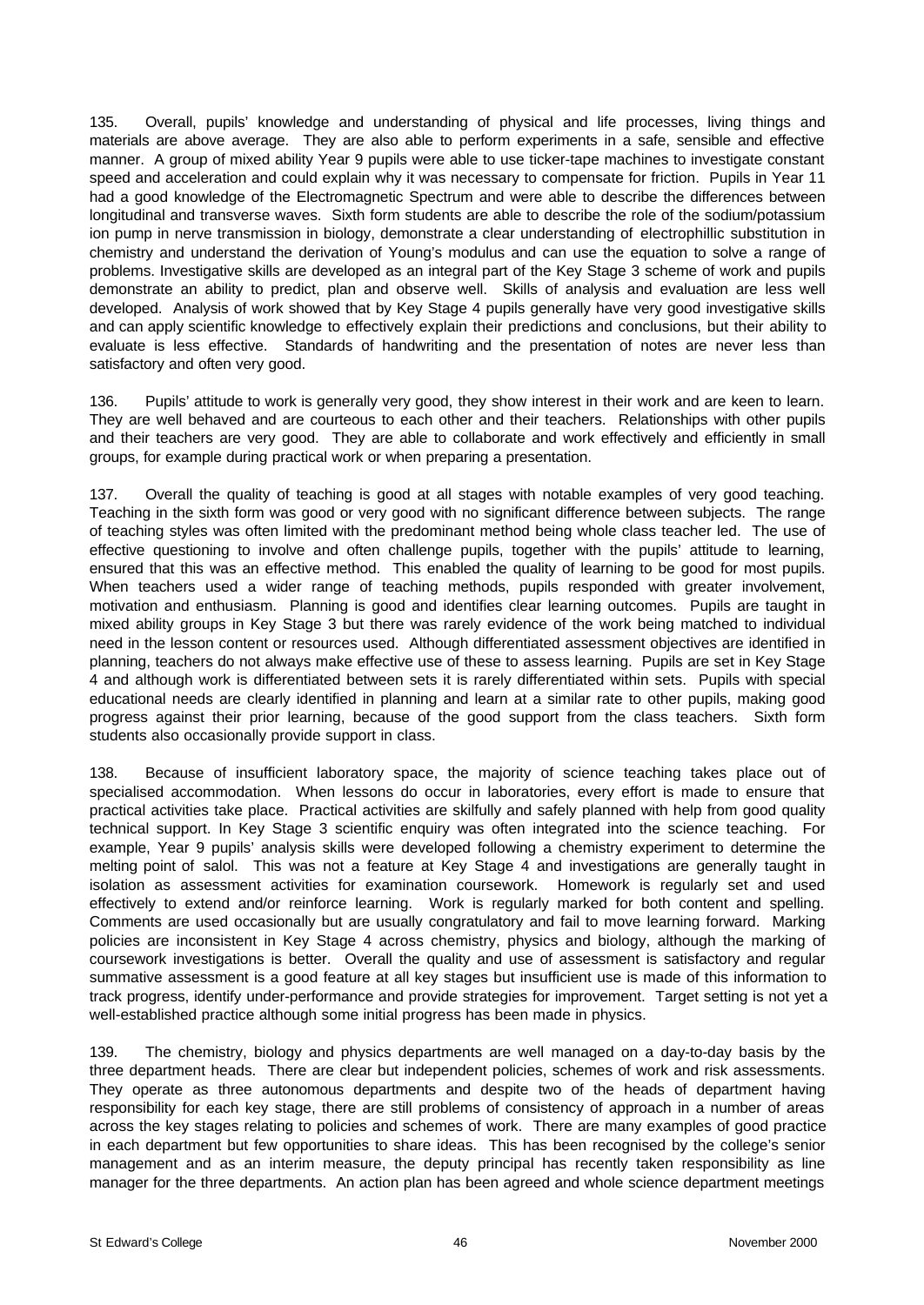have been initiated recently to address these issues. Resources are satisfactory and used well, but there are inadequate information and communication technology resources to support teaching and to develop the use of information and communication technology in experimental work. Staff are well qualified and have a wide range of experience. They are generally well matched to the curriculum but some of the classes in Key Stage 3 are large, especially in Year 9, and this makes it difficult to address the needs of all pupils. This is particularly difficult when pupils are carrying out scientific investigations. There is insufficient specialist accommodation and the quality of the existing junior laboratories is poor and they are in need of refurbishment. This results in an unacceptable percentage of lessons at Key Stages 3 and 4 taking place in ordinary classrooms and a clear impact on the quality of teaching and learning.

140. In seeking improvement, the department needs to operate more as an integrated team and not as separate departments. Whole department policies for information and communication technology, literacy and numeracy and safety are not yet developed. Existing marking policies do not provide a consistent approach to assessment with a focus on target setting and marking which moves learning forward. The department does not have an effective system to track progress, set targets and identify under-performance. The quality of teaching and learning is not sufficiently monitored in order to identify good practice and to ensure the use of a wider range of teaching and learning styles. Key Stages 3 and 4 schemes of work do not ensure a cohesive approach with a particular emphasis on differentiation, creating more opportunities for independent learning and ensuring that scientific enquiry is integrated into the teaching of attainment targets 2, 3 and 4. The revision of the Key Stage 3 scheme of work must also consider the implications of Curriculum 2000. Accommodation needs should be reviewed and opportunities to refurbish existing laboratories and provide more laboratory accommodation investigated. There is insufficient information and communication technology equipment and opportunities for inclusion of information and communication technology are not identified in the schemes of work.

# **ART AND DESIGN**

141. In Key Stage 3, overall, standards of achievement are beyond National Curriculum expectations. Despite some inconsistency of teacher assessments at the end of Key Stage 3 for the past two years, the judgements made at the end of the college year, July 2000, are representative of the college's intake with three quarters of pupils working within and beyond national expectations.

142. All GCSE Year 11 and A-level Post-16 examination results for the past three years are well above the national averages. High grades are consistently achieved.

143. In Key Stage 3 standards of work seen are very good, pupils quickly learn to use 2B pencils and coloured pencils in the correct application of shading, tone and perspective. Such skills are retained by pupils and developed over the years in progressively demanding tasks. Gifted and talented Key Stage 3 pupils are beginning to be identified, but they are not always appropriately grouped and given more challenging tasks.

144. At the end of Key Stage 4 and in the sixth form, standards are well above average. All examination pupils have an extensive knowledge of a wide range of artists, e.g. William Blake, Franz Marc, Jackson Pollock, Van Gough and Goya, as introduced at Key Stage 3, and they can apply the styles and techniques of such artists in exciting project work.

145. Sketch-books are most appropriately used by all pupils to collect and retain information, to try out ideas in lessons and as homework. These books quickly become artefacts in their own right, and subsequently are valued and respected by everyone.

146. At all times, pupils become absorbed with their tasks, show very high motivation levels and have sensible and mature attitudes to their own work, each other's, teachers and equipment. This is further evident in the high numbers voluntarily continuing with project work after college. However, it is important for these pupils to be appropriately supervised.

147. The overall quality of teaching and learning in all classes is very good. Without exception, teachers provide a structure to art education that is built upon a systematic development of the necessary basic art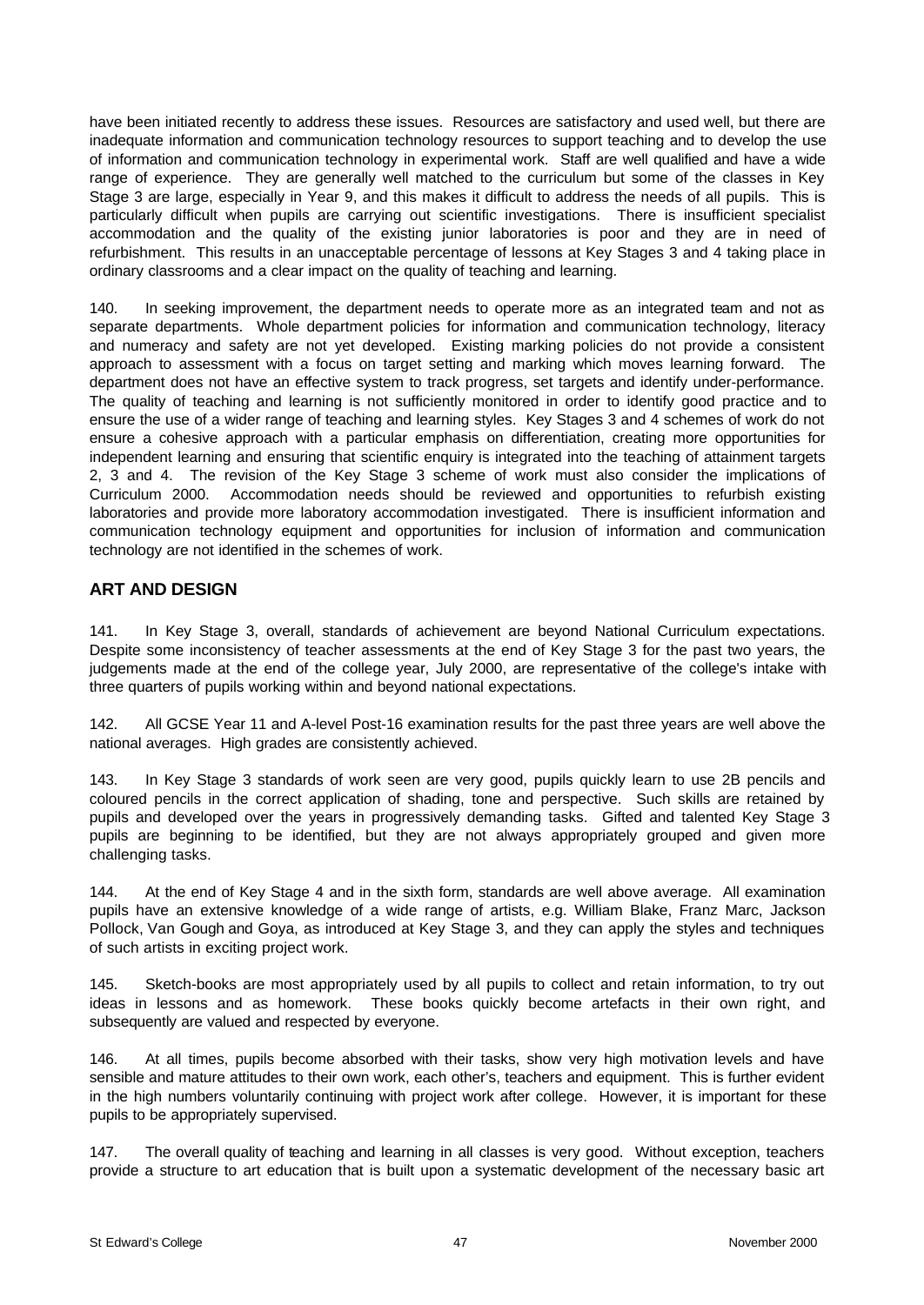skills and techniques. For example, at the commencement of Year 7, pupils show a full knowledge and application of the light and shade on spherical and cylindrical objects. Teaching always ensures a sense of purpose in all projects, whether in quick 30-second warm up sessions in the Post-16 life drawing classes or the longer three-dimensional projects set over several months.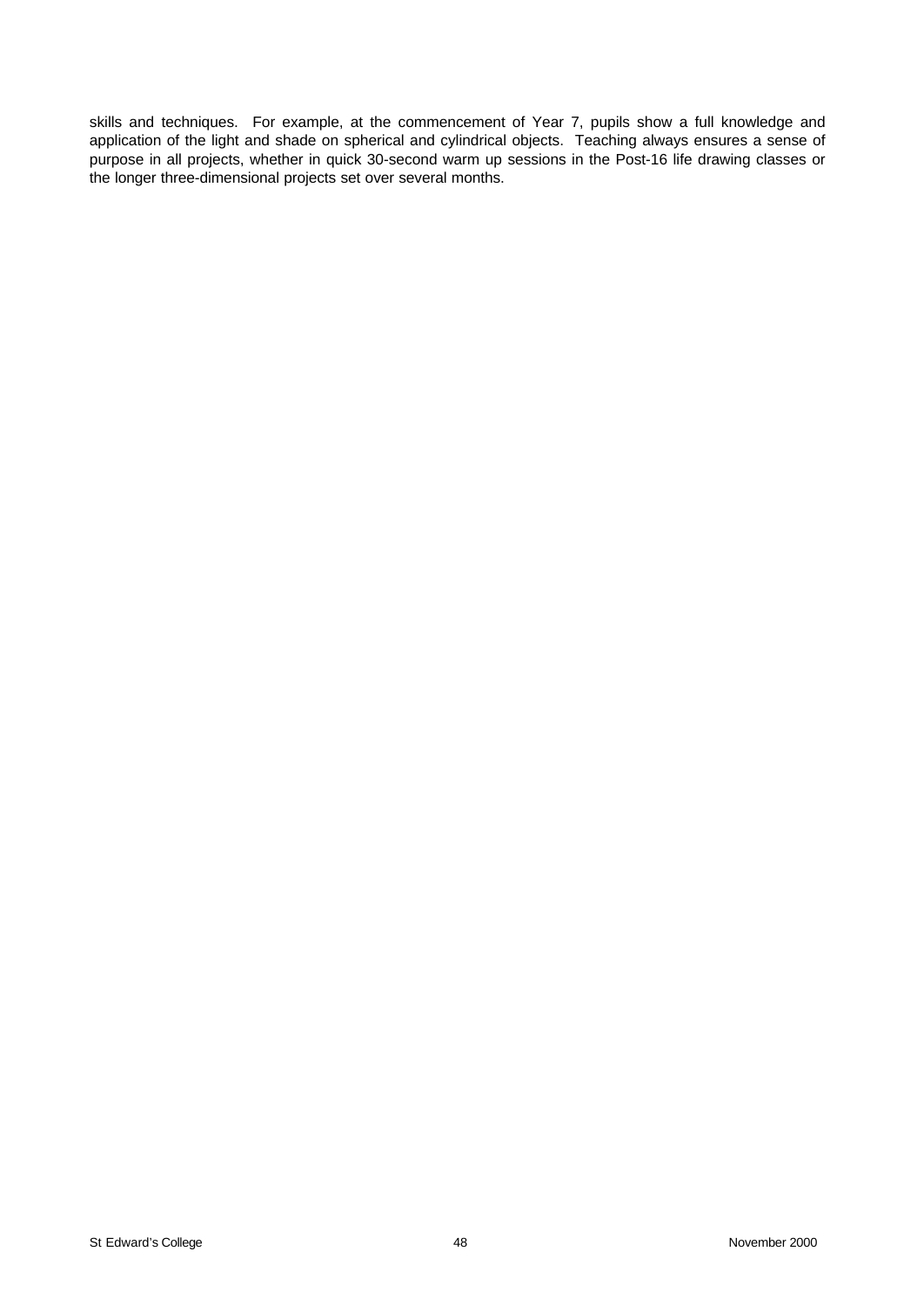148. Teachers achieve a good working atmosphere in a conducive environment with a most extensive display of pupils' work. This allows younger pupils to be influenced by the high quality work of older pupils. Indeed, high expectations are set for all pupils. The teacher's own high levels of artistic competence are shown in demonstrations and explanations that pupils always listen to with undivided attention. The understanding and use of appropriate technical vocabulary is also a positive feature of lessons.

149. The purpose built suite of rooms provides experience in drawing, painting, printing, ceramics and three-dimensional work. However, there is restricted opportunity for pupils to experience textiles as a media for artistic exploration. The heater fan and wood grained worktops in the ceramics room are potential health and safety hazards. There is a sufficient range of text books but no opportunity to use information and communication technology within the department as a creative and resource tool. Gallery and museum visits are organised by the department but particularly encouraged as private study. Consequently, a large number of pupils make such visits during their own time which contributes significantly to their understanding and their high standards.

150. The adequate curriculum planning that exists does not refer to the new National Curriculum Programmes of Study. An efficient Key Stage 3 assessment system is in place at the end of each half term but the new National Curriculum levels are not applied as summative assessments at the end of each year and this is unsatisfactory. Key Stage 4 and Post-16 assessment is continual and effective.

151. The subject is very well managed by a very experienced head of department who is fully aware of current issues and the need to apply changes to further move the department forward.

152. The department is very successful in achieving very good results and creating a very secure learning environment for pupils to achieve high motivation levels and very positive relationships. Immediate attention must be given to the health and safety issues in the ceramics room and appropriate supervision of extracurricular activities. The Key Stage 3 planning is not clearly linked to the National Curriculum Programmes of Study and this is a weakness. Coverage of the Programmes of Study is insufficient and the lack of use of the new levels for end of year assessments is unsatisfactory. Curriculum planning and classroom organisation does not give sufficient attention to planning for the needs of individuals as opposed to planning by outcome. There is insufficient use of information and communication technology to enhance learning.

# **DESIGN AND TECHNOLOGY**

153. Standards in the 2000 statutory teacher assessments were well above the national average. A significant majority of pupils achieved Level 6 and above. Girls results were very high compared to the national average whilst those of boys were above the national average. Examination results are consistently high and significantly above national A\*-C standards at both Key Stage 4 and A-level. Of the 42 pupils who have taken GCSE resistant materials in the last two years, all but two have achieved A\*-C and a significantly higher proportion than nationally gained A\*/A grades. A small but growing number of students sit A-level examinations and standards of attainment are very high with two-thirds of students, twice the national average, obtaining high level passes. The average points score at A-level in 2000 compares well with results in other subjects across the college. There is no provision for food technology or textiles and this is unsatisfactory.

154. Standards of work seen at Key Stage 3 were average overall, however this masks considerable range of attainment between different aspects of the subject. Pupils of all abilities, including pupils with special educational needs, are confident and capable in using a range of tools and techniques to manufacture products using electronic components, wood, metal and plastic. Their understanding of the properties of materials, knowledge of safe working practices, and their ability to apply these to tasks within the workshops strongly enhanced their manufacturing skills. This contributed significantly to attainment. Attainment, however, was markedly less strong in analysing existing products, evaluating the strengths and weaknesses of the products that they had made, and in their use of freehand sketching and drawing to record how ideas develop and designs evolve. As a result the strengths in making are offset by the weaker skills in evaluation, analysis and communication of ideas so that attainment at the end of Key Stage 3 is average overall.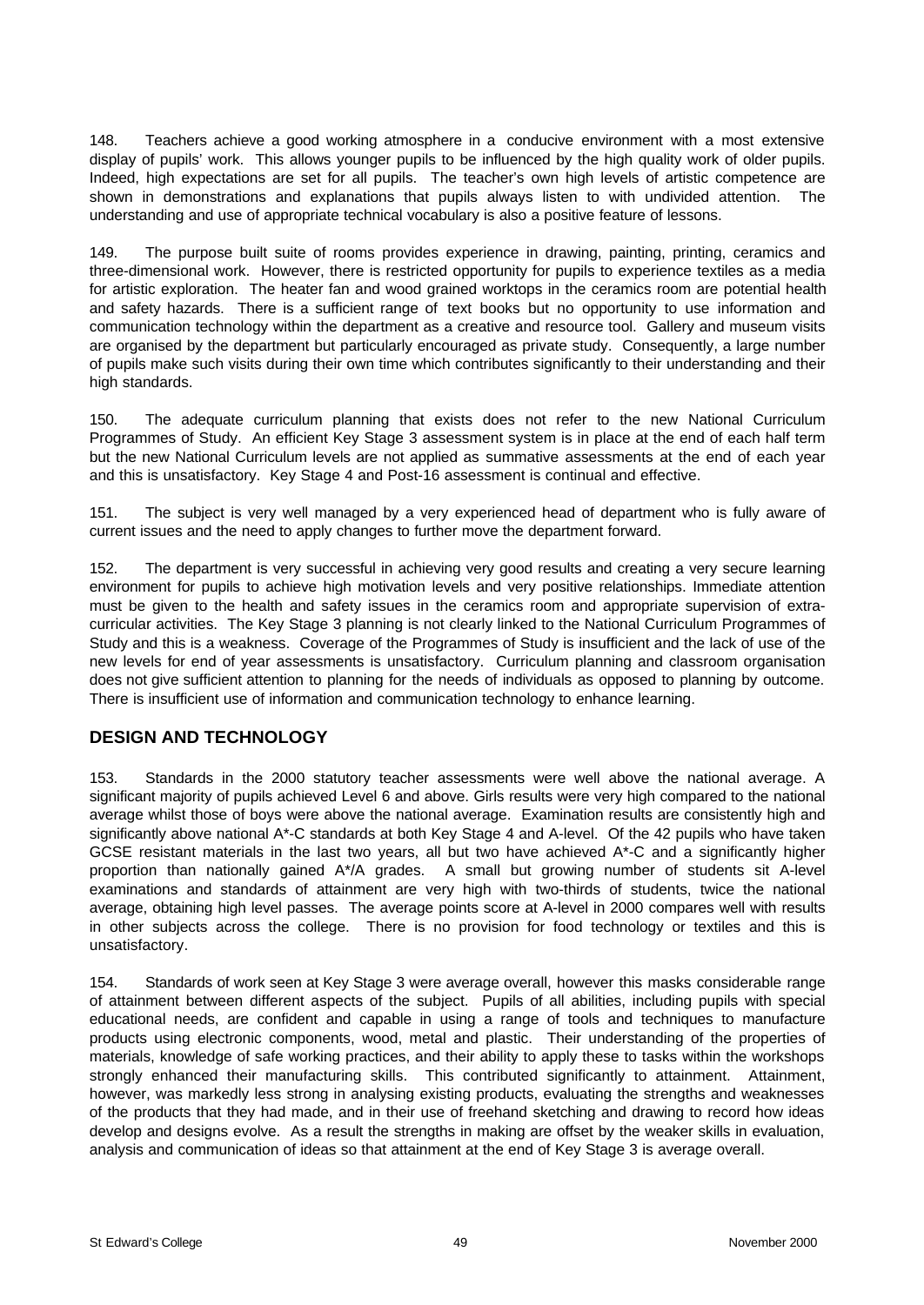155. By the end of Key Stage 4, standards are above average and the GCSE course is particularly strong in the development of manufacturing skills, enabling pupils to produce storage items in wood, metal and plastics that are accurately and well made to high quality standards. Computer aided design and manufacture (CAD/CAM) is used effectively to support manufacture and develop pupils' awareness of modern manufacturing methods. Attainment overall is good although designing skills still show some weaknesses and average and less able pupils find it difficult to sketch and draw their design ideas to show the development of their thinking and understanding of how the product might work. Pupils draw heavily on their teachers for support and guidance, and some are over dependent on their help.

156. Standards of work seen in the sixth form are very high. Attainment in A-level classes is particularly strong in the use of CAD/CAM, this is a significant strength in the course and enables students to produce exceptionally high quality clocks and timepieces with precision and accuracy and to professional standards. Teachers' detailed knowledge and experience of the examination syllabus is used effectively to support and direct students to achieve at the highest levels.

157. The vast majority of pupils in Key Stage 3 enjoy designing and making products, and respond very positively to opportunities to create clocks and toothbrush holders which they later use in their homes. Productivity is particularly high in lessons where pupils are able to use computers to assist the design and manufacturing process. Year 7 make promotional display units using Microsoft Word to create and print their designs incorporating into them simple circuits which enable lights to flash. Pupils in Key Stage 3 apply their numeracy skills to calculate shape, area, and quantity when producing plans for manufacture. Older pupils are able to combine their knowledge of material properties, to calculate speed and feed rates when using CAD/CAM programmes and workshop machinery.

158. Behaviour in and around the workshops is very good, and pupils take care of the tools and materials that they are given and work co-operatively with their teachers. Older pupils respect their teachers, and the technician, and spoke openly and appreciatively of the help and assistance that they give to support them in lessons and extra-curricular activities. All staff are involved in a range of activities such as the Da Vinci and Artisan clubs, A-level students annual visit to the Design Museum, the development of the Arkwright Scholarship Scheme and visits to companies. All of these activities enrich and build on the formal learning in lessons, and provide good opportunities for some pupils to begin to investigate the broader aspects of the subject.

159. Teaching in Key Stage 3 was satisfactory or better in all but one lesson and good or better in half of the lessons seen. Good teaching challenged pupils to think and analyse information drawing on data, text and diagrams to help them identify where components fit on a printed circuit board. Good teaching also enabled pupils to work co-operatively in pairs undertaking complementary roles safely and confidently to use the pillar drill to carry out a series of drilling operations to manufacture toothbrush holders. In the one lesson that was judged unsatisfactory, pupils were insufficiently challenged or stimulated by tasks and wasted both time and effort. Teaching at Key Stage 4 was satisfactory. Sixth form teaching was very good and students were challenged by the complexities of a computer aided design software package but worked with determination to create their designs using professional Computer Numerical Control machines (CNC) to manufacture components in quantity.

160. Procedures for involving pupils in assessing their own attainment are good, although average to low ability pupils in Key Stage 3 need more direction and support in determining the specific actions they need to do to improve the quality of drawing and the rigour and depth of evaluation.

161. Resources are generally good although due to the increased use of CAD/CAM facilities in Key Stage 3 there are insufficient modern Computer Numerical Control machines to meet the demands or needs of the revised curriculum.

162. Overall management of the department is good. Well thought out documentation on marking work, setting homework, health and safety and differentiation provide a very good and clear guide for less experienced members of the team. Resource management is very good within the constraints of the budget and lessons and there are sufficient resources to enable pupils to have access to tools and materials. The department is well led and the staff team is very committed and supportive of students and work hard to ensure they are successful.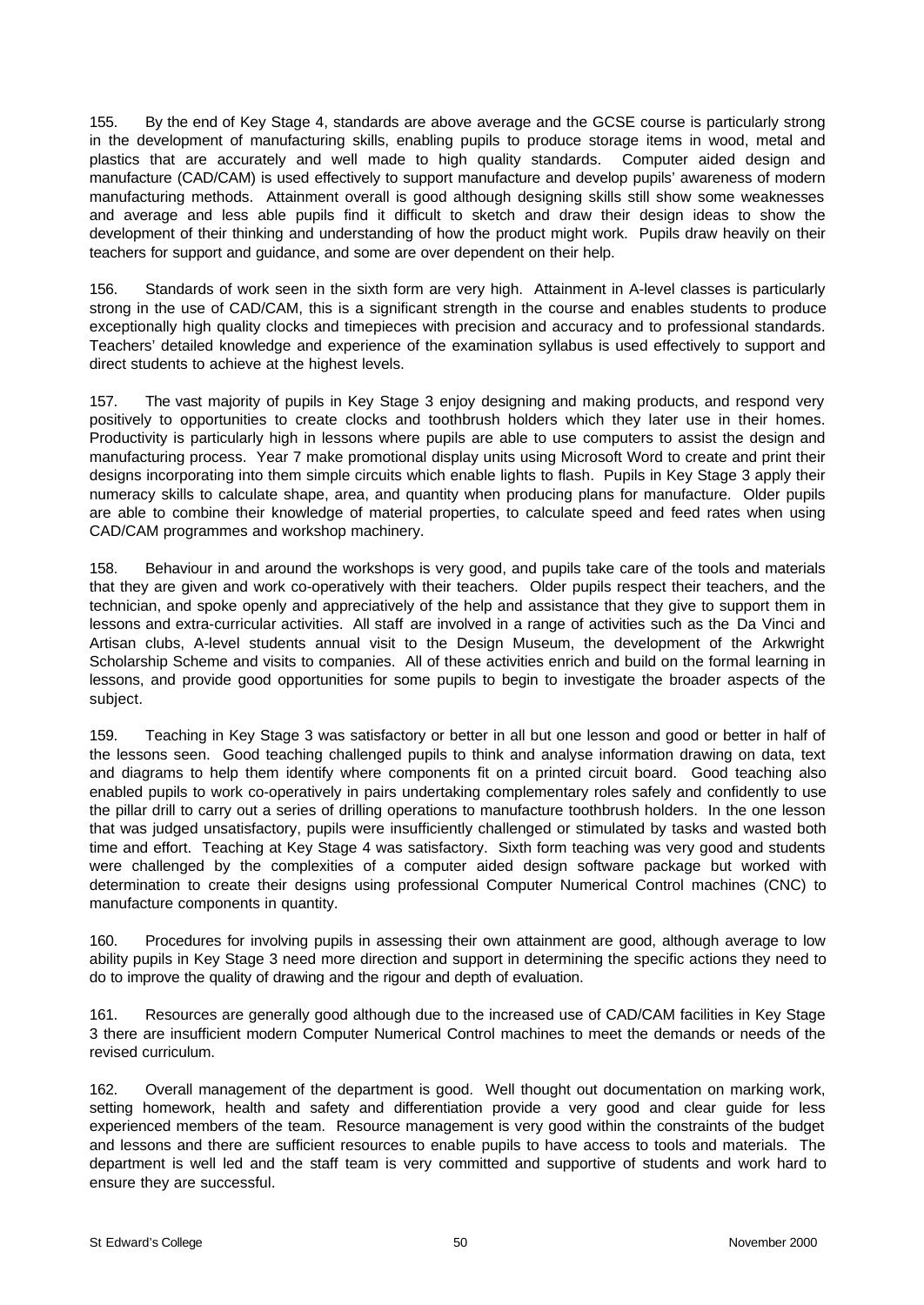163. The Key Stage 3 scheme of work provides insufficient opportunities for pupils to use the full range of compliant materials, and consequently the breadth of study does not meet the statutory requirements of the Programmes of Study for design and technology. Although planning is at an early stage to enable pupils to work with textiles and will eventually address the issues, the current situation is unsatisfactory. At Key Stage 4 only a quarter of pupils in Year 10 and Year 11 study the subject. Consequently non-compliance with the statutory requirement for all pupils to study design and technology, is a serious cause for concern which the governors and management of the college need to consider in the very near future.

## **GEOGRAPHY**

164. Standards of attainment in the 2000 statutory teacher assessments at the end of Key Stage 3 were well above the national average. A significant majority of pupils attained Level 6 or above, although fewer pupils achieved Level 8 and slightly more pupils attained below the national expectation of Level 5 than in other subjects in the college. There was no significant difference in the proportion of boys and girls achieving Level 6 or above, although the average point score for girls exceeded that of boys in the same ratio as nationally.

165. At GCSE, results have been well above national averages for the past three years. In 1998, 100 per cent attained grades A\*-C. However, in 1999 and 2000, although the number of candidates achieving A\* and A grades has been very high compared with national averages, the proportion of pupils attaining below grade C has risen. This has led the department to consider the necessity for lower tier entry, although there is confidence that through targeting of grade C/D borderline candidates and provision of additional planned support, that all pupils will attain within grades A\*-C in 2001.

166. At A-level, results at the higher grades A-B and at grades A-E have been well above the national average over the past three years. In the 2000 examination 50 per cent achieved higher grades and 95 per cent between grades A-E. There was a similar proportion of boys and girls achieving the higher grades in 2000. Numbers opting to study geography at A-level has remained relatively stable with a slight increase in 2000, which is better than the national picture. In the last examination year pupils achieving grade C at GCSE attained a similar grade at A-level which points to good progress in the sixth form.

167. In work seen during the inspection the standards reached by the majority of pupils were average or above average with a substantial minority achieving well above the national expectation at Key Stage 3. Year 9 pupils produced some high quality extended writing analysing the effects of ageing on the population and on migration factors, eco-systems and societal interaction. Standards of attainment in problem solving in issue based work on industrial development was of a high standard. Year 8 pupils demonstrated good knowledge and understanding of issues related to land use and the environment and used pictorial, map-based and written sources to find information on the functions and development of settlements. Pupils, including those with special educational needs, use geographical vocabulary with accuracy, for example when relating complex farm descriptions to systems diagrams.

168. Attainment by the majority of pupils at the end of Key Stage 4 is above the national average. Higher attaining pupils produce good quality coursework based on fieldwork using statistical methods to analyse their collected fieldwork data. Year 11 pupils displayed good understanding of the combination of physical, human and economic factors which influence industrial location. They interpret maps and graphs, make clear notes and construct flow charts and annotated diagrams. Attainment in class is lower when occasionally pupils simply transmit information from text books, atlas, or teacher-dictated notes. All pupils handle data and mapwork confidently, and use these skills in a variety of contexts.

169. The overall attainment of students in Year 13 is above average. Many students produce good quality extended writing in response to examination style questions. Their folders are well organised with clear, detailed notes, diagrams and charts which should prove to be a valuable revision resource. While a minority of Year 12 pupils have yet to develop writing styles which martial the range of information required for the examination, all show good knowledge and understanding of geographical processes and relationships, as for example in their work on fluvial deposition, where they explained the relationship between meanders and the growth of flood plains and engaged in complex enquiry work leading to well written conclusions.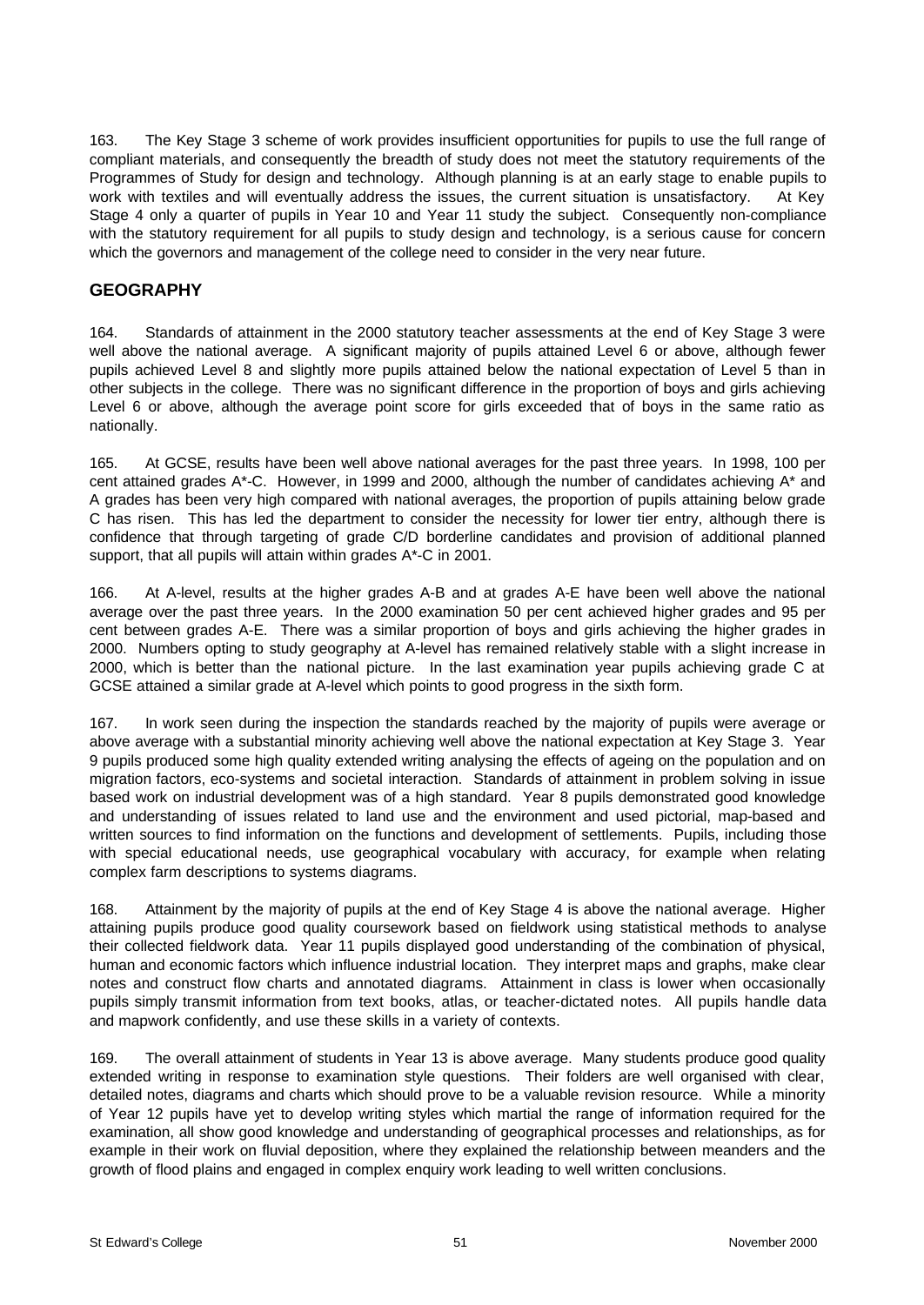170. The quality of teaching is usually good and some is very good. No unsatisfactory teaching was observed. Although there were some weaker features of teaching at Key Stage 3 and Key Stage 4, there was also some very good teaching at each key stage. Teachers have very good subject knowledge and all aspects of the geography curriculum are covered at pace, with precision, and with careful regard to the progress made by pupils of all abilities. Teachers' recapitulation of recent work at the beginning of lessons and of key learning points at the end assists pupils to recall and consolidate earlier learning and to make good progress in most lessons. The best lessons are characterised by brisk pace, challenging tasks, enthusiasm for the subject, good use of topical and relevant examples, and skilful allocation of time to different activities. This was well-illustrated in a Year 8 lesson where the teacher provided a clear explanation on farming processes, engaging pupils in contributing to the development of a systems diagram on the overhead projector, used probing and targeted questions to ensure understanding, and provided a range of tasks of progressive complexity requiring pupils to apply their knowledge in a range of contexts. Good support is provided for pupils experiencing difficulty with their work, including one example of a sixth form geography learning mentor assisting a pupil with special educational needs. Pupils are very well prepared for the examination at GCSE and A-level, and additional support is offered at the weekly geography club for pupils at all key stages. When pupils are given opportunities to organise their own learning, as in some enquiry homework at Key Stage 3 and in coursework for GCSE and A-level, they show initiative and enterprise and produce some high quality work. Often good use is made of direct teaching of geography and teachers ensure progress of pupils through the Programmes of Study. However, too many lessons are teacher led and do not give opportunities for independent learning. Some work on geographical skills at the start of Key Stage 3 is repetitive of skills learned in the primary school for some pupils who are capable of faster progress through this aspect of the curriculum and this is unsatisfactory. Teachers' marking is completed regularly and conscientiously but the level of feedback to pupils and guidance on how to improve their work is inconsistent.

171. Pupils concentrate well, think carefully about their work and show commitment to high standards of presentation and explanation. They deploy map skills effectively, show effort in all tasks, pose questions to seek clarification, and have very positive attitudes to the subject. They respond well to the pace and challenge of teaching and behaviour is always very good.

172. The new head of department provides good leadership for the department with good day-to-day management of resources and administration. Revised schemes of work at all levels provide clear guidance to teachers on learning approaches, assessment and the need for differentiated work, and have a clear focus on progression. Strengths include the provision of planned professional development opportunities for all members of the department on issues related to the development plan, for example, 'Raising Standards at GCSE', 'ICT in Geography'. The delegation of particular areas for development, such as Key Stage 3 fieldwork, to specified members of the department; the focus on standardisation of teacher assessment at Key Stage 3 and the ongoing evaluation of schemes of work and teaching approaches at departmental meetings are also strengths.

173. The department has not yet developed strategies for the monitoring of classroom teaching in order to improve the variety of teaching and learning styles and the consistency of marking and level of feedback to pupils. There is insufficient emphasis, in otherwise conscientious marking, on what pupils need to do to improve their work in geography. There is also insufficient opportunity for pupils to make use of information and communication technology and video resources in order to enliven provision in the subject.

### **HISTORY**

174. Standards of attainment in the 2000 statutory teacher assessments were well above the national average. A significant majority of pupils reached standards above Level 6. The proportion of boys achieving at Level 5 or below was greater than that of girls while the proportion achieving the higher grades was slightly lower. The department is making good progress in developing strategies to raise further the standard achieved by boys.

175. At GCSE the percentage of pupils gaining grades A\*-C was well above the national average in each of the past three years, the vast majority of candidates gaining within A\*-C. In the 2000 examination, 23 out of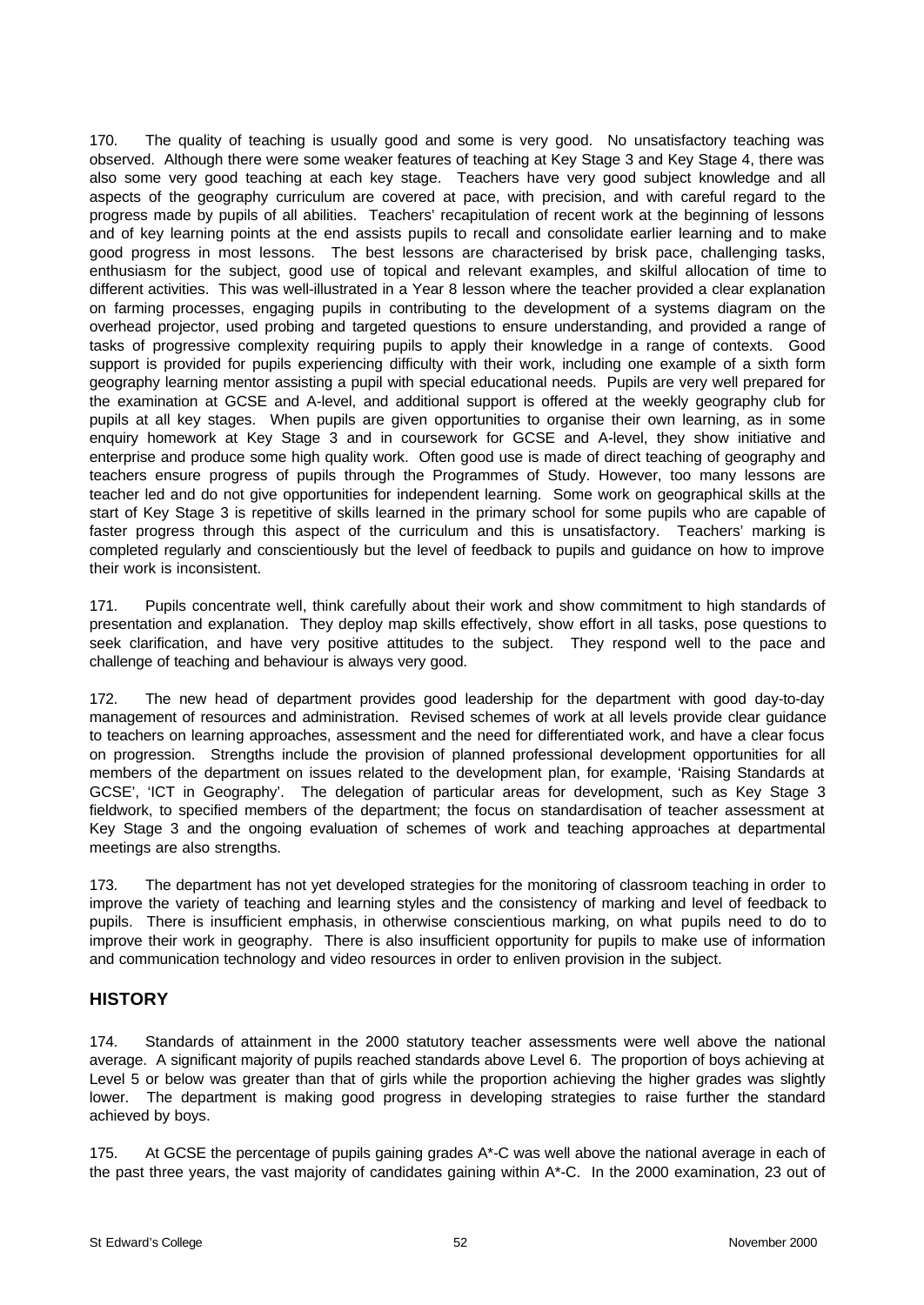82 candidates achieved A\* or A grades and 90.4 per cent achieved within grades A-C. The change to coursework on Vietnam motivated students, particularly boys and the higher attaining pupils were able to access the highest levels, while some lower attaining pupils improved by two grades on previous expectations. The provision of high quality guides to examination success and well-attended voluntary revision sessions, targeted at the potential grade A\* and the C/D borderline candidates played a significant role in raising standards in the 2000 GCSE examination.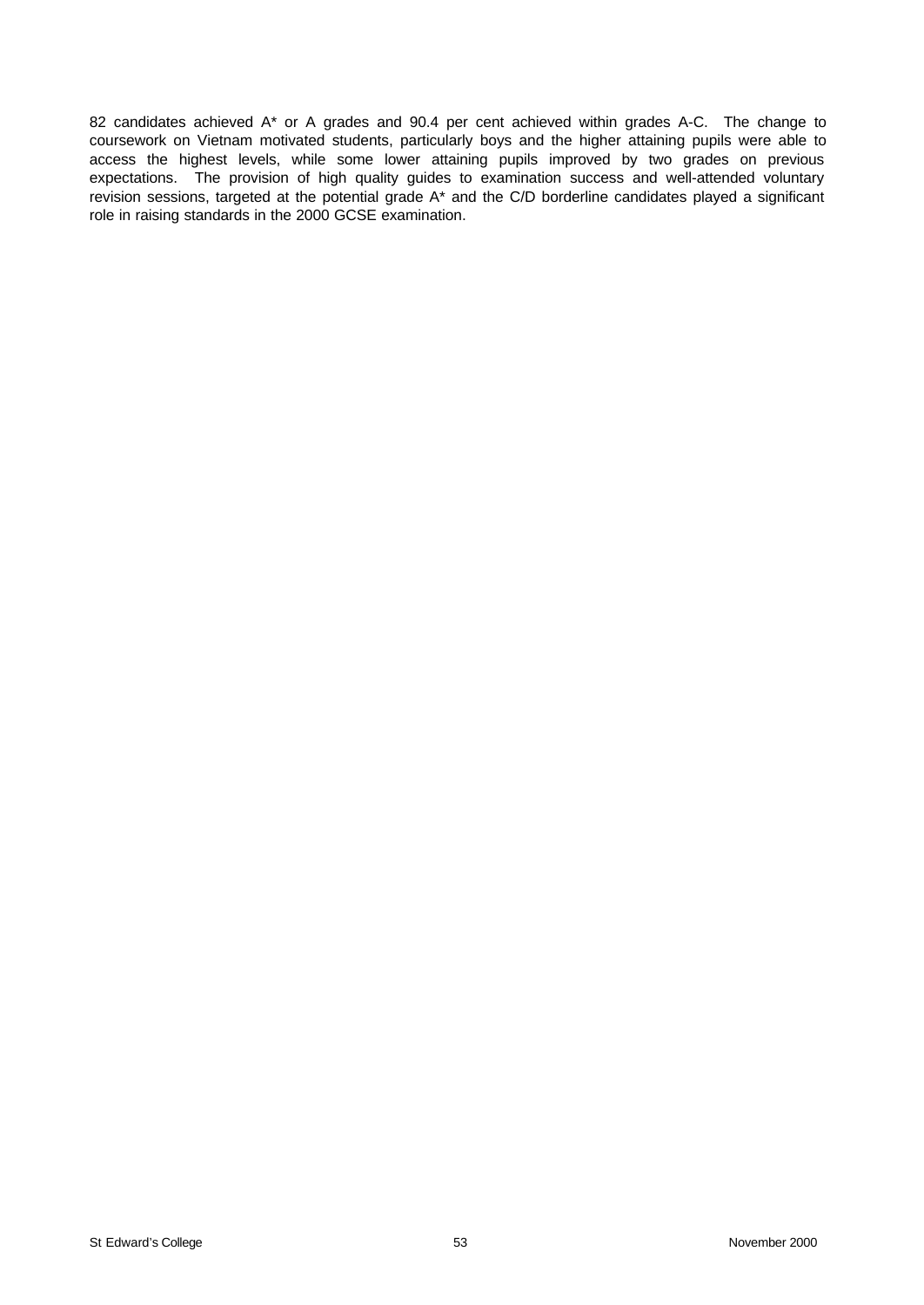176. At A-level, in 2000 results were close to the national average, in 1999 they were above the national average, while in 1998 they were below the national average. Numbers choosing to study history at A-level have almost doubled since 1998. In 2000, 35 per cent gained grades A-B, and 89 per cent grades A-E. Structured examination preparation guidance, history club and an Easter holiday revision session supported good attainment, particularly for those who regularly attend the voluntary sessions. In the A-level special papers for history two students passed and the third narrowly missed the pass grade. Achievement at A-level in lessons is very good.

177. Standards in work seen at Key Stage 3 were well above national expectations and pupils achieve very well. By the end of Key Stage 3 pupils demonstrate very good historical knowledge and communicate it effectively both orally and in high quality extended writing. They perform at a very high level in all aspects of the National Curriculum Programme of Study and their attainment against the level descriptors is very good. They show very good understanding of interpretations and representations of history, as in the hotly contested debate passing judgement on interpretations of Mary Tudor's reign. They analyse historical evidence and communicate findings effectively, engage thoughtfully in a consideration of historical issues, and respond to the very good teaching which challenges thinking skills at a high level. Thoughtful essays explaining how movement of people and improvements in transport brought about change between 1750 and 1900 provide excellent examples of pupils' understanding and ability to engage in synoptic and analytical work at a very high level.

178. At the end of Key Stage 4 attainment is well above the national average. Pupils are able to explain historical situations and analyse historical issues such as how Hitler gained and consolidated his power in Germany after 1933. They show initiative in research and display perceptive understanding of the contribution of the attitudes of young people to the growth of the Peace Movement in the USA, in their coursework on Vietnam. They understand a wide range of historical concepts, use a range of evidence, and demonstrate very good understanding of complex historical terminology.

179. Achievement of students in the current Year 13 is well above the national average. Pupils show high levels of knowledge and understanding and give clear written and oral explanations for complex historical events, such as the causes of the Cuban Missile crisis and its significance for super-power relations. Year 12 pupils used structured and analytical essay plans to provide high quality class presentations on threats to Henry VII's throne, and completed self-evaluations of their presentations against the requirements of the new AS course. Standards are very high for this stage in the course.

180. The consistently high quality of teaching is a major strength in history and this enables all pupils, including those with special educational needs, to make very good progress. At Key Stage 3 teaching ranges from good to excellent. At Key Stage 4 and at A-level all lessons were very good or excellent, with one exception at A-level where the teaching was satisfactory but did not exploit the links between the historical content and the teaching of essay writing skills. A major focus of the department has been the development of teaching and learning styles and a wide variety of approaches, and these are used to very good effect to stimulate pupils' thinking and avid interest and enthusiasm for the subject and lead to high standards of achievement. In every lesson pupils are engaged in exciting and thought provoking activities. For example, in Year 9 when pupils worked in groups to draw up a campaign action plan for or against the building of the railway, a process to which they brought a high level of knowledge and understanding. Classroom management is excellent. The ethos is inclusive and caters for the needs of all pupils. Even in smaller classrooms teachers engage pupils in a variety of carefully structured groups to support lower attaining pupils. Teachers engage pupils in debate, role-play, analysis of sources, and high quality presentations to the class. The supportive, disciplined and lively atmosphere provided by teachers allows pupils to maintain a clear focus on tasks, and to reach a high level of historical understanding and independence in their learning. Teaching leads pupils to demonstrate very good organisational and communication skills in posing and answering historical questions, oral presentations and written work. Teachers' marking provides a very good level of feedback to pupils on what they have done well and what they need to do to improve, as does verbal feedback during class activities and presentations. The use of homework is very good and always linked clearly to class work ensuring pupils consolidate or extend their knowledge and understanding in history.

181. Pupils' behaviour and attitudes to learning are very good at all levels and pupils show keen interest and enthusiasm for their work. They show initiative in research tasks and are keen to make contributions in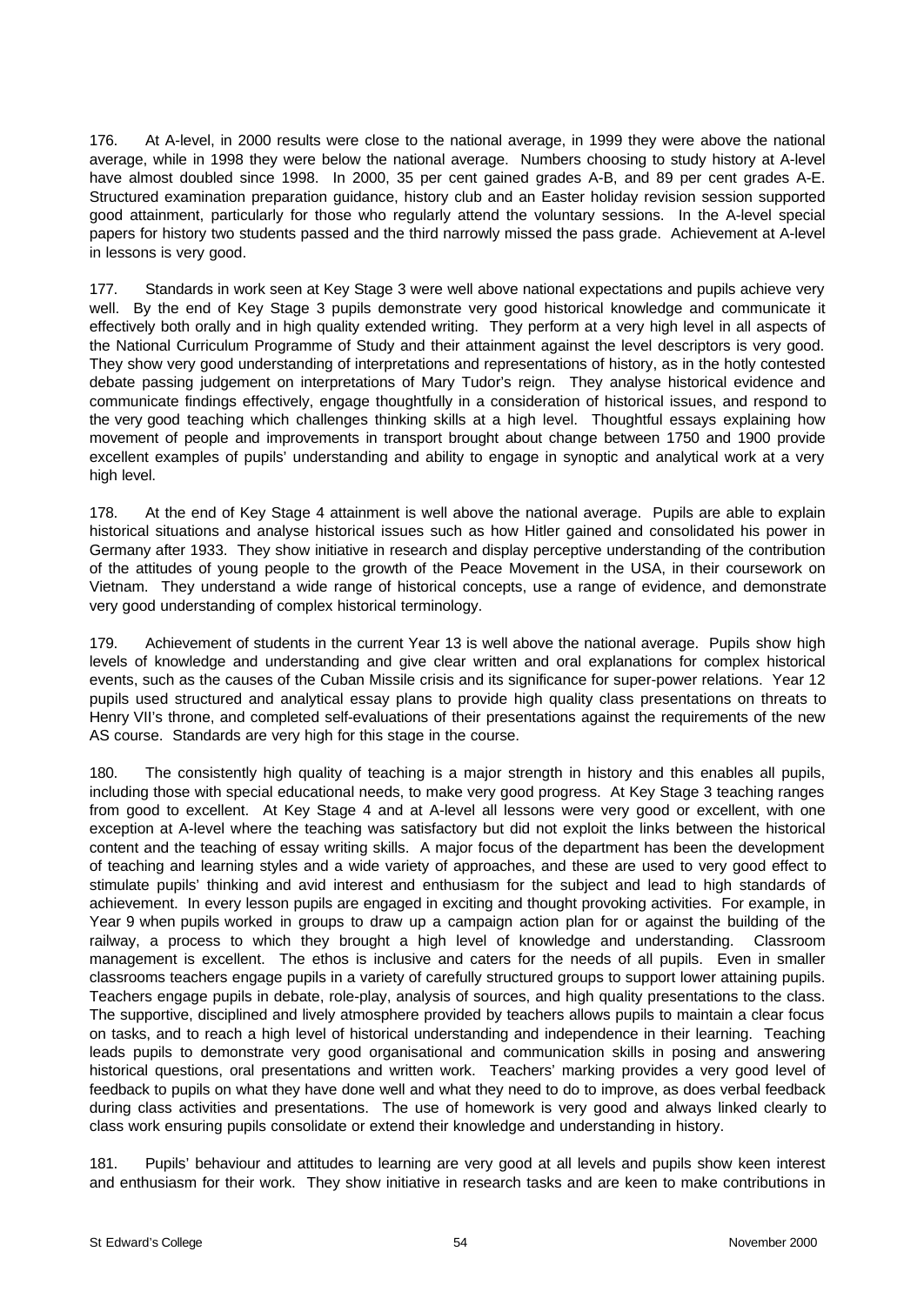class. In all classes pupils are clearly enjoying their study of history. The purposeful collaborative work in which they are often engaged makes a significant contribution to their personal and social development. History is an increasingly popular subject choice at A-level and GCSE and many pupils express their appreciation of the teaching of the subject and their own learning.

182. Leadership and management are excellent. Significant and successful effort has been focused on improving teaching and learning since the appointment of the head of department in 1999. The discussion of good lessons in history department meetings, the structured process of departmental review, the sharing of classroom activities and resources, and the department's involvement in a range of professional development opportunities related directly to the development plan provide evidence of vibrant and successful teamwork.

183. To further improve the very good provision the department should seek opportunities to make use of information and communication technology at all levels and build opportunities for historical field work at Key Stage 3.

# **INFORMATION AND COMMUNICATION TECHNOLOGY**

184. Standards of attainment in information and communication technology (ICT) reported in the 2000 statutory teacher assessments at the end of Key Stage 3 are well above the national average. Girls did better than boys. However the standards of attainment observed in Key Stage 3 during the inspection do not match these teacher assessments as they were only in line with national averages in communicating information and modelling and below in measurement and control. Pupils do not make sufficient progress in information and communication technology by the end of Key Stage 3.

185. During the inspection the college was unable to produce substantial evidence to demonstrate pupils' previous achievements in Key Stage 3 or 4. This was partially due to the loss of information, which occurred during the installation of the new information and communication technology facilities.

186. In Key Stage 3 lessons pupils demonstrate good information and communication technology knowledge, skills and understanding of communicating information for their age. They have a confident approach to the technology and can navigate their way around the college systems proficiently. Younger pupils are readily able to access subject information available on the main network. They have gained a good knowledge of some of the key software packages that the college uses in communicating information and spreadsheets. By the end of the key stage pupils' knowledge and experience of measurement and control is very limited. The current Year 9 pupils have not yet had the sustained exposure to the new college systems that the younger pupils have had.

187. Pupils make poor progress as they move through Key Stage 4. By the end of the key stage the standards overall are below national expectations. As there is no direct teaching programme, there is too much variability in what pupils can learn and do as a result of the opportunities provided by different subjects. All pupils are aware of basic information and communication technology tools such as word processing, communicating using e-mail, methods of researching including the use of the Internet, and using spreadsheets. The skills and understanding of a large number of pupils are not sufficiently advanced in these areas. Many pupils are not aware of the range of information and communication technology applications expected in the National Curriculum.

188. The standards of attainment in the sixth form vary from unsatisfactory to very good. Standards in lessons in the new courses introduced into Year 12 are good. The excellent resources and the expert tuition of the teachers enable pupils to develop skills in presentation and desktop publishing. Sixth-formers largely constructed the very impressive College Web Site during the last academic year. In contrast pupils knowledge of information and communication technology applications in everyday activities is very limited, particularly in Year 13. Many older pupils are aware of, and are concerned about, their limited knowledge and expertise in this subject.

189. The college does not fully teach the pupils' statutory entitlement in Key Stage 3. Whilst pupils in Years 7 and 8 have discrete information and communication technology lessons the arrangements for Year 9 are unsatisfactory. The college does not provide for the pupils' statutory curriculum entitlement at Key Stage

.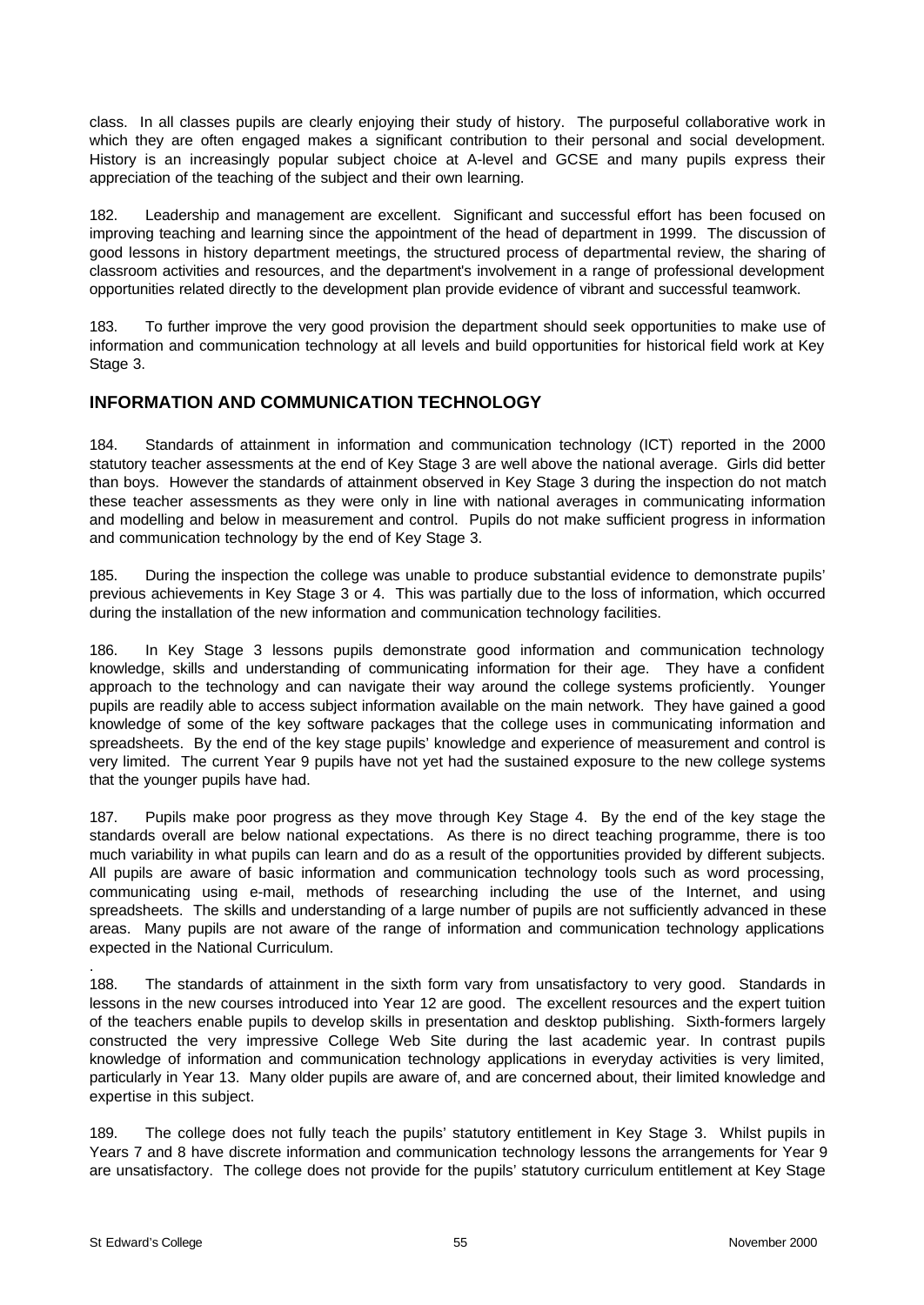4. The access to and support for pupils at an individual level is very good. The college operates an open access policy to the computer suites out of college hours and pupils make very good use of it. This enables many students to share ideas, learn new skills and techniques and improve their information and communication technology understanding.

190. The contribution of subject departments to pupils' information and communication technology capability is very variable. In design and technology for instance there is a clear programme of work, incorporating computer-aided design and manufacture, for older pupils. This enables them to use the technology to produce work of a quality not possible through other methods. Pupils undertake information and communication technology work in lessons in such subjects as English, history, geography and politics. The use of information and communication technology in lessons in mathematics, languages, the sciences and the arts is minimal, and this is often linked to a lack of access to resources. The imminent developments related to Language College status, and the increased reliability of the new central computer facilities, should help to improve this situation. In many subjects, but particularly geography, pupils are often encouraged to use the Internet or to use computers for research for coursework and homework, which many of them do in their own time.

191. The attitude of pupils of all abilities to information and communication technology is a strength. Pupils of all ages bring an interest and an enthusiasm to their work, which enables them to readily acquire new knowledge and skills. Behaviour both in lessons and in open access times is impeccable. Many pupils devote considerable time outside lessons using college or personal resources. They are adept at learning from one another and show considerable maturity in their approach. In lessons they are attentive, receptive and apply themselves to the tasks they are given. They are quick to offer help and assistance to others.

192. The quality of teaching in the lessons in Key Stage 3 and in the sixth form is good. Teachers have very good knowledge and plan and teach lessons efficiently. The new facilities provide an excellent resource for teaching. Basic information and communication technology skills are well taught in Key Stage 3, and appropriate technical vocabulary is introduced. The aims of lessons are clear and understood by pupils, and expectations are high. Relationships with pupils are good; time is used very effectively. Lessons are exciting where the tasks offered to pupils have real relevance, for instance Year 13 pupils studying politics had the opportunity to use radio, television, newspapers and computers to study the unfolding drama of the American presidential election.

193. In 2000, the college reported end of Key Stage 3 teacher assessment levels to parents, although the statutory requirements were not met as comparative data was not supplied with the pupils' reports. Plans to make that assessment this year, now that Year 9 information and communication technology lessons have been withdrawn, are unclear. The college does not fulfil the requirement to report to parents of Key Stage 4 pupils the progress that is made in information and communication technology, nor does it currently have robust arrangements to gather that information. Satisfactory assessment arrangements have been introduced to complement the revised scheme of work in Years 7 and 8 although little has been done to ensure that assessments inform future work. Good assessment arrangements have been put in place to support the new courses, which have been introduced into the sixth form. The college has rightly devised an Internet and email policy to ensure the proper use of resources, and to protect the welfare of pupils. The current arrangements place some restrictions on the ability of some pupils, mainly sixth-formers, to satisfactorily complete their work.

194. The senior management of the college has a clear vision for the development of information and communication technology, and understands what is required to raise the current standards. It has developed ambitious plans to improve resources, including significant developments as part of the successful Language College bid. The first phases of this improvement have been completed. Inevitably there have been difficulties during the transition. In the last academic year the college suffered significant delays and hardware problems which not only affected its ability to offer continuous and reliable access for pupils and departments but which also frustrated other management initiatives designed to improve the information and communication technology curriculum. The Director of information and communication technology has done exceptionally well to get the new sixth form courses established, as well as managing the transition of resources and all that it entails. The college has well-established plans for the further training of all staff through the New Opportunities Fund (NOF).

195. In order to improve significantly the provision for information and communication technology the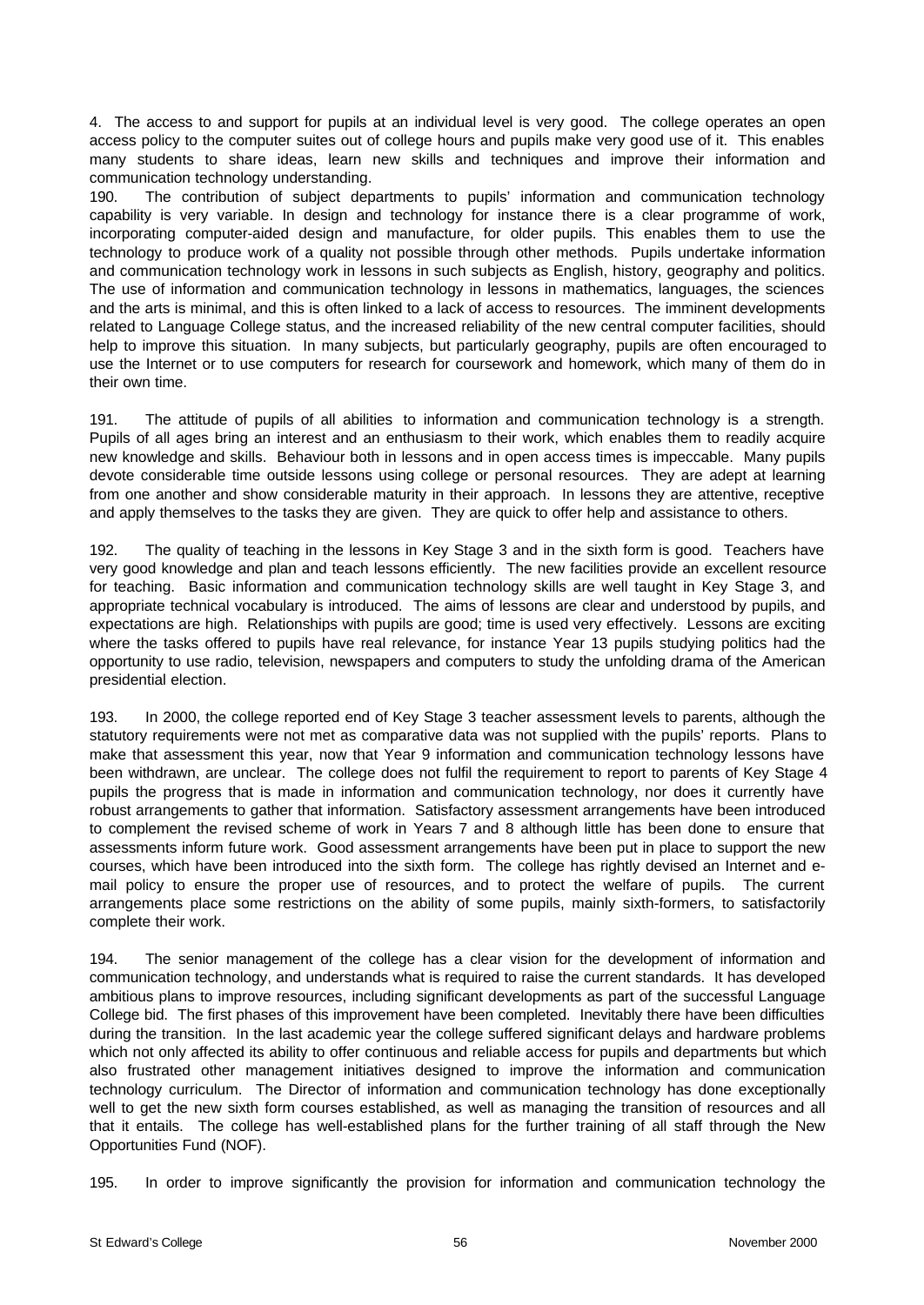following issues need to be resolved. The management of the information and communication technology curriculum is currently inadequate and fails to raise standards of attainment. The provision for the current Year 9 pupils is unsatisfactory. The arrangements for making appropriate assessments at the end of the key stage are inadequate. The co-ordination of, and the support for, the information and communication technology work delivered by subject departments are unsatisfactory. The experience for pupils in Key Stage 4 is insufficiently robust and challenging, is not well matched to their needs and does not fully comply with statutory requirements. The monitoring of teaching and learning is unsatisfactory.

## **MODERN FOREIGN LANGUAGES**

196. At the end of Key Stage 3, standards of attainment reflected in the statutory teacher assessments are well above the national average in both French and Spanish. Girls do considerably better than boys, especially in Spanish. Standards in the 1999 GCSE examinations, and in recent years in general, have also been well above the national average in each subject. Boys tend to perform less well than girls at GCSE, particularly at the higher A\* and A grades. There has been a significant decline recently in the numbers of students studying two languages during Key Stage 4. In the A-level examinations, French results have been below or in line with national averages. Results in Spanish have usually been below average and were well below in 1999.

197. Standards of work seen at the end of Key Stage 3 during the inspection were at levels above the national expectations of Level 4/5, and in some cases well above. Pupils quickly grasp and learn new structures. Writing is a considerable strength at this key stage. Pupils are able to produce neat and accurate exercises and paragraphs, where the range of tenses is good, and in some cases remarkably so for this stage. They understand spoken and written extracts of the foreign language which are made up of familiar words. When asked to use the target language, they cope well with the work set, though it is rare to hear them use the foreign language in a spontaneous manner. One notable exception was observed in a lesson where pupils participated fully and enthusiastically, asking permission in Spanish to speak English and often completing statements begun by the teacher.

198. At the end of Key Stage 4, standards of work seen were generally in line with national expectations and at others above. The accuracy and length of written work, as well as the solid acquisition of grammatical knowledge, are a strength in this key stage. Pupils are able to understand quite extensive spoken and written passages of the foreign language, though at the expense of the accuracy and fluency of pronunciation and speech. It is again rare to find them using the target language in the classroom unless specifically asked to do so, and a number are less willing to contribute to lessons during these years.

199. The standard of work seen in the sixth form was ranged from satisfactory to very good. All students were able to follow lessons conducted entirely in the target language. Writing and knowledge of grammar and vocabulary are again strong features of the students' work. The higher attaining students are able and eager to speak the foreign language with considerable confidence and fluency, and they produce highly accurate, lengthy and sophisticated compositions. There are, however, a number of weaker members in each of the various groups and they tend to remain quiet during lessons unless skilfully handled by teachers. For example, in a Year 12 Spanish lesson, students read and discussed a passage on the television programme 'Big Brother' and then worked in pairs to prepare a dialogue in which one of them was interviewed with a view to being a participant in the programme. Outcomes in this lesson were excellent.

200. In all years, behaviour and attitudes to the subject are never less than satisfactory and usually good or very good. Pupils are almost invariably attentive, polite and delightful to talk to. Where attitudes were only satisfactory, it was usually due to passivity and reticence, particularly in some Key Stage 4 classes.

201. The quality of teaching is generally satisfactory though it was good or very good in several lessons observed across all key stages. All teachers are well qualified and able to teach all ages and abilities. Their subject knowledge is very good, and they teach the basic skills well. Many lessons observed were taught entirely in the target language. In Key Stage 3 teaching ranged from unsatisfactory to excellent. In the excellent lesson, the teacher's approach, pace and control swept the pupils along at a breathtaking pace. In Key Stage 4, teaching was unsatisfactory in one lesson but satisfactory or better in the other four classes observed. Teaching in the sixth form was very good in one case and satisfactory in the remaining four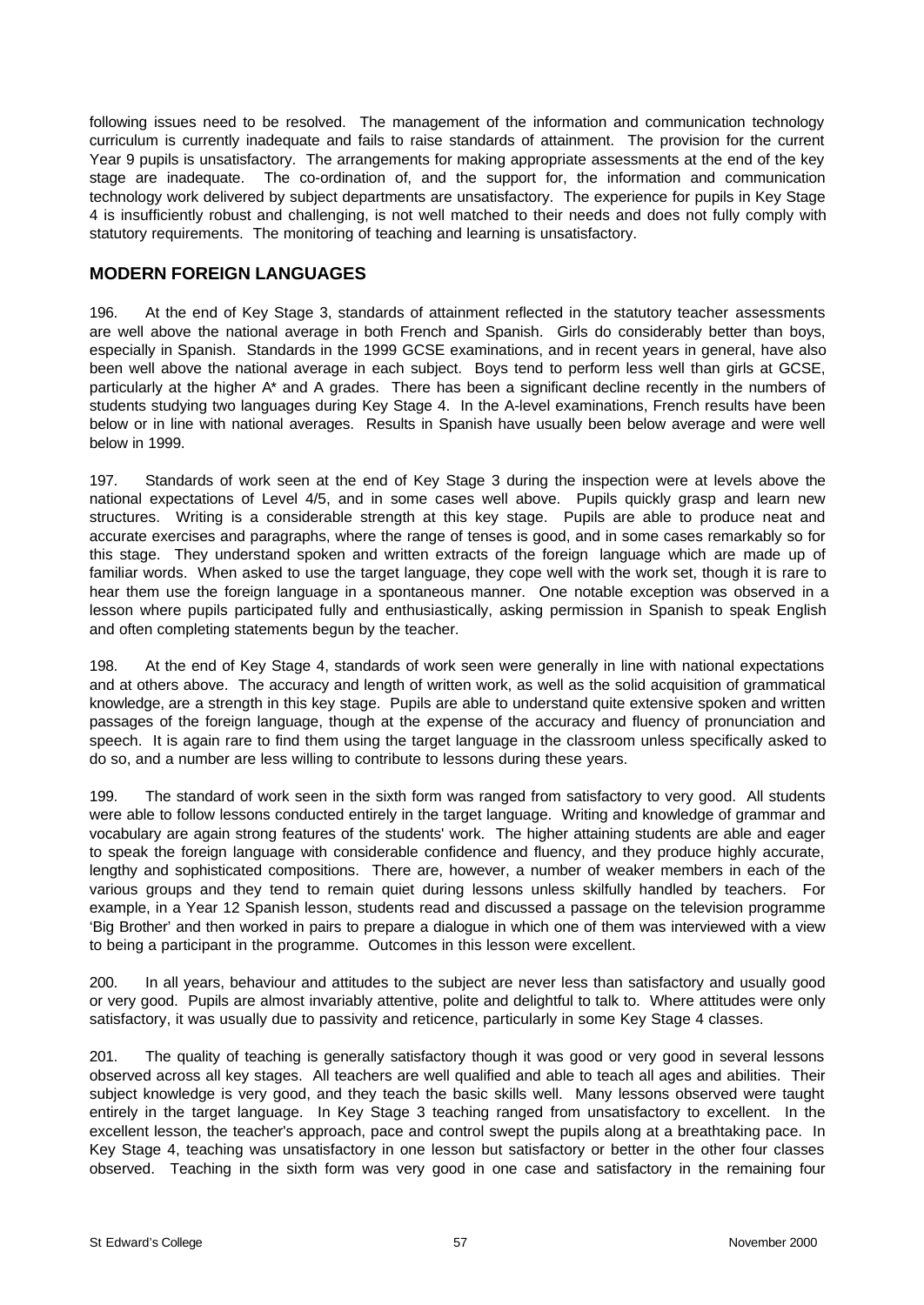#### lessons seen.

202. In the best lessons, there are a number of teaching techniques that have a significant impact on pupils' learning. Planning sometimes includes an initial sharing of objectives, a variety of skills and activities and a careful targeting of pupils' abilities. When this happens, pupils understand what they have to do and what they have achieved by the end of the lesson. They are alert, kept on their toes and able to participate in the lesson from beginning to end. Some teachers take care to consolidate work before extending pupils' knowledge. This helps pupils to feel secure in their acquisition of structures before moving on to activities that provide an essential challenge. There are also examples of particularly imaginative activities, as in a Year 11 French lesson where groups of pupils were asked to discuss different features of an oral presentation given by one pupil. They thereby contributed themselves to the assessment of the work and consequently were helped to understand how to achieve the higher marks in GCSE oral examinations. Relationships between teachers and pupils are almost always positive. In two Spanish classes, excellent use was made of the school's merit system when the teacher awarded points to pupils throughout the lesson whenever they produced a particularly good answer.

203. In contrast, many lessons, even some of those where teaching is most effective, are entirely teacherled, rely heavily on the textbook, and involve an excessive amount of individual questioning or reading aloud. On these occasions, some pupils remain passive and uninvolved for large parts of lessons. Many make little use of the foreign language, and poor pronunciation, especially in Key Stage 4 lessons, is often not picked up by the teacher. There are few opportunities for them to work collaboratively in groups, even in the sixth form. This cuts down their capacity to work independently of their teacher.

204. Planning in a minority of lessons can be over-ambitious in terms of choice of materials and inappropriate targeting of the ability range. In contrast, there are a few examples of the opposite approach where lessons provide little challenge or extension of pupils' knowledge. In one French lesson, for example, they were asked to complete a table of verb parts in different tenses, but books remained open during this exercise so that the activity became merely a copying of words. Teachers are aware of the identity of pupils who have special educational needs, and also those who are part of the Gifted and Talented cohort, but there is little specific targeting of such pupils and this is unsatisfactory. Teachers regularly and thoroughly test and assess pupils' work. The French and Spanish departments also conduct a useful analysis of the GCSE and A-level results each year. These processes are infrequently used to inform the future planning of the Programmes of Study.

205. Overall, the department has a significant strength in its teachers, which places it in a good position to move forward. There are, nevertheless, a number of areas in need of development. The department has already moved into a new suite of classrooms, one of which could eventually provide improved access to information and communication technology. This is not used at all at present in either of the two departments. French and Spanish have been organised as entirely separate departments for some time. The imminent appointment of a head of faculty will also bring important benefits in creating consistency of policies and teaching in these subjects. Both departments have not monitored and evaluated teaching performance in order to share and spread the best examples of good practice. There are no clear policies to guide pupils' use of the target language and effective approaches to differentiation and the performance of boys and girls. The department has not addressed the demands of Curriculum 2000 at Key Stage 3 although, in the thorough documentation produced by the head of French, a start has been made on this. Planning is still however, at an embryonic stage and lessons are not addressing the new Programme of Study, knowledge of language structures as opposed to topics, and progression of grammar and language learning in general and this is unsatisfactory. In Spanish, no start has been made on this area, and more specific planning is needed in Key Stage 4 and the new modular AS and A2 courses. There is a serious lack of resources in each department. One overhead projector is shared by all of the teachers, and there is a shortage of video recorders and televisions to enrich the teaching programmes. There is no adequate independent reading programme material in the school library and the department material, in general, is dated. Language College status could provide solutions to a number of deficiencies in terms of resources and accommodation. The department therefore has the capacity and the opportunity to progress further.

#### **MUSIC**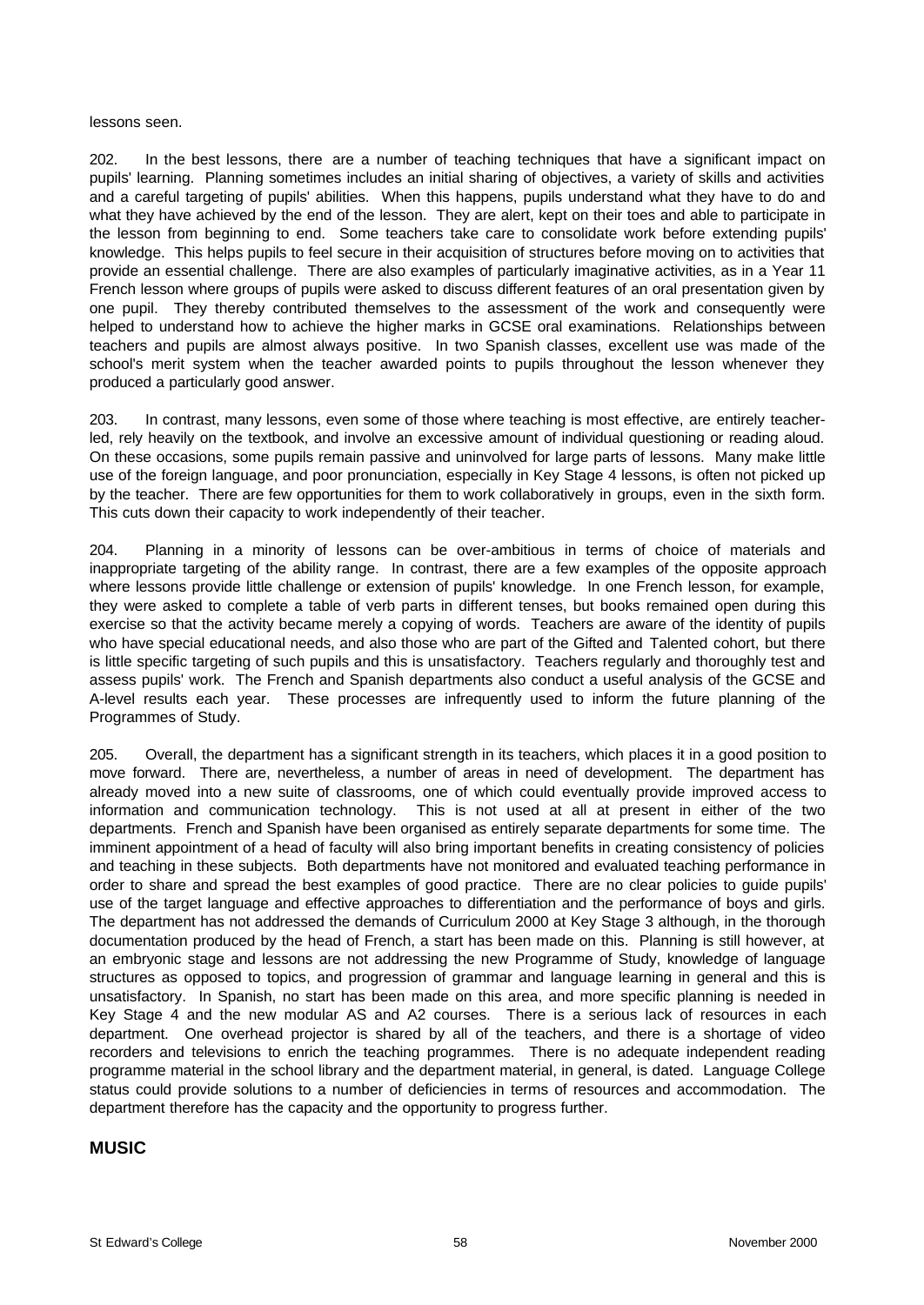206. At the end of Key Stage 3 pupils' standards of attainment are beyond national expectations on the department's own nine-point grading system. The department is not however using the statutory assessments, and this is unsatisfactory. As a result of college tuition an impressive 125 pupils took a range of theory and practical music examinations during the previous college year of which three achieved Grade VIII distinction.

207. GCSE results for the past three years are consistently higher than all other comparative averages by being grades A\* and A only. A-level results have equally surpassed national averages. It is noteworthy that the A-level group of six who took the examination in 2000 were all boys although the current groups are mixed.

208. At Key Stage 3 pupils' attainment in lessons ranges from satisfactory to excellent. For example, singing, though not always of top quality and mainly unison, is always hearty and confident and above national expectations. As a result of setting Year 7 in small classes based on previous musical experience, pupils carry forward past learning to more demanding tasks later in Key Stage 3. For example, Year 8 pupils show a full knowledge and understanding of ground bass, riffs and ostinato. Unfortunately this progress is not fully developed in Years 8 and 9 as classes revert to mixed ability groups of 32 pupils. This results in Grade V instrumentalists and vocalists at Year 9 not being full stretched, and group work not being adequately monitored to achieve the best musical outcomes.

209. The subject has a strong and successful emphasis on performing and many GCSE pupils starting the course are at a Grade V standard, with many competent on two or more instruments. Examination pupils apply phrasing and interpretation confidently to their performances and produce exciting compositions. Post-16 pupils apply learnt concepts very well, for example, tonality, key, chords and cadences, but some have difficulty with musical dictation. Again, A-level students are very experienced instrumentalists or vocalists and have high listening and appraising skills.

210. The high attainment of individual instrumentalists and vocalists is enormously helped by a large team of visiting teachers. Pupils willingly attend these lessons. A number of scholarships are awarded each year, otherwise parents pay for lessons, although a remission policy does exist for pupils from families with financial difficulties. At least 20 per cent of pupils receive such tuition in college, well in excess of national averages. To play or sing is a respectful and respected activity that brings an enhanced social development and academic discipline to pupils' lives. Pupils sing from notated music at all times.

211. A wide variety of extra-curricular groups exist. Attendance at these activities is high with standards well above national expectations. For example, the chamber orchestra of 14 senior pupils perform Handel and Bach, both 'straight' and 'swung' to a very high standard and the choral society produce a fine youthful sound, largely due to a strong and effective contribution from tenors and basses. Pupils show a sensitivity of interpretation.

212. The quality of teaching at Key Stage 3 ranges from unsatisfactory to excellent but is very good overall. In the better lessons classroom organisation and discipline is tightly controlled and there is development of musicianship alongside the promotion of good performing techniques. Teaching is unsatisfactory when pupils are not offered ways to improve performances and experienced musicians are consequently not being stretched.

213. The quality of teaching at Key Stage 4 is mainly good. It is very good when the understanding of musical terms and concepts are fully explored against both live and recorded performances, and there is positive advice on how to appraise. When just satisfactory, for example, explanations are not fully given about the place of a minuet movement in a classical symphony and the identification of a major or minor key. The quality of A-level teaching is very good. Challenging questions and high expectations are set and students respond well to such challenges. However, there is insufficient guidance for students who struggle with musical dictation.

214. Overall, the teaching of musical instruments and the voice to individuals is very good. Teaching encourages good technique within the context of general musicianship. Teaching is only satisfactory when pupils are allowed to coast in a manner that is not fully engaging.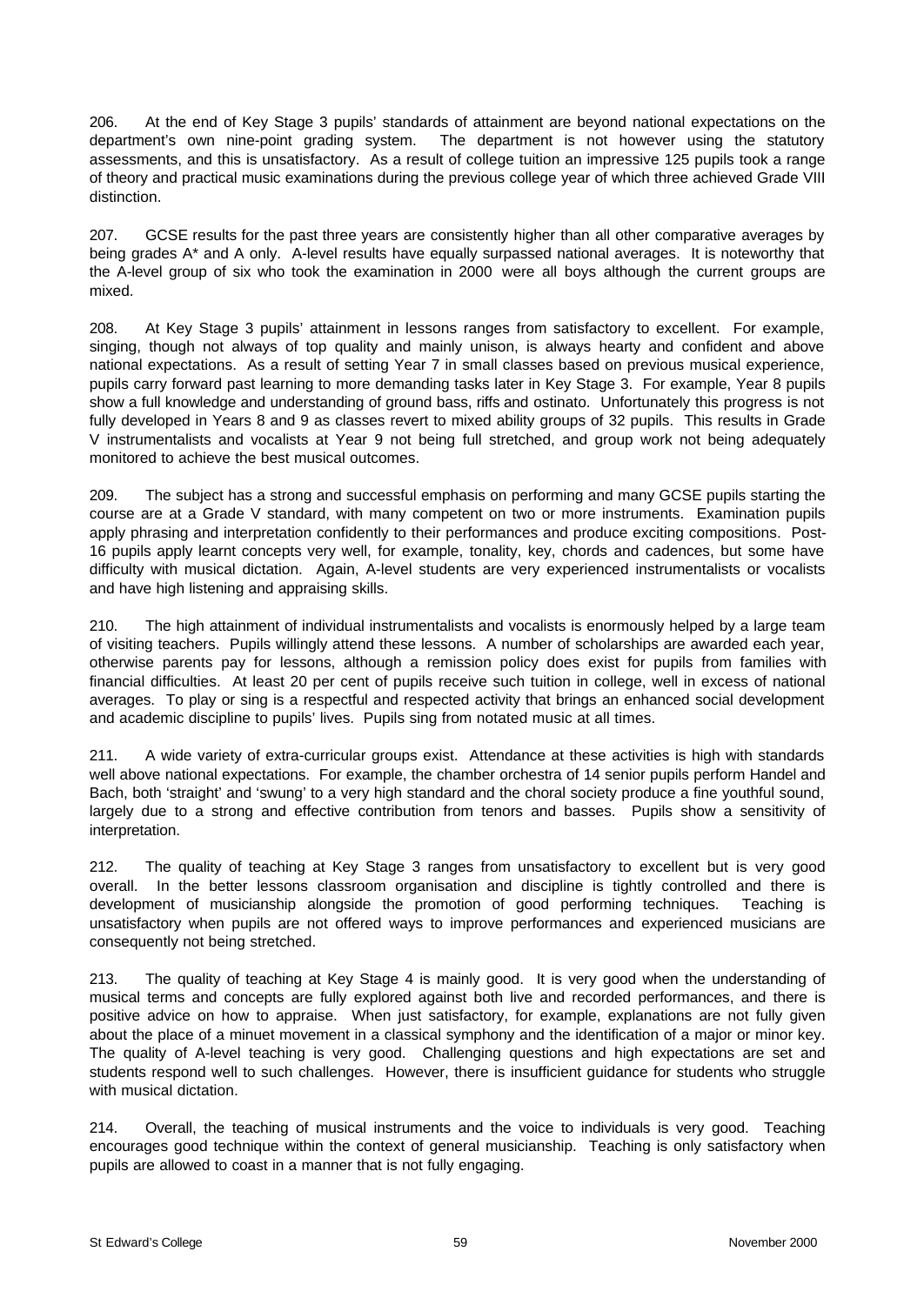215. Except for a very small minority in Year 9, pupils show an extremely positive attitude to music both as performers and listeners. An impressive respect exists between pupils, between pupils and teachers and to equipment. These attitudes result in boys being more engaged in the subject than girls. This is helped by an excellent role model being set by Cathedral choristers.

216. The National Curriculum is covered despite Programmes of Study not being identified in planning. The new levels of attainment have yet to be applied. Pupils' class work is kept in loose-leaf folders and adequately marked and assessed.

217. A very good teaching and musical example is set by a most enthusiastic and energetic head of department. The organisation of the subject within the department and across the school and the management of the wide range of support staff is good and efficiently managed with good support from the part time administrative assistant although the level of support and monitoring given to newly qualified teachers is insufficient.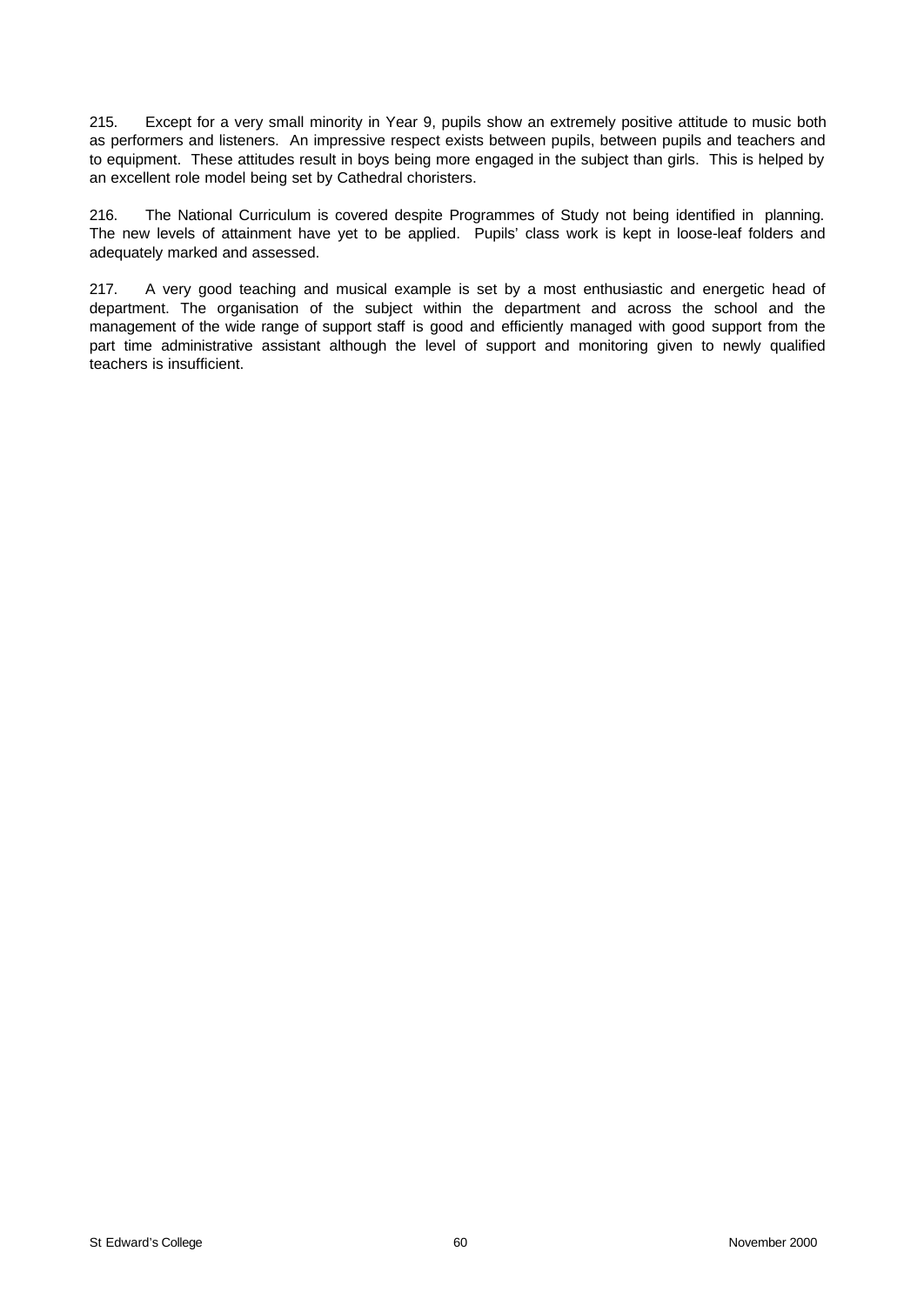218. The subject has access to a good suite of rooms, although the main teaching room is small and with fixed furniture which constrains options for differing approaches to classroom organisation. There is a very good range of text books, scores and recordings. The quality of the sound reproduction system in the recital room is unsatisfactory. Pupils have no access to a computer in lessons and this limits opportunities for independent learning.

219. In order to improve the existing very good provision the department should have regard to the following issues. The impact of the arrangements for grouping pupils on standards is not as effective in Years 8 and 9 as it is in Year 7. Curriculum planning is not referenced to the new National Curriculum Programmes of Study and the department has not undertaken an audit to identify coverage. Elements of the assessment arrangements are unsatisfactory as the new levels are not applied to pupil achievements and the statutory end of Key Stage 3 assessment procedures are not in place. Support for newly qualified teachers is insufficient. Opportunities for the use of information and communication technology in lessons are inadequate.

# **PHYSICAL EDUCATION**

220. Standards of attainment in the statutory teacher assessments at the end of Key Stage 3 are unknown, as the college did not undertake assessments against the National Curriculum attainment target. There is no GCSE course in Key Stage 4. However, a minority of pupils are able to take a GCSE course as part of their sixth form studies. GCSE results obtained in 1997 and 1998 were well above national averages for similar schools for grades A\*-C. The results for 2000 are still unknown as the college is in discussion with the examining board regarding moderation of the practical marks. A-level results for grades A-B have improved during the last 3 years and all pupils have achieved A-E grades. The 1999 results for A-B grades were well above national averages for similar colleges and comparable results were achieved in 2000. This year's results compare favourably with the results achieved by the same pupils in other subjects in the college.

221. Standards of attainment by the majority of pupils at the end of Key Stage 3 are above national expectations. Swimming and games are strengths. A majority of pupils swim confidently, display good technique in a variety of strokes and demonstrate very good personal survival skills. In games pupils perform consistently well with good technique in practices and are able to apply the learnt skills effectively into the game situation. This is particularly evident in rugby and hockey lessons. In gymnastics a minority of pupils lack body control, the confidence to take weight on their hands and fluency between movements. Due to the absence of appropriate resources, pupils are unable to transfer their skills and develop their sequences on to suitable apparatus which affects the standards achieved. Pupils are able to make basic evaluations about their own and others' performance. They undertake appropriate warm-ups and warm-downs for the different activities and understand the importance of exercise in leading a healthy lifestyle.

222. Attainment by the majority at the end of Key Stage 4 is above national expectations. Games is a strength. The majority of pupils are able to apply their knowledge, skills and understanding of rules and tactics effectively. They play competitive games with speed, precision and anticipation. In hockey and rugby pupils play with confidence, display advanced techniques and are able to adapt skilfully to changing conditions in the game. They perform their skills consistently well under pressure in practice and game situations. Basketball skills are less advanced in the game situation for a minority of pupils who lack ball control. In outdoor and adventurous activities pupils work co-operatively with each other in a safe manner in order to meet set challenges as seen in a Year 10 rock climbing lesson.

223. The attainment by the majority of students in the sixth form studying on the A-level and AS-level courses is above the national average. Students enter into lively and informed debate in lessons. They are confident in the use of technical language in their carefully researched written work and students demonstrate a good understanding of analysis of performance. As a result they are able to refine their own skills and give advice to others as to how to improve their standard. The majority of sixth form students attend a prescribed lesson on the timetable where they are able to partake in a variety of activities. The standards achieved in these sports are appropriate to the age of the students.

224. The quality of teaching is nearly always good or better with the majority being very good. Teachers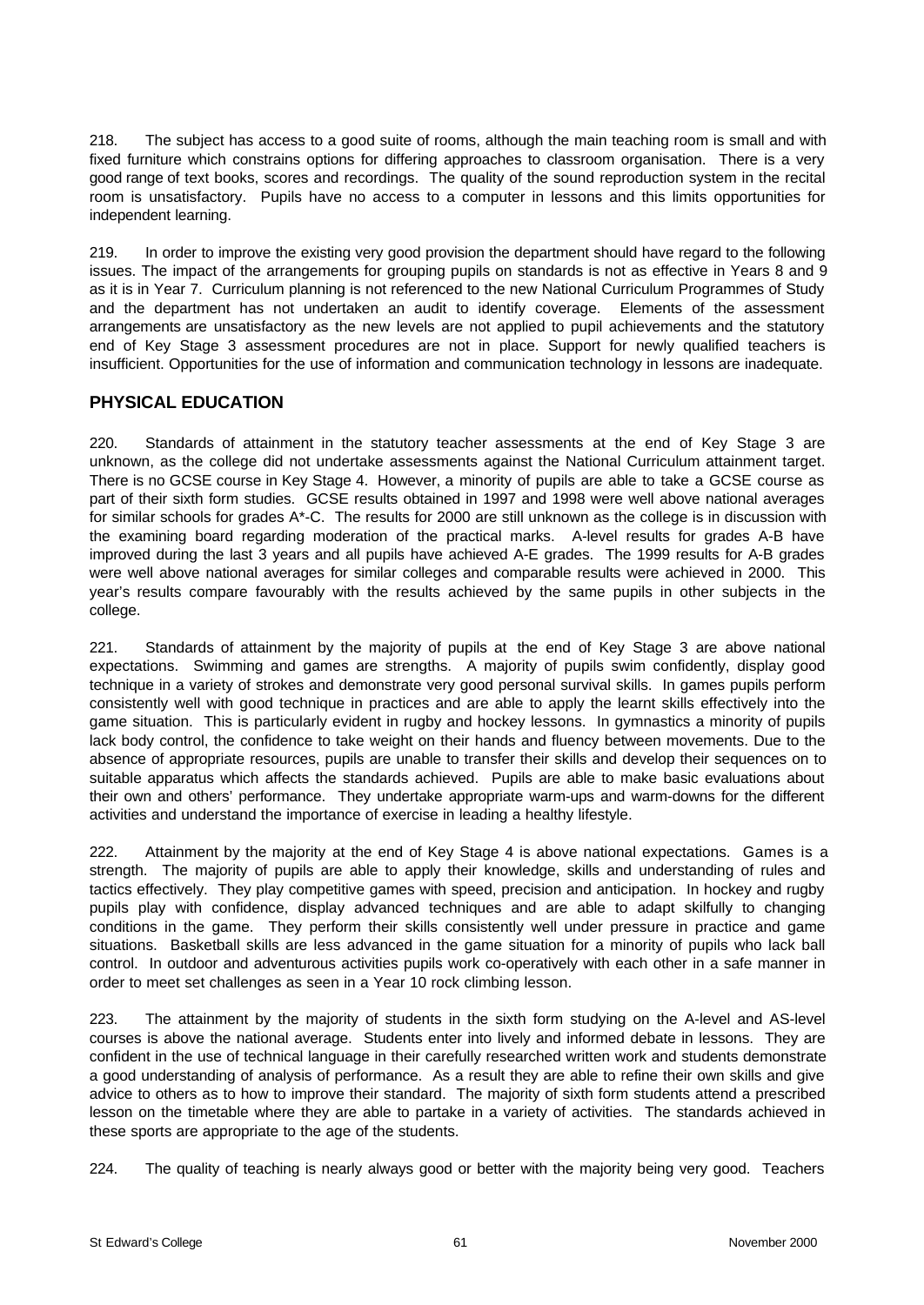have very good subject knowledge, high expectations and very good relationships with the pupils. This enables pupils to have a solid grasp of the basic skills with good progress being made in all key stages. Lessons have a good pace, often due to teachers giving good demonstrations which improve understanding and enable pupils to quickly move into the set practice. Lessons are well planned and there is good use of questions and answers to consolidate knowledge and test the level of understanding. In the very good lessons pupils are given the opportunity to evaluate their own and others' performance and given time to refine their skills, this was evident in Year 7 rugby and hockey lessons. Teaching in gymnastics in Key Stage 3 is less well taught due to low expectations and pupils not being sufficiently challenged. Teachers are good role models and teach with enthusiasm, which is reflected in the pupils' attitudes to the subject. These attitudes contribute significantly to the very good learning that takes place in all key stages. Tasks are set that are challenging and appropriate to the ability of all pupils. In all activities teachers quickly identify pupils having difficulty and give advice and set tasks matched to their needs. The more able pupils are also given tasks suitable to their ability and are encouraged to attend the many extra-curricular clubs on offer to extend their skills. This ensures that pupils of all abilities make good progress with their learning. Pupils take some responsibility when solving problems for themselves as seen in a Year 7 hockey lesson on tackling. All pupils in Key Stage 3 are assessed at the end of each unit of work and results recorded on individual record sheets. This needs to be extended to Key Stage 4 and areas for development should be shared with all pupils. The small minority of pupils who are unable to take part physically in lessons are involved in taking notes on the main teaching points and evaluating pupils' performance, which in turn develops their own observational skills.

225. The pupils' attitudes to the subject are very good in both key stages and the sixth form. They are attentive, keen to learn and work well individually, in pairs, small groups and teams. They work with enthusiasm and enjoy the subject even when working outdoors in poor weather conditions. Pupils have very good relationships with each other and with the teachers.

226. The department is well managed. The boys' and girls' departments work closely together. The excellent sporting facilities contribute greatly to the quality of teaching and learning and the standard of pupils' performance. Staff, from within and outside the department, are well utilised in curricular and extra-curricular time in order to make the best use of their expertise. Staff take part in a termly monitoring and evaluation process to ensure that high standards are maintained.

227. There is a very high participation rate in the excellent extra-curricular programme that is available to pupils of all abilities. Pupils are able to further their interests by representing a college team and there is an extensive fixture list for many sports. During the last year national achievements have been gained by individuals in swimming, athletics and in a biathlon event. Pupils have represented county teams in crosscountry, rugby, cricket, netball and hockey. The college netball and hockey teams are Liverpool City Champions at U13, U14, U15 and U16 age groups. The excellent links forged with local clubs and organisations also encourage pupils to participate in community activities. This extra-curricular provision including residential visits, outdoor pursuits and trips abroad, makes a good contribution to the pupils' personal development and in particular their social and moral growth. The college achieved the SPORTSMARK award in 1999 in recognition of the very good curricular and extra-curricular opportunities available to all pupils.

228. In order to build on the existing good provision, the department now needs to consider the following areas. Insufficient time is given to gymnastics in Key Stage 3 and resources for this activity are inadequate. The length of time given to units of work in each Key Stage 3 activity is inadequate to ensure progression and continuity. Teaching does not provide sufficient opportunities for pupils to make their own decisions and gain independence, thereby taking more responsibility for their learning. The Key Stage 3 schemes of work is not sufficiently linked to the new National Curriculum introduced in September 2000.

#### **BUSINESS STUDIES**

229. Students follow business studies at AS-level and most are likely to continue this course at A2 in Year 13. Standards of attainment are very good and students make very good progress in the subject. The last three years' results show all students to have passed at A-level. The average number of passes at A/B grades are above the national level for selective colleges though the proportion of grade As is less than the department predicted. There is a slight gender difference in results during 1999/2000 with girls gaining one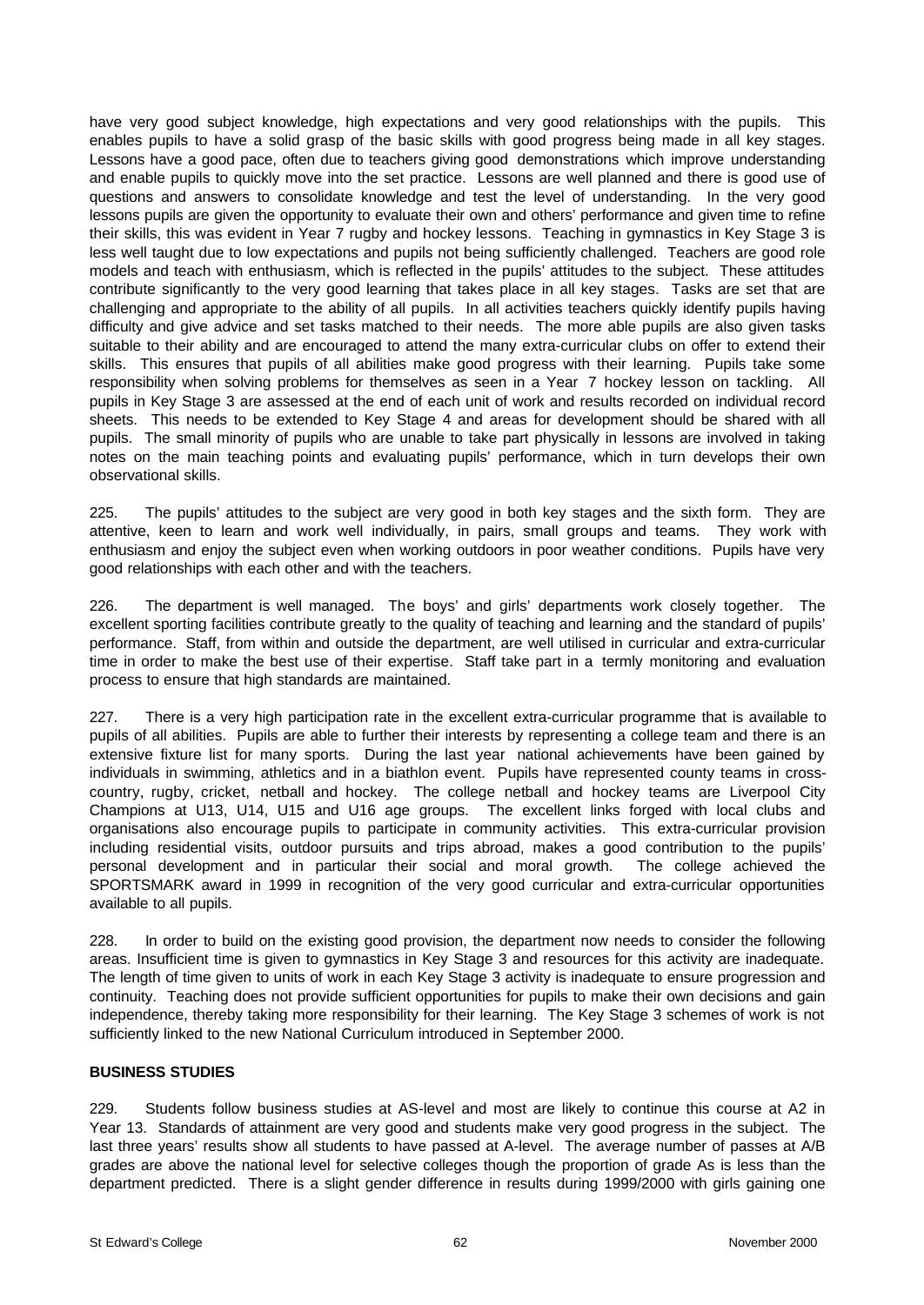average point higher than boys.

230. The high expectations of the department are made clear to students. They show a readiness to work together. Students make very good progress in the lessons and continue with appropriate work beyond the lesson. All teaching shows the teachers' good subject knowledge and clear explanations of theory. Teachers set the work within a business context and build well on the students' own experiences.

231. The quality of lesson planning is good overall. The best teaching owes much to thoughtful planning with interesting activities, good use of resources and tight schedules playing an important part. The good range of teaching methods in these lessons includes a mixture of explanation and practical tasks. In one lesson students worked in pairs on questions which drew on their experience of job descriptions. They had an overhead transparency for reference and completed the task within a tight time frame. In another lesson students used a scripted role play to highlight effectively the issues surrounding conflict within the work place. Teachers support the students appropriately and sensibly collect in homework while students are busy. Relationships in all classes are positive and of a good nature.

232. The business studies department is very well led. The documentation shows evidence of careful thought and planning. Policies are clear. There is a well presented student handbook, an appropriate development plan, good references to monitoring and to improvement and clear targets for the future.

233. In order to bring about improvements to teaching the following features need attention: the learning materials and exercises prepared are not always available to all classes; the vocal range used is sometimes overbearing in the small rooms; and insufficient use is made of information and communication technology within lessons to enhance learning.

# **ECONOMICS**

234. This subject has been successfully re-introduced in the sixth form and has attracted sufficient numbers to be viable. Students have yet to be entered for any external examinations. The students are expected to achieve a high standard of work. They make good reference to economic theory as they learn and in written tasks they quickly applied concepts, for example, related to the elasticity of demand. Students use formulae and economic theory to explain their written answers. Students read some case study examples without much difficulty and they work hard in class and answer any of the teacher's questions.

235. Students benefit from the teacher's good knowledge and from substantial experience in teaching the subject. This provides confident explanations, precise use of economic terms and some good use of relevant examples to interest students. The teacher makes good and effective use of the whiteboard with text and graphs that supported explanations and aided students' understanding. Overall the teaching enables the students to make good progress. The teaching style is restricted, mainly didactic, with little room given to the students to investigate or to simulate the learning more actively. Lesson plans are brief which obscures some learning outcomes. The learning materials provided are inadequate as some examples of problems and extracts for reading are poorly duplicated. Students have no text books and these are still waiting to be ordered three months into the course. There is not enough attention given to all of the students in the class, to their progress and their grasp of this new subject.

236. The launch of economics has been managed successfully. Induction information was given to parents, to staff and to students in Year 11. A course outline and basic policy statements are in place. There is little evidence to support any vision for the development of the department. The department lacks resources, there is insufficient detail to the scheme of work, there is no development plan or proposals. The management of this developing subject is unsatisfactory.

# **SIXTH FORM PROVISION**

237. The majority of students stay on to study in the sixth form. A small percentage leave to study elsewhere but the college also recruits some new students. New students say that they were able to settle quickly and were happy with the change they had made. Overall parents are supportive and satisfied with the provision.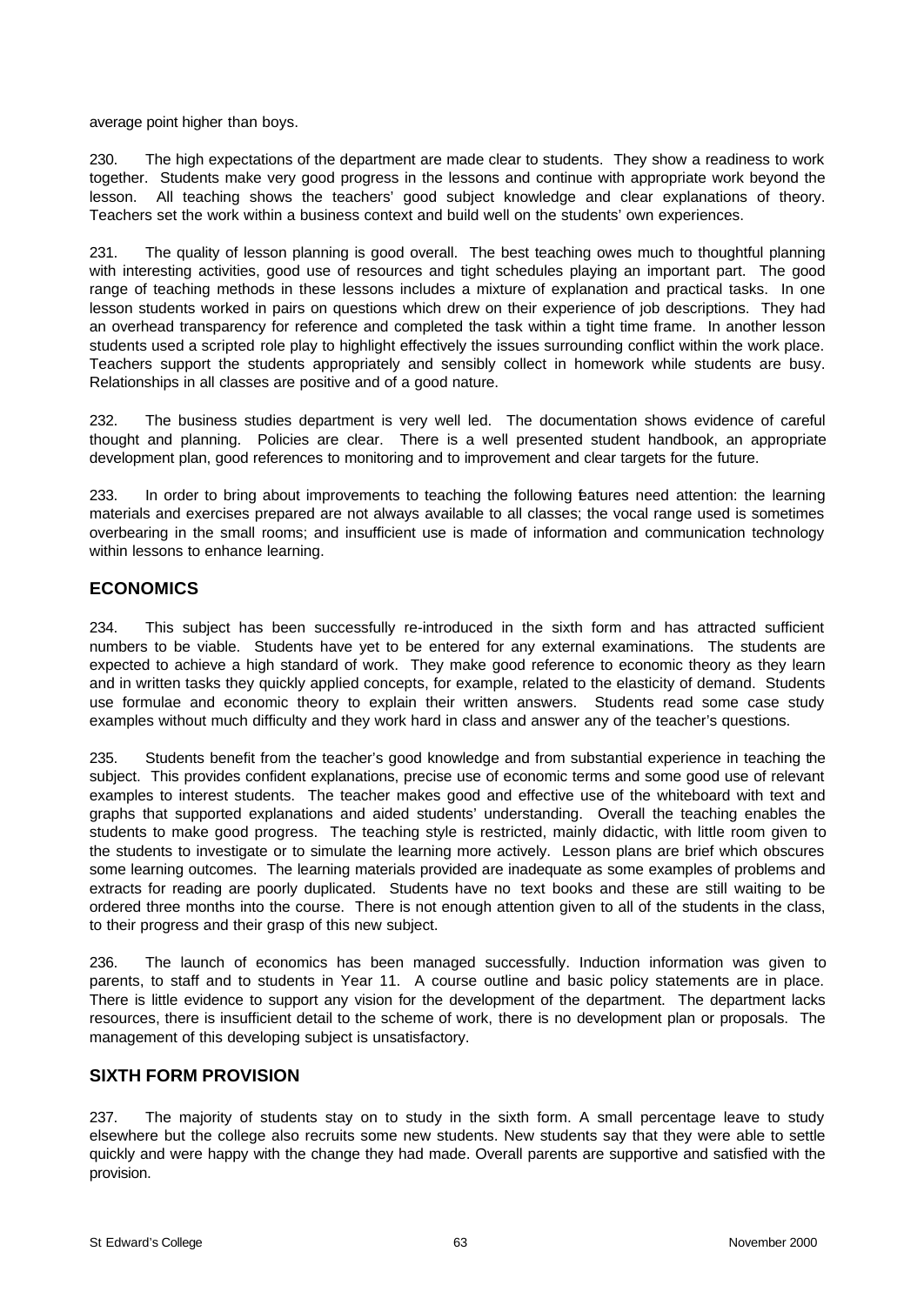238. The students value the good level of guidance given to them in Year 11 about the sixth form. Students are given clear documentation explaining the new Post-16 Curriculum 2000 and a brief outline of each course. Students received an induction to their sixth form programme that many found helpful. There are high expectations of students in the sixth form. Students speak positively about the advice and support they have been given in the sixth form and proudly about the willingness of staff always to be there for them and to see them on to higher education.

239. The college offers 20 subjects to A-level, a wide range that meets the choice of the majority of students in the sixth form. The college has successfully planned for the introduction of Curriculum 2000, Post-16. Students have been given clear advice about the AS and A2 programmes. In addition, the college has introduced four General Vocational Qualifications (GNVQ) advanced subjects, to single award. Two of these courses, information and communication technology and performing arts, have attracted viable numbers and are running successfully.

240. A strict entry requirement of six grade Bs prevents a small number of students gaining access. There is no intermediate level programme in place and the college will need to widen its provision if it is to meet the needs of a more comprehensive intake. Standards and attainment are high in almost all subjects studied with the exception of Spanish where attainment is below national averages.

241. All students follow a general programme in religious education, physical education and a new Key Skills course in Year 12. The Key Skills programme has been well organised and introduced successfully as a discrete component. Students have special files and documentation. Auditing arrangements are less clear and the programme needs to be kept under review to ensure that it meets the skill level of the different students.

242. A-level results are consistently above national averages in the higher grades in all subjects apart from history and French which were average and Spanish which was well below the national average in 1999 but just below in 2000. Standards seen in lessons are high overall. Overall the quality of teaching is very good and there is no unsatisfactory teaching. Eight out of every ten lessons observed were good or better and just over half were very good or better. Overall teaching is very good in art, business studies, information and communication technology, history, music and physical education, it is satisfactory in modern foreign languages and good in other subjects.

243. Overall the curriculum provision in the sixth form is good. The quality and range of the curriculum is excellent in physical education, very good in English, design and technology, history, art, music and business studies, good in mathematics, science and modern foreign languages and satisfactory in information communication technology and geography. Politics has recently been re-introduced very successfully but only at AS-level. The curriculum is unsatisfactory in economics as the department lacks resources and there is little detail to the scheme of work.

244. The college has offered for the first time four options in GNVQ and has successfully introduced two programmes to single award. These are in performing arts and in information and communication technology. Whilst the delivery of the programme is at an early stage, students feel confident and well supported. Course files and documentation is in place, and students are given appropriate guidance. Students in performing arts understood their printed assignment schedules and follow them closely when developing their work in class. They use the assessment criteria effectively and performed competently. They reviewed and discussed together and they improved their practical work. The students are enthusiastic, hard working, keen and responsive. They choose to attend theatres regularly in their own time. Teaching staff show a good grasp of the approach required for GNVQ. Planning of the performing arts course is a thorough blend of practical and theoretical work. Teachers keep up-to-date through meetings with teachers at other colleges. The college needs to ensure that the staff teaching GNVQ are able to gain additional vocational awards to support this development. The overall quality of teaching is good.

245. Students are given a range of enrichment opportunities within their subjects. Students in performing arts spoke of their frequent visits to the theatre and business studies students were due to attend a business studies conference. The college enables staff to run workshops outside of lessons and 15 subjects offer additional lunchtime sessions. There are good examples of students receiving individual tutorials on their